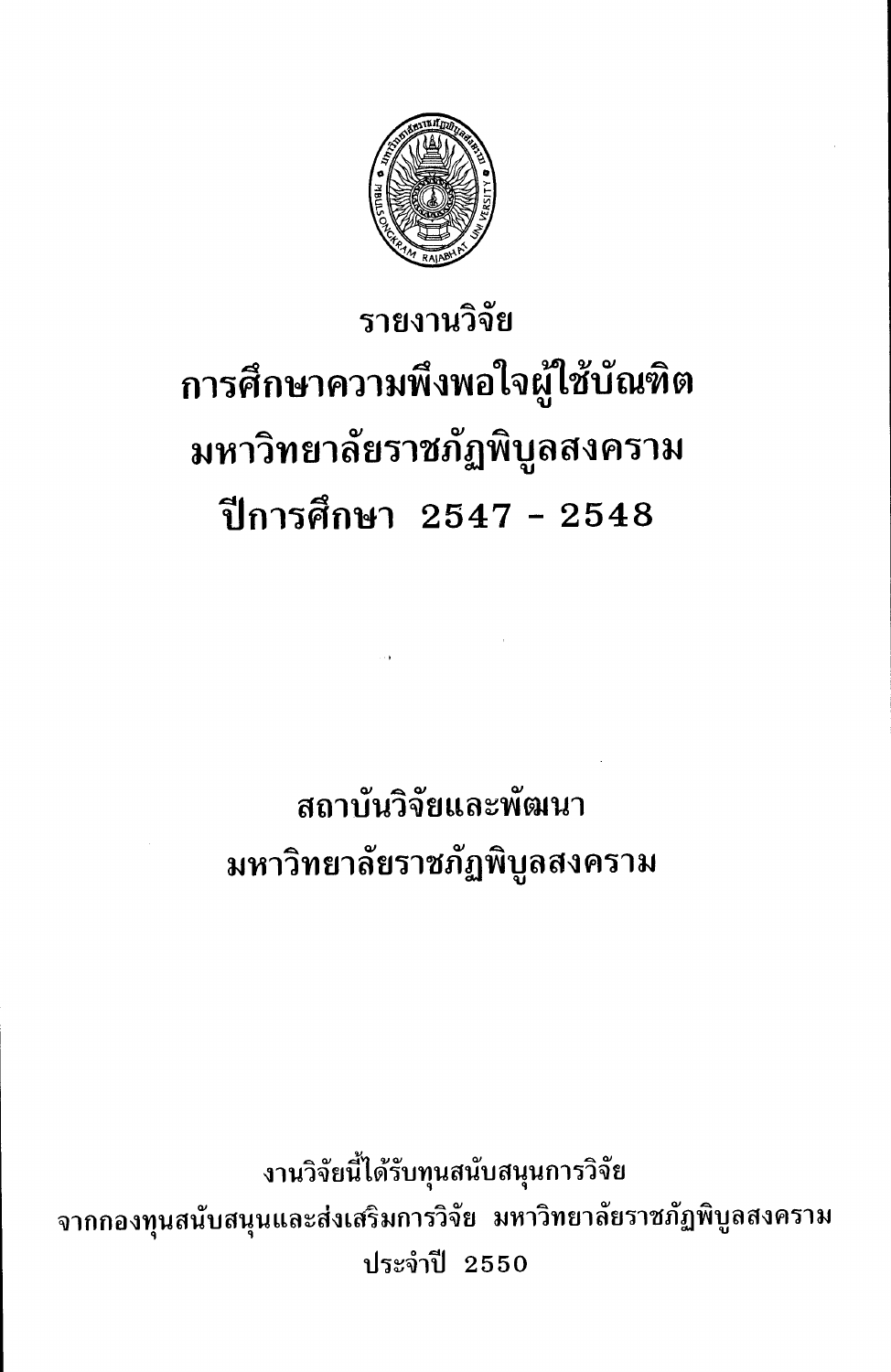### <u>ำเทคัดย่อ</u>

การวิจัยเชิงสำรวจเพื่อศึกษาความพึงพอใจของผู้ใช้บัณฑิตที่มีต่อบัณฑิตมหาวิทยาลัยราชภัฏ พิบูลสงคราม ปีการศึกษา 2547 - 2548 มีวัตถุประสงค์ในการศึกษาความพึงพอใจของหัวหน้า หน่วยงานที่เป็นผู้ใช้บัณฑิต และคุณภาพในการปฏิบัติงานของบัณฑิต ประชากรที่ใช้ในการศึกษา คือ หัวหน้า หรือผู้บังคับบัญชาของหน่วยงาน ทั้งภาครัฐ เอกชน และรัฐวิสาหกิจที่มีบัณฑิตของ มหาวิทยาลัยปฏิบัติงานอยู่ จำนวน 385 หน่วยงาน เครื่องมือที่ใช้ คือ แบบสอบถามความพึงพอใจ ของผู้ใช้บัณฑิตที่มีต่อบัณฑิตมหาวิทยาลัยราชภัฏพิบูลสงคราม พ.ศ. 2547–2548 ซึ่งทำการเก็บข้อมูล โดยการส่งแบบสอบถามทางไปรษณีย์

ผลการศึกษา พบว่า หัวหน้างานหรือผู้บังคับบัญชามีความพึงพอใจในระดับสูง ร้อยละ 70.2 ต่อการปฏิบัติงานของบัณฑิตมหาวิทยาลัยราชภัฏพิบูลสงคราม และเห็นว่าบัณฑิตปฏิบัติงานที่ ได้รับมอบหมายให้สำเร็จเรียบร้อยภายในเวลาที่กำหนดอย่างเป็นอย่างดี ร้อยละ 75.7 รวมทั้ง ผู้ใช้บัณฑิตมีความพึงพอใจต่อคุณลักษณะของบัณฑิตมหาวิทยาลัยราชภัฏพิบูลสงครามในด้าน ความรู้ความสามารถ ด้านคุณธรรม จริยธรรม และด้านบุคลิกภาพอยู่ในระดับมาก โดยเฉพาะในเรื่อง ความชื่อสัตย์ สุจริต ความรับผิดชอบต่อสังคมและชุมชน การมีสัมมาคารวะ พูดจาไพเราะอ่อนหวาน อ่อนน้อมถ่อมตน และการมีมนุษยสัมพันธ์ที่ดี เป็นที่ยอมรับและสามารถปรับตัวให้เข้ากับผู้อื่น และสิ่งแวดล้อมได้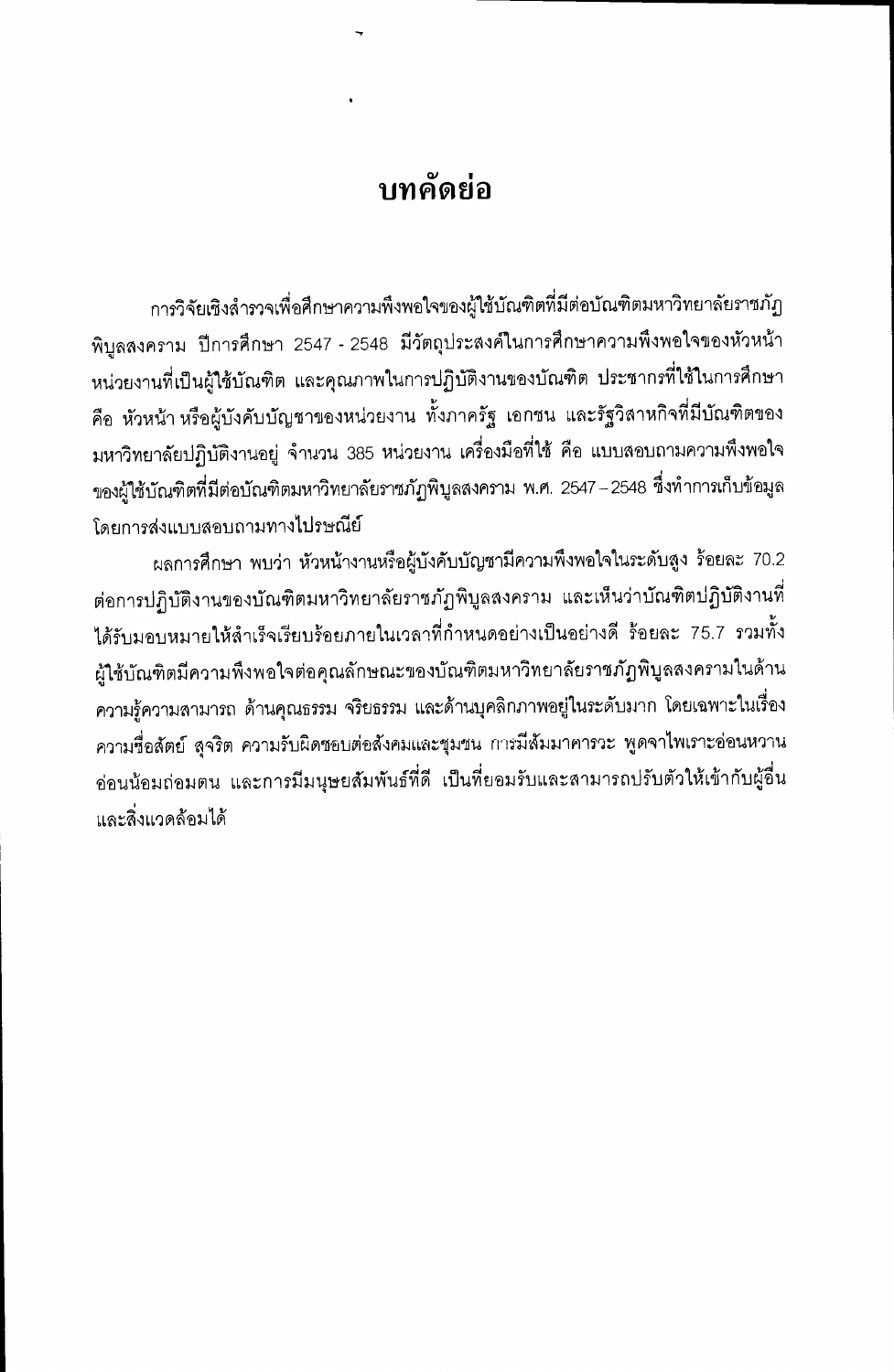#### Abstract

The survey research on employers' satisfaction toward the Rajabhat Pibulsongkram University Graduates of 2004 — 2005 Academic Year was performed. The objective of the research was to study employer's attitude on the job performance quality of Rajabhat Pibulsongkram University Graduates. The population of this study were 385 of the head or the principal of the government and private organization who had Rajabhat Pibulsongkram University Graduates on job. The research instruments, questionares on employers satisfaction toward the Rajabhat Pibulsongkram University Graduates, were mailed to employers.

The result showed that employer's attitude were satisfy with the performance of Rajabhat Pibulsongkram University Graduates at the highest rating (70.2 %) and 75.7 % were satisfied in the aspect of completing the work in time. They were satisfy with graduates from Pibulsongkram Rajabhat University at high level on competence, morale and personality aspects especially on honest, community responsibility, respectability, polite, good relationships and adjustability to others and environment.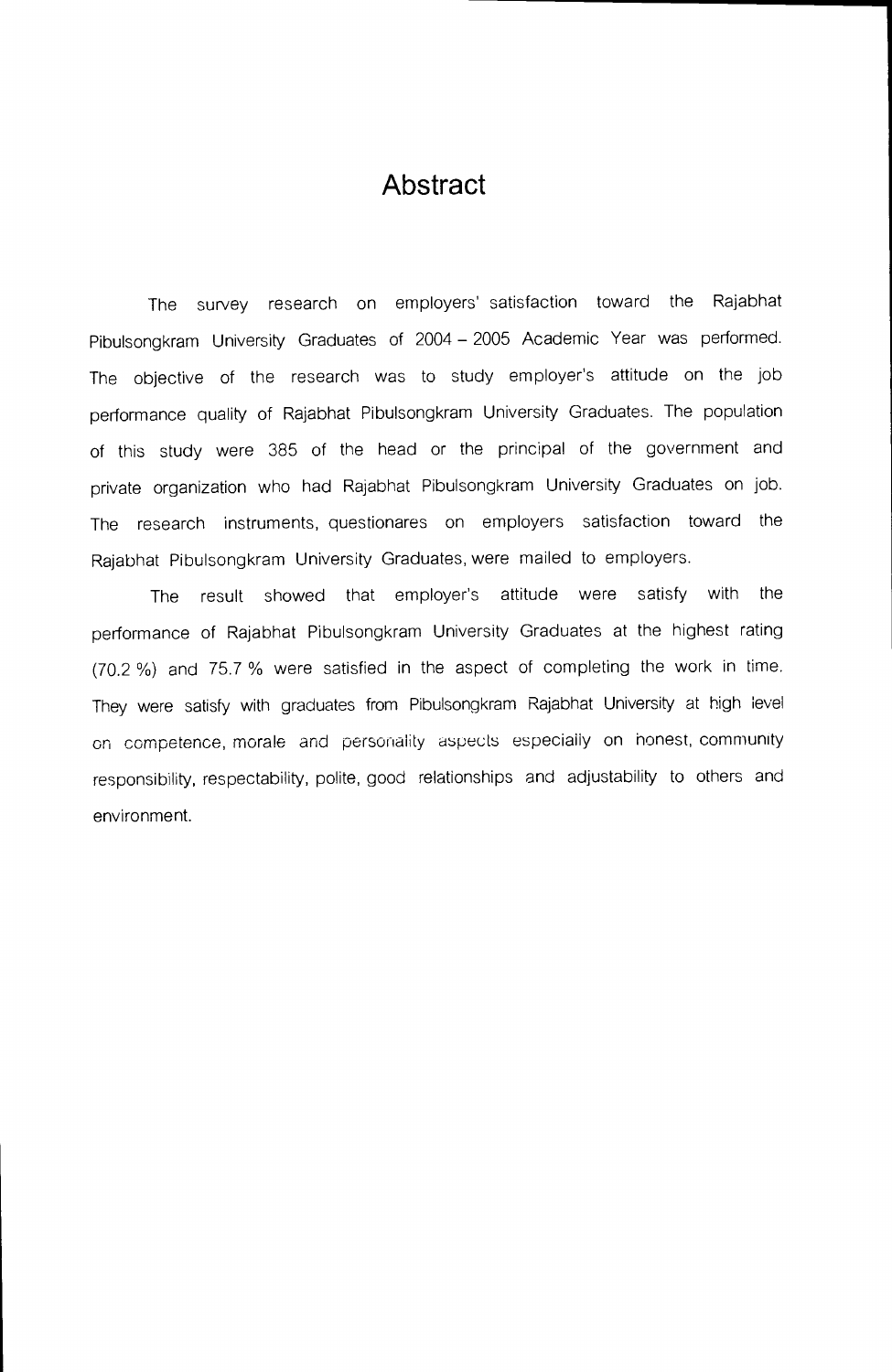### ้คำนำ

มหาวิทยาลัยราชภัฏพิบูลสงคราม เป็นสถาบันอุดมศึกษาที่มุ่งมั่นพัฒนาคนให้เป็นกำลังคน ที่มีคุณภาพของประเทศชาติมาหลายทศวรรษ และมีบัณฑิตที่สำเร็จการศึกษาจากมหาวิทยาลัย ราชภัฏพิบูลสงครามกระจายอยู่ทั่วทุกภูมิภาคของประเทศไทย ดังนั้น การติดตามผลความพึงพอใจ ของผู้ใช้บัณฑิตมหาวิทยาลัยราชภัฏพิบูลสงคราม ประจำปีการศึกษา 2547 – 2548 จึงเป็นภารกิจ ้สำคัญอย่างหนึ่งของมหาวิทยาลัยราชภัฏพิบูลสงคราม ที่เป็นการติดตามคุณภาพของบัณฑิตที่ ้สำเร็จการศึกษาจากมหาวิทยาลัยและออกไปรับใช้สังคม ซึ่งจะเป็นดัชนีบ่งชี้ และประกันคุณภาพ ในการจัดการศึกษาของสถาบัน ผลการวิเคราะห์ที่ได้จะนำมาซึ่งการปรับปรุง พัฒนากระบวนการ ้จัดการศึกษาของสถาบันให้สามารถพัฒนากำลังคนให้กับประเทศชาติ สนองตอบต่อความต้องการ ของสังคมได้คย่างดียิ่งขึ้นไป

สถาบันวิจัยและพัฒนา มหาวิทยาลัยราชภัฏพิบูลสงคราม ขอขอบคุณคณาจารย์ นักศึกษา และบุคลากรทุกฝ่ายที่มีส่วนร่วมในการเก็บข้อมูล และเจ้าหน้าที่ของสถาบันวิจัยและพัฒนาทุกท่าน ู้ที่ทำให้การวิจัยนี้สำเร็จผลด้วยดี และขอขอบคุณมหาวิทยาลัยราชภัฏพิบูลสงครามที่ให้ทุนสนับสนุน การวิจัยในครั้งนี้

| คณะผู้วิจัย | รศ.ดร.อุไรวรรณ | วิจารณกุล    |
|-------------|----------------|--------------|
|             | ผศ.ปถมา        | เอี่ยมสอาด   |
|             | ดร.ผ่องลักษม์  | จิตต์การุญ   |
|             | นางสมศรี       | จินตนสนธิ    |
|             | นางดารณี       | ทองสีเข้ม    |
|             | นายโซคชัย      | น้อยกลิ่น    |
|             | นางจิตรา       | มีคำ         |
|             | นางญาดา        | ทองโพธิ์เล็น |

สถาบันวิจัยและพัฒนา มหาวิทยาลัยราชภัฏพิบูลสงคราม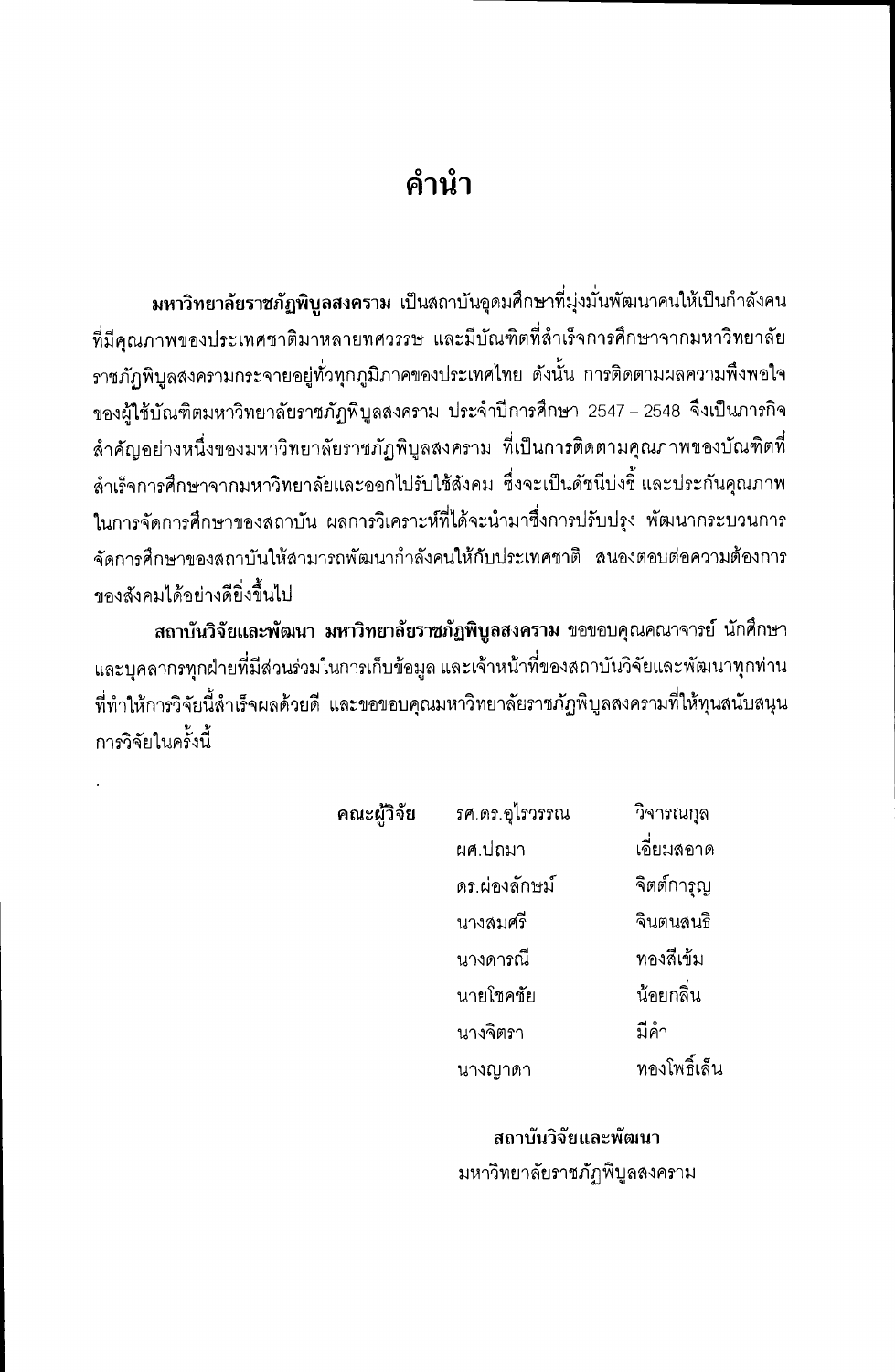## สารบัญ

|                                                     | ทน้า           |
|-----------------------------------------------------|----------------|
| บทคัดย่อ                                            |                |
| Abstract                                            |                |
| คำนำ                                                |                |
| สารบัญ                                              |                |
| สารบัญตาราง                                         |                |
| บทที่ 1 บทนำ                                        | 1              |
| 1.1 ความเป็นมา                                      | 1              |
| 1.2 วัตถุประสงค์ของการวิจัย                         | $\overline{c}$ |
| 1.3 ขอบเขตการวิจัย                                  | $\overline{c}$ |
| 1.4 นิยามศัพท์เฉพาะ                                 | $\mathbf{2}$   |
| 1.5 ประโยชน์ที่จะได้รับ                             | 3              |
| บทที่ 2 เอกสารและงานวิจัยที่เกี่ยวข้อง              | $\ddagger$     |
| 2.1 ทฤษฎีที่เกี่ยวข้องกับความพึงพอใจในการปฏิบัติงาน | $\overline{4}$ |
| 2.2 คุณสมบัติของบัณฑิต                              | 5              |
| 2.3 ลักษณะการปฏิบัติงานที่ดีของพนักงาน              | 7              |
| 2.4 งานวิจัยที่เกี่ยวข้อง                           | 9              |
| บทที่ 3 วิธีดำเนินการวิจัย                          | $\overline{7}$ |
| 3.1 ประชากร                                         | 12             |
| 3.2 กลุ่มตัวอย่าง                                   | 12             |
| 3.3 วิธีการสุ่มตัวอย่าง                             | 12             |
| 3.4 เครื่องมือที่ใช้ในการวิจัย                      | 13             |
| 3.5 การเก็บรวบรวมข้อมูล                             | 13             |
| 3.6 การวิเคราะห์ข้อมูล                              | 13             |
| 3.7 เกณฑ์การให้คะแนนค่าเฉลี่ย                       | 13             |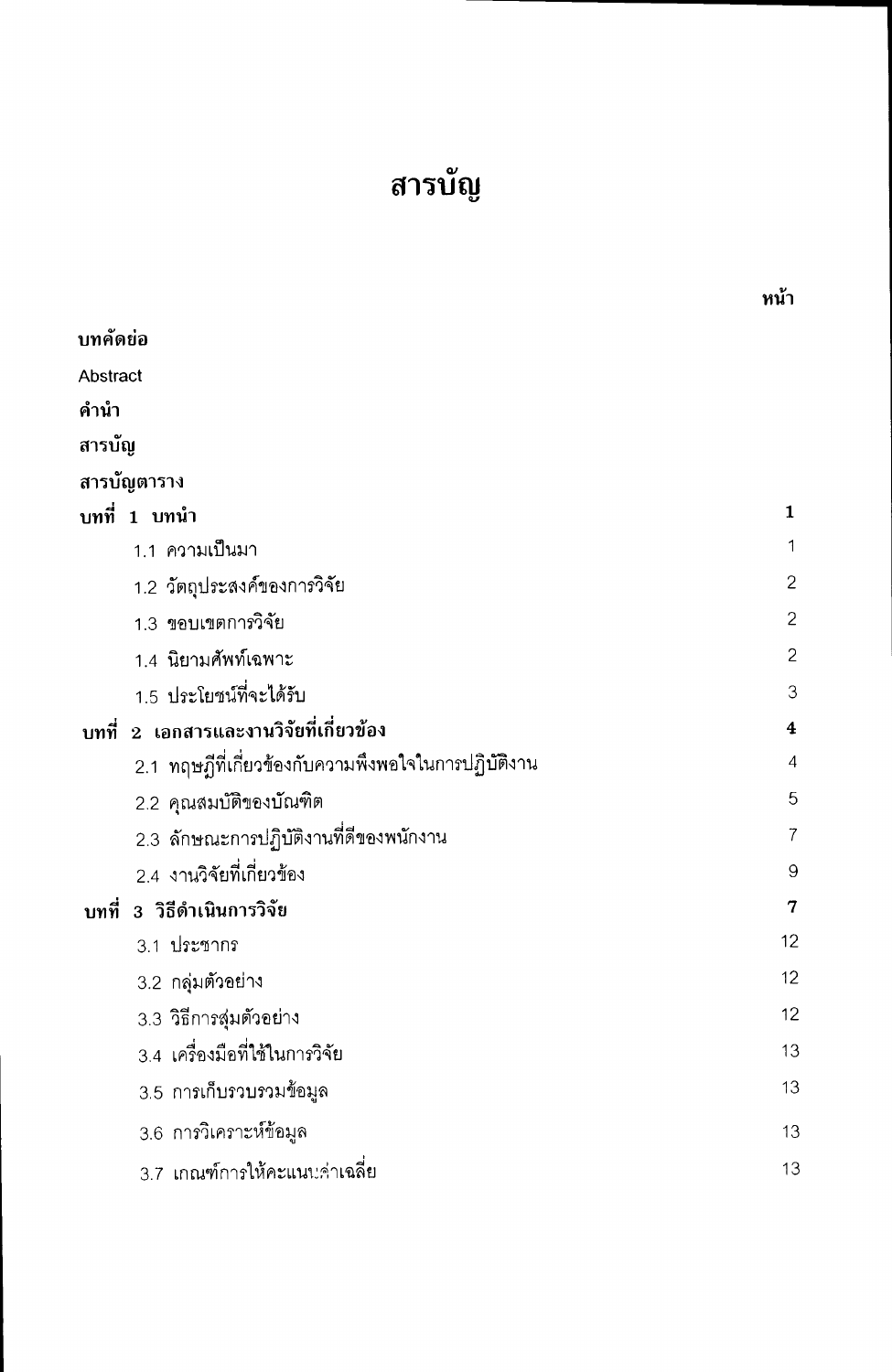## สารบัญ (ต่อ)

|                                                                        | หน้า |
|------------------------------------------------------------------------|------|
| ี บทที่ 4 ผลการวิจัย                                                   | 11   |
| บทที่ 5 สรุป อภิปราย และข้อเสนอแนะ                                     | 27   |
| 5.1 สรุป                                                               | 27   |
| 5.2 อภิปราย                                                            | 28   |
| 5.3 ข้อเสนอแนะ                                                         | 29   |
| <b>ิบรรณานุกรม</b>                                                     | 30   |
| ้ภาคผนวก                                                               | 31   |
| * แบบสอบถาม "ความพึงพอใจของผู้ใช้บัณฑิตที่มีต่อบัณฑิตมหาวิทยาลัยราชภัฏ |      |
| พิบูลสงคราม พ.ศ. 2547 - 2548"                                          | 32   |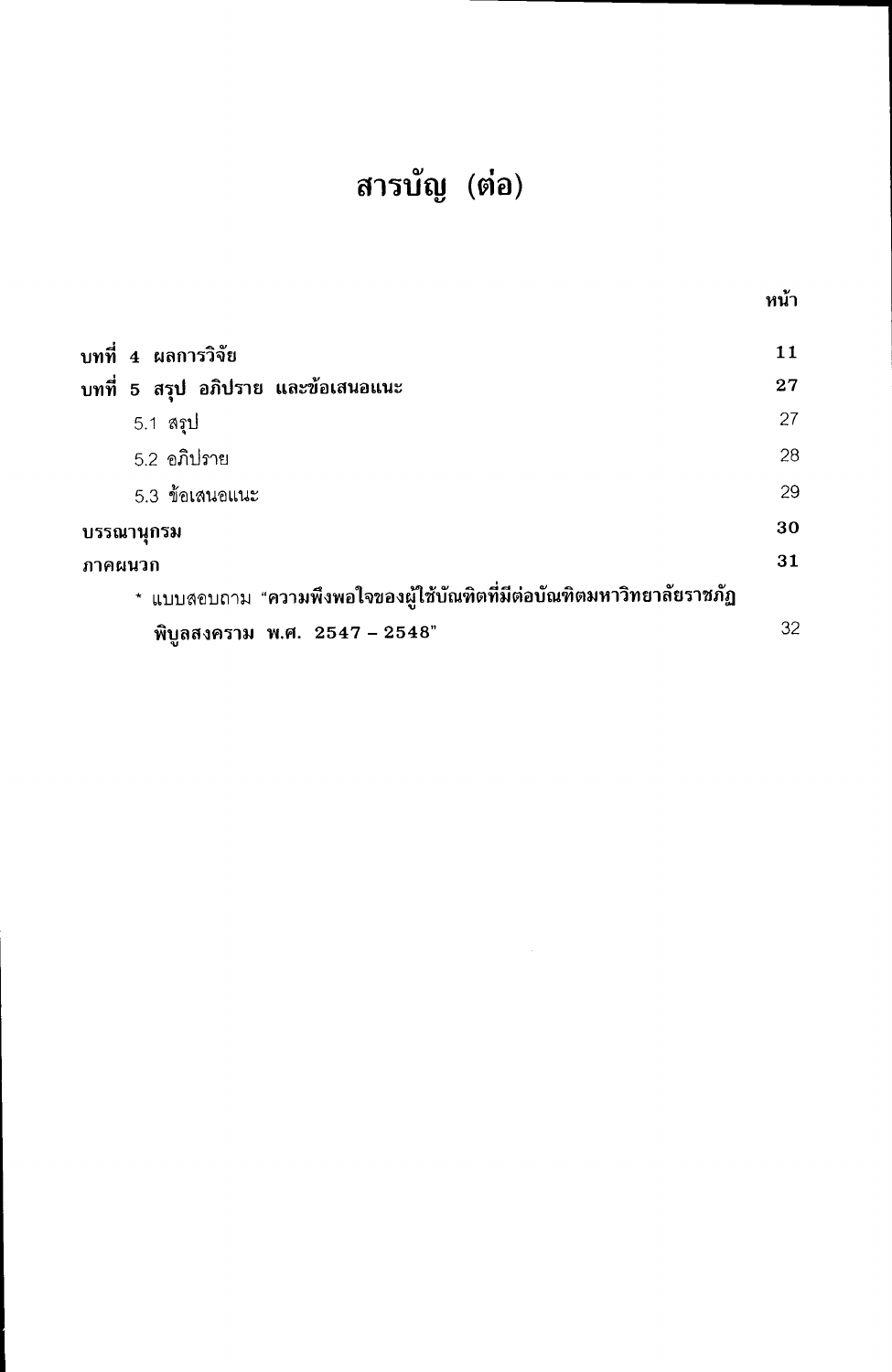## สารบัญตาราง

| ตารางที่ |                                                                            | หน้า |
|----------|----------------------------------------------------------------------------|------|
| 4.1      | สถานภาพของผู้ตอบแบบสอบถาม                                                  | 14   |
| 4.2      | หน่วยงานของผู้ใช้บัณฑิตมหาวิทยาลัยราชภัฏพิบูลสงคราม พ.ศ. 2547 – 2548       | 15   |
| 4.3      | ระยะเวลาในการปฏิบัติงานของหัวหน้างานหรือผู้บังคับบัญชาที่เป็นผู้ตอบ        |      |
|          | แบบสอบถาม                                                                  | 16   |
| 4.4      | การรู้จัก หรือความคุ้นเคยระหว่างหัวหน้างาน หรือผู้บังคับบัญชาที่เป็นผู้ตอบ |      |
|          | แบบสอบถามกับบัณฑิตของมหาวิทยาลัยราชภัฏพิบูลสงคราม พ.ศ. 2547 – 2548         | 17   |
| 4.5      | ความคิดเห็นของผู้ใช้บัณฑิตที่มีต่อการปฏิบัติงานของบัณฑิตมหาวิทยาลัยราชภัฏ  |      |
|          | พิบูลสงคราม พ.ศ. 2547 – 2548 จำแนกตามความถี่ในการปฏิบัติงานที่ได้รับ       |      |
|          | มอบหมายให้ลำเร็จภายในเวลาที่กำหนด                                          | 18   |
| 4.6      | ความคิดเห็นของผู้ใช้บัณฑิตที่มีต่อการปฏิบัติงานของบัณฑิตมหาวิทยาลัยราชภัฏ  |      |
|          | พิบูลสงคราม พ.ศ. 2547 – 2548 จำแนกตามความถี่ในการปฏิบัติงานของ             |      |
|          | บัณฑิตที่เกิดความผิดพลาด                                                   | 19   |
| 4.7      | ความคิดเห็นของผู้ใช้บัณฑิตที่มีต่อการปฏิบัติงานของบัณฑิตมหาวิทยาลัยราชภัฏ  |      |
|          | พิบูลสงคราม พ.ศ. 2547 – 2548 จำแนกตามความเชี่ยวชาญของบัณฑิตใน              |      |
|          | สาขาวิชาที่สำเร็จมา                                                        | 20   |
| 4.8      | ความพึงพอใจของผู้ใช้บัณฑิตที่มีต่อการปฏิบัติงานของบัณฑิตมหาวิทยาลัย        |      |
|          | ราชภัฏพิบูลสงคราม พ.ศ. 2547 - 2548                                         | 21   |
| 4.9      | ความพึงพอใจของผู้ใช้บัณฑิตที่มีต่อการปฏิบัติงานของบัณฑิตมหาวิทยาลัย        |      |
|          | ราชภัฏพิบูลสงคราม พ.ศ. 2547 – 2548 จำแนกตามคณะวิชา และ                     |      |
|          | ภาคการศึกษา                                                                | 22   |
| 4.10     | ความพึงพอใจเกี่ยวกับคุณลักษระของบัณฑิตจากมหาวิทยาลัยราชภัฏ                 |      |
|          | พิบูลสงคราม                                                                | 24   |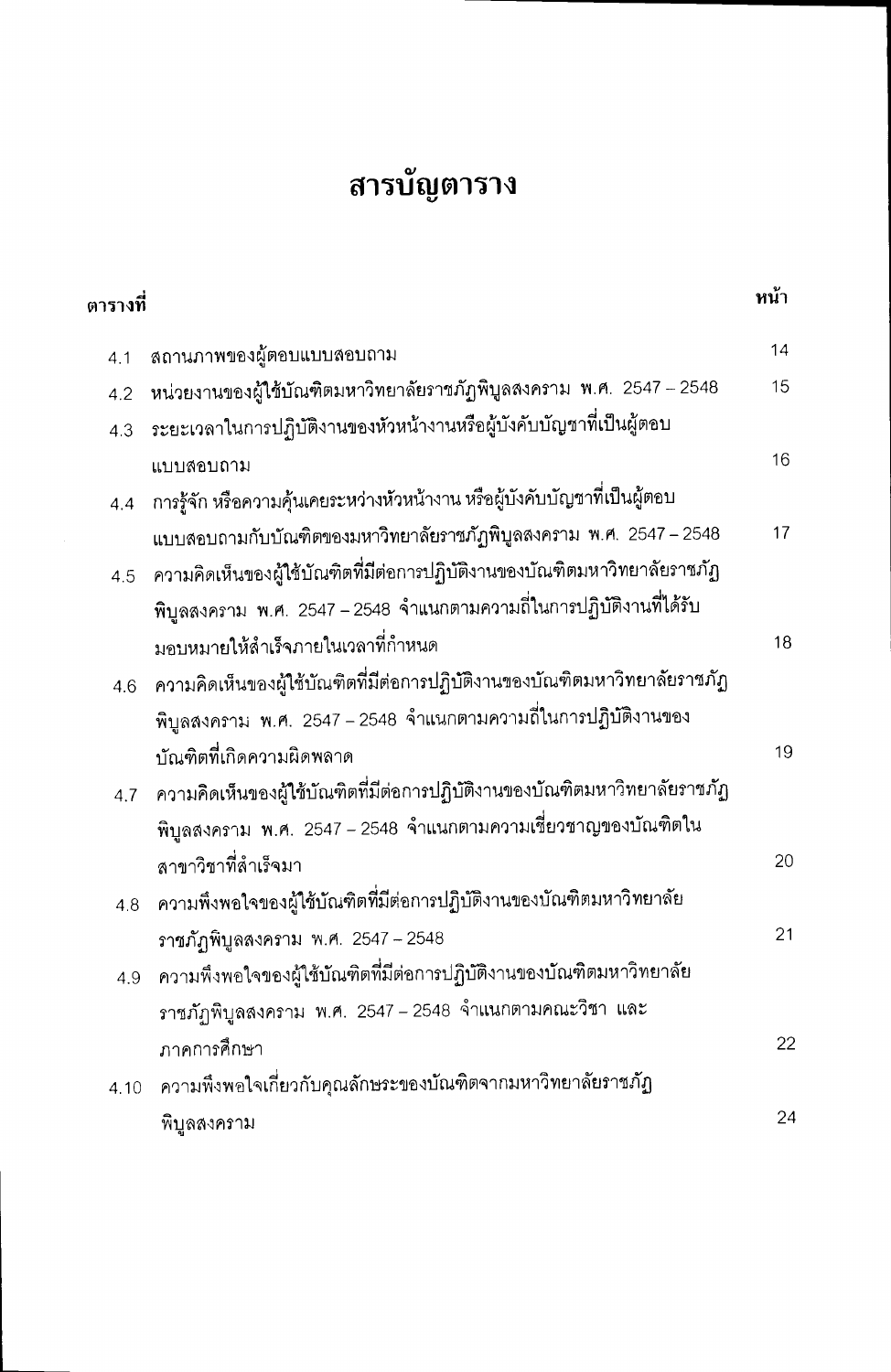## บทที่ 1 บทนำ

### 1.1 ความเป็นมา

ถือเป็นภารกิจที่สำคัญอย่างยิ่งของมหาวิทยาลัยราชภัฏพิบูลสงคราม การผลิตบัณฑิต ในการมุ่งเน้นผลิตบัณฑิตสาขาต่าง ๆ ที่มีคุณภาพ และคุณธรรม เพื่อตอบสนองต่อความต้องการ ของท้องถิ่นและประเทศ โดยในแผนยุทธศาสตร์ของมหาวิทยาลัยได้มีการกำหนดคุณลักษณะบัณฑิต ที่พึงประสงค์ การพัฒนาปรับปรุงหลักสูตรและสื่อการเรียน การประกันคุณภาพการศึกษา การจัดการ เรียนรู้ที่เน้นผู้เรียนเป็นลำคัญ การส่งเสริมและสร้างโอกาสในการศึกษาต่าง ๆ ให้กับผู้ด้อยโอกาส และคนพิการ และการบริหารจัดการการเรียนรู้ด้วยวิธีการหลากหลายรูปแบบ ซึ่งสอดคล้องกับ พระราชบัญญัติการศึกษาแห่งชาติ พ.ศ. 2542 ที่กำหนดให้ *"การศึกษาไทยจะเป็นไปเพื่อพัฒนา* คนไทยให้เป็นคนดี เก่ง มีความสุข สนุกกับการเรียนรู้ สามารถเรียนรู้และพัฒนาตนเองได้ ตลอดชีวิตเต็มตามศักยภาพ มีสิทธิและโอกาสเสมอกันในการรับการศึกษาขั้นพื้นฐานที่มีคุณภาพ ไม่น้อยกว่า 12 ปี โดยรัฐไม่เก็บค่าใช้จ่าย สามารถศึกษาได้ตลอดเวลา มีความสามารถในการ ประกอบการ" (สำนักงานปฏิรูปการศึกษา, 2544 : 7) และจากข้อบัญญัติดังกล่าว ส่งผลให้ระบบ การจัดการศึกษาของไทยในปัจจุบันเกิดการพัฒนาอย่างต่อเนื่อง รวมถึง คนมีการพัฒนาตนเอง เพื่อเข้าสู่การแข่งขันในตลาดแรงงานมากขึ้น ทำให้ประเทศเกิดการพัฒนาอย่างไม่หยุดยั้ง ด้วยเหตุนี้ จึงเห็นได้ว่าสถานศึกษาต่าง ๆ มีความมุ่งมั่นและพยายามปรับปรุงหลักสูตรการเรียนการสอนให้ทัน ต่อสภาพการณ์ที่เปลี่ยนแปลงในปัจจุบันมากที่สุด และยังได้มีการนำเอาเทคโนโลยีใหม่ ๆ มาใช้ ประกอบการเรียนการสอนให้มีประสิทธิภาพและมีประสิทธิผลมากขึ้น

ทั้งนี้ จากสภาพเศรษฐกิจ สังคม และการเมืองที่เปลี่ยนไปอย่างรวดเร็ว ได้ส่งผลกระทบต่อ ชีวิตความเป็นอยู่ของคนในสังคมอย่างมาก เกิดการแข่งขันกันในการดำรงชีวิตให้อยู่ในสังคมอย่าง สงบสุข ทำให้บัณฑิตที่สำเร็จการศึกษาใหม่ต้องพยายามขวนขวายหางานทำกันมากขึ้น ซึ่งในปีการศึกษา 2547 – 2548 บัณฑิตของมหาวิทยาลัยราชภัฏพิบูลสงครามได้ออกไปรับใช้สังคม และทำงานใน หน่วยงานต่าง ๆ ทั้งภาครัฐและเอกชนเป็นจำนวนมาก และด้วยเจตนารมณ์ที่มุ่งจะผลิตบัณฑิตที่มี คุณภาพและคุณธรรมเพื่อออกไปรับใช้สังคม มหาวิทยาลัยราชภัฏพิบูลสงครามจึงได้ดำเนินการศึกษา ความพึงพอใจของผู้ใช้บัณฑิต เพื่อให้ได้มาซึ่งข้อมูลที่จะเป็นประโยชน์อย่างยิ่งต่อการวางแผนการ จัดการศึกษา และการผลิตบัณฑิตของมหาวิทยาลัยให้มีประสิทธิภาพต่อไป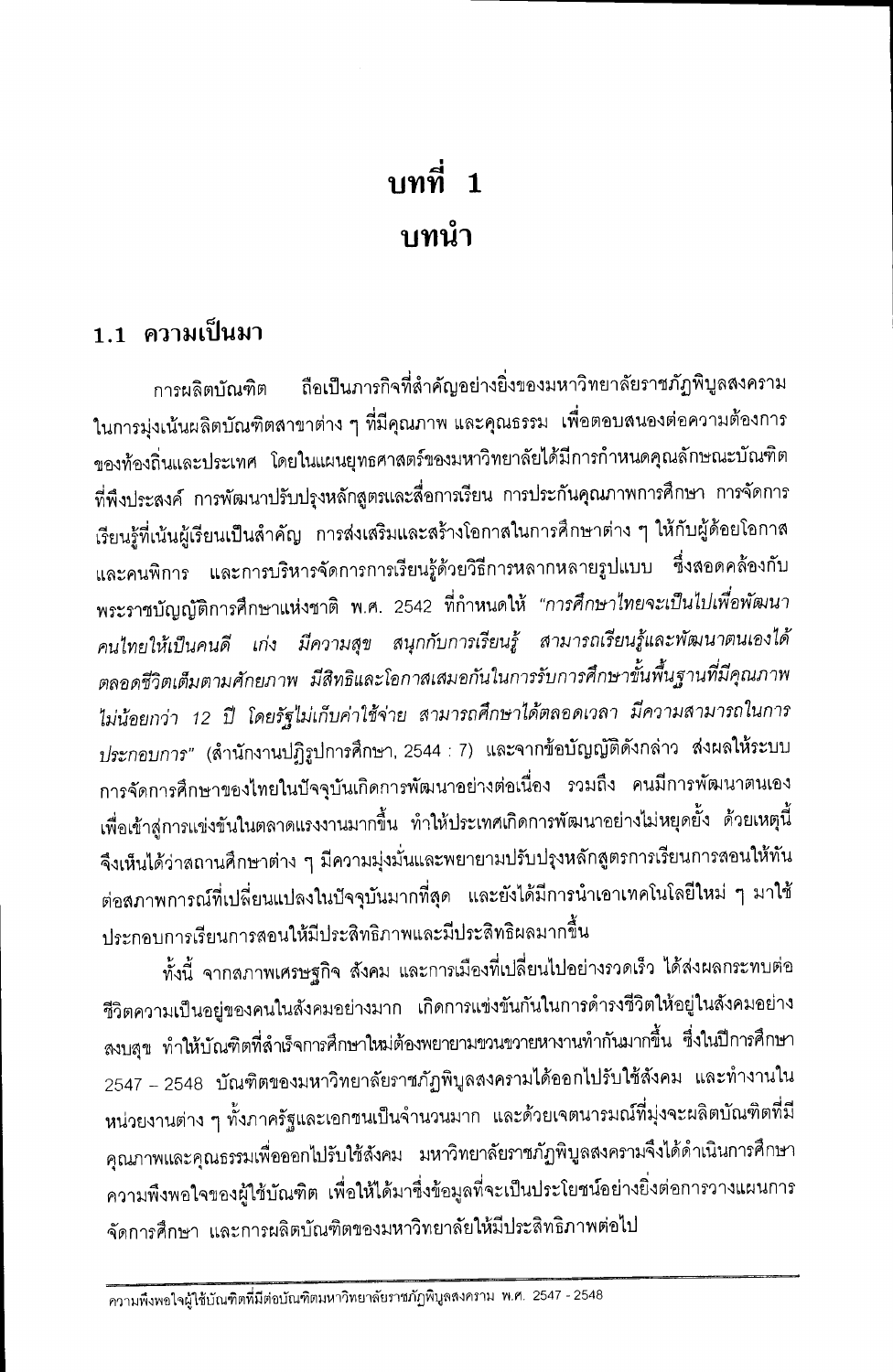### 1.2 วัตถุประสงค์ของการวิจัย

เพื่อศึกษาความพึงพอใจของผู้ใช้บัณฑิตที่มีต่อการปฏิบัติงาน และคุณลักษณะต่าง ๆ ของ บัณฑิตมหาวิทยาลัยราชภัฏพิบูลสงคราม ปีการศึกษา 2547 - 2548

### 1.3 ขอบเขตการวิจัย

การวิจัยครั้งนี้ ศึกษาเฉพาะผู้บังคับบัญชา หัวหน้างาน หรือหัวหน้าหน่วยงานต่าง ๆ ทั้งภาครัฐ และเอกชน ที่เป็นผู้ใช้บัณฑิตของมหาวิทยาลัยราชภัฏพิบูลสงครามที่สำเร็จการศึกษา ปีการศึกษา  $2547 - 2548$ 

ตัวแปรที่ศึกษา ได้แก่ ความพึงพอใจที่มีต่อการปฏิบัติงาน และความพึงพอใจที่มีต่อ คุณลักษณะต่าง ๆ ของบัณฑิต

### 1.4 นิยามศัพท์เฉพาะ

| บัณฑิต                     | หมายถึง | ผู้ลำเร็จการศึกษาจากมหาวิทยาลัยราชภัฏ         |
|----------------------------|---------|-----------------------------------------------|
|                            |         | พิบูลสงคราม ประจำปีการศึกษา 2547 - 2548       |
| ผู้ใช้บัณฑิต               | หมายถึง | หัวหน้างาน หรือหัวหน้าสถานประกอบการ ทั้ง      |
|                            |         | ภาครัฐ และเอกชนที่มีบัณฑิตของมหาวิทยาลัย      |
|                            |         | ภาชภัฏพิบูลสงคราม ปีการศึกษา 2547 - 2548      |
|                            |         | ปฏิบัติงานอยู่                                |
| คุณลักษณะของบัณฑิต หมายถึง |         | คุณลักษณะของบัณฑิตที่เป็นที่อันพึงประสงค์     |
|                            |         | และเหมาะสมต่อการปฏิบัติงาน ได้แก่ ด้านความรู้ |
|                            |         | ความสามารถ ด้านคุณธรรม จริยธรรม และ           |
|                            |         | ด้านบุคลิกภาพ                                 |
|                            |         |                                               |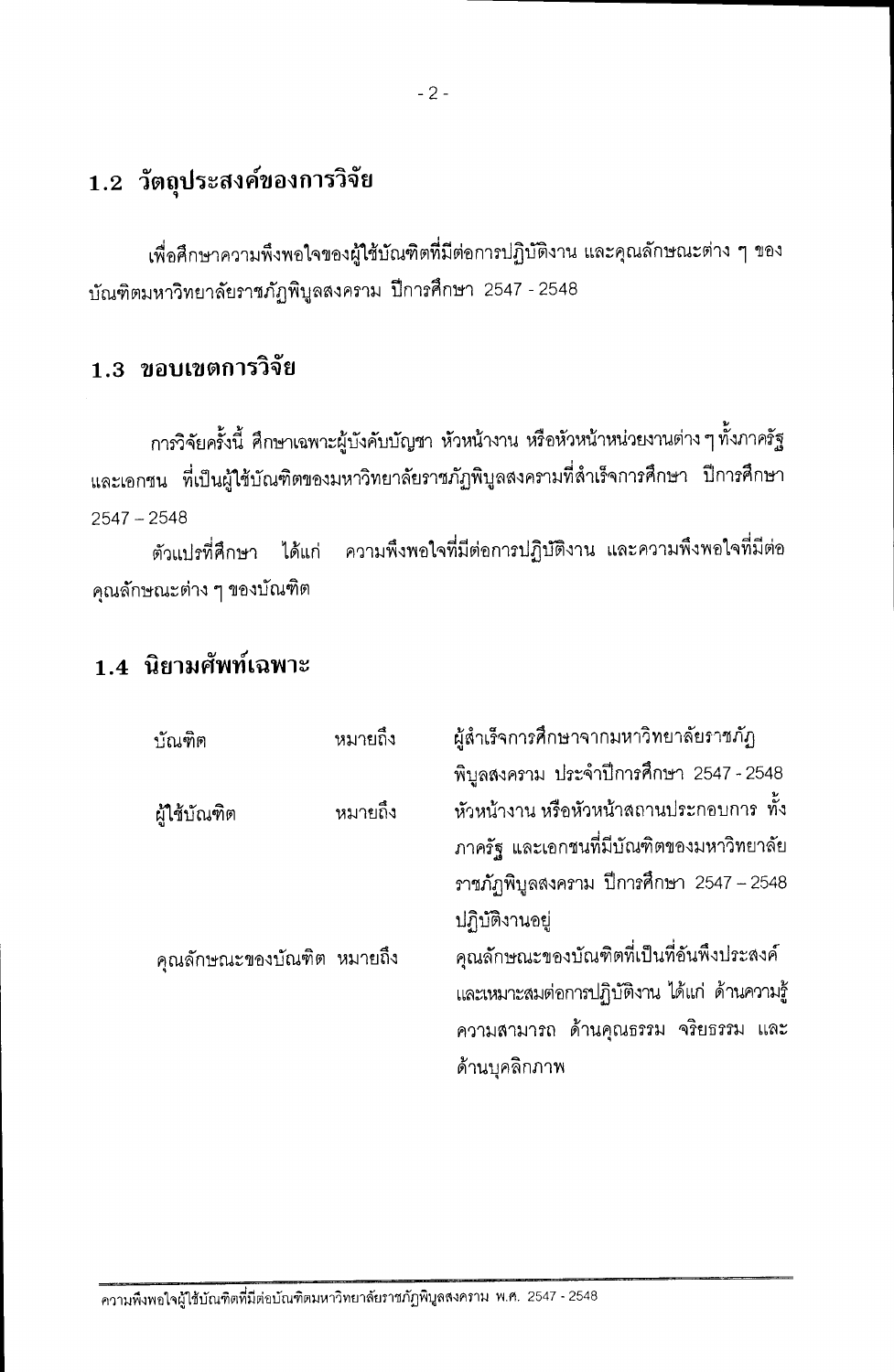### 1.5 ประโยชน์ที่จะได้รับ

1.5.1 ทำให้ทราบถึงคุณภาพในการปฏิบัติงาน และคุณลักษณะของบัณฑิตที่สำเร็จการศึกษา จากมหาวิทยาลัยราชภัฏพิบูลสงคราม ปีการศึกษา 2547 - 2548

1.5.2 ได้ข้อมูลเพื่อนำไปใช้เป็นแนวทางในการปรับปรุงพัฒนาคุณภาพ และคุณลักษณะ ของบัณฑิตเพื่อเข้าสู่ตลาดแรงงานในอนาคต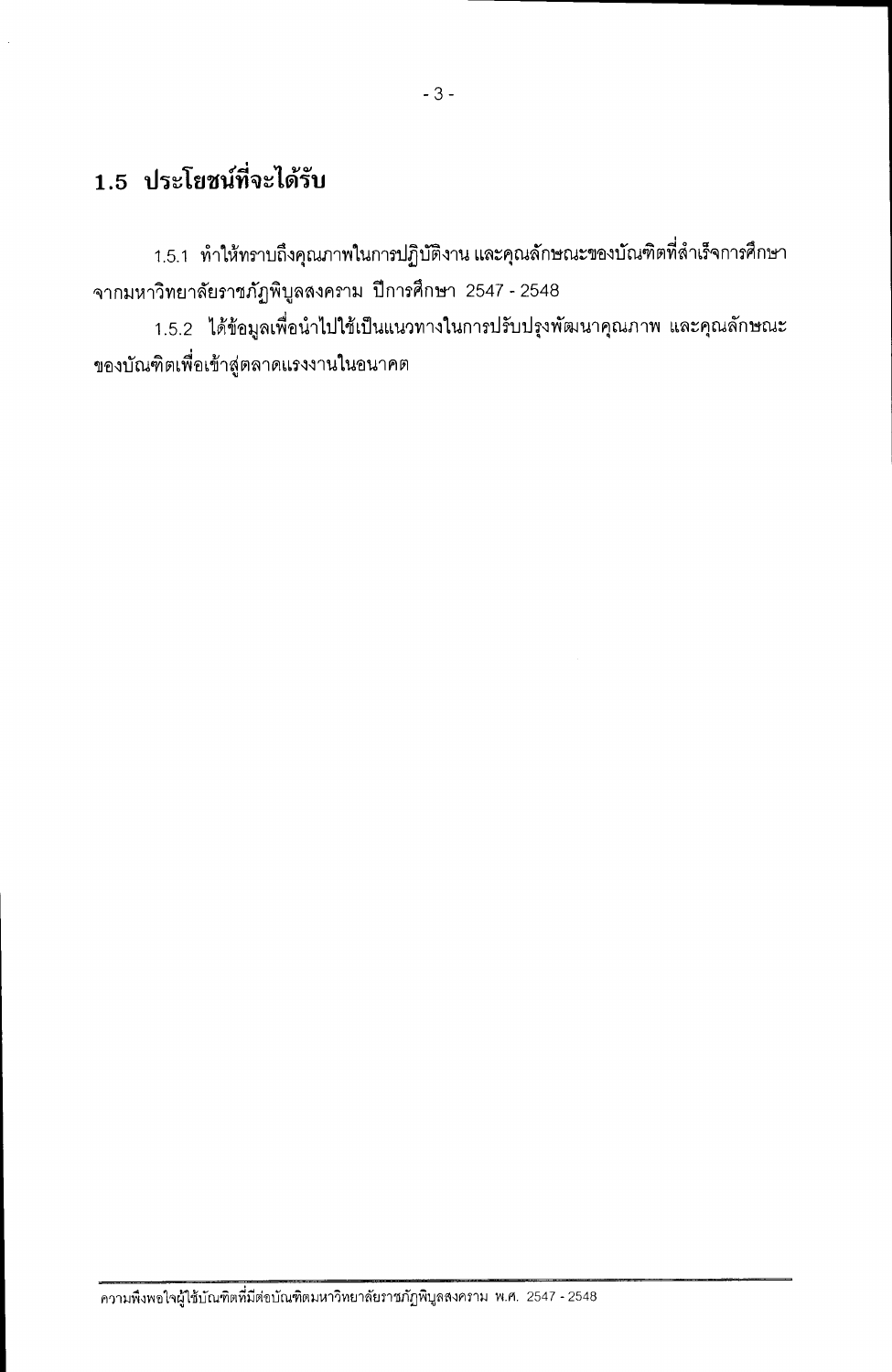## บทที่  $2$ เอกสาร และงานวิจัยที่เกี่ยวข้อง

### 2.1 ทฤษฎีที่เกี่ยวข้องกับความพึงพอใจในการปฏิบัติงาน

Frederick Herzberg (อ้างถึงใน เสถียร แก้วพระปราบ, 2550) ได้เสนอทฤษฎีการจูงใจว่า ปัจจัยที่ทำให้เกิดความพึงพอใจในงาน และปัจจัยที่ทำให้เกิดความไม่พึงพอใจในงานนั้นมีความ แตกต่างกันและไม่มีความสัมพันธ์กันเลย ซึ่งมีอยู่ด้วยกัน 2 ปัจจัย คือ **ปัจจัยปฏิเสธ** มีชื่อว่า Hygiene Factors เป็นองค์ประกอบที่ทำให้บุคคลไม่เกิดความพึงพอใจในงาน อย่างไรก็ตาม บัจจัยเหล่านี้ไม่มีผลทำให้ท่าที ความรู้สึก หรือทัศนคติเป็นบวก และไม่มีผลทำให้การปฏิบัติงาน มีผลผลิตเพิ่มขึ้น ซึ่งประกอบด้วย เงิน (Money) การนิเทศงาน (Supervision) สถานภาพทาง ์สังคม (Social Status) ความมั่นคง (Security) สภาพการทำงาน (Working condition) นโยบายและการบริหารงาน (Policy and administration) และความสัมพันธ์ระหว่างบุคคล (Interpersonal relation) อีกปัจจัยหนึ่ง คือ ปัจจั<mark>ยกระตุ้น หรือปัจจัยจูงใจ</mark> มีชื่อว่า Motivation Factors เป็นปัจจัยเกี่ยวข้องกับงานที่ปฏิบัติมีผลต่อความพึงพอใจในงานโดยตรง และมีผลต่อการ เพิ่มหรือลดผลผลิตของงานด้วย ได้แก่ ลักษณะของงาน (Work Characteristic) การได้รับการยอมรับ นับถือ (Recognition) ความเจริญก้าวหน้า (Advancement) ความเจริญงอกงามที่เป็นไปได้ (Possibility of growth) ความรับผิดชอบ (Responsibility) และความลำเร็จ (Achievement)

ความพึงพอใจในงานถือเป็นคติพื้นฐานของคนที่มีต่องานที่ตนทำ ซึ่งสามารถทราบได้โดยง่าย ด้วยการใช้คำถามเป็นเครื่องมือวัดบุคคลนั้นในด้านต่าง ๆ ซึ่งจะให้คำตอบต่าง ๆ เช่น *"ผมรักงานที่ทำมาก* แต่เกลียดนาย" เจตคติเกี่ยวกับงานส่วนใหญ่ ประกอบด้วยประเด็นแง่มุมดังต่อไปนี้

- 1. ตัวงานเอง (Work itself)
- 2. เงินเดือน ค่าจ้าง (Pay)
- 3. โอกาสความก้าวหน้า (Promotion)
- 4. ได้รับการยอมรับ (Recognition)
- 5 ผลประโยชน์ตอบแทนอื่น (Benefits)
- 6. เงื่อนไขการทำงาน (Working conditions)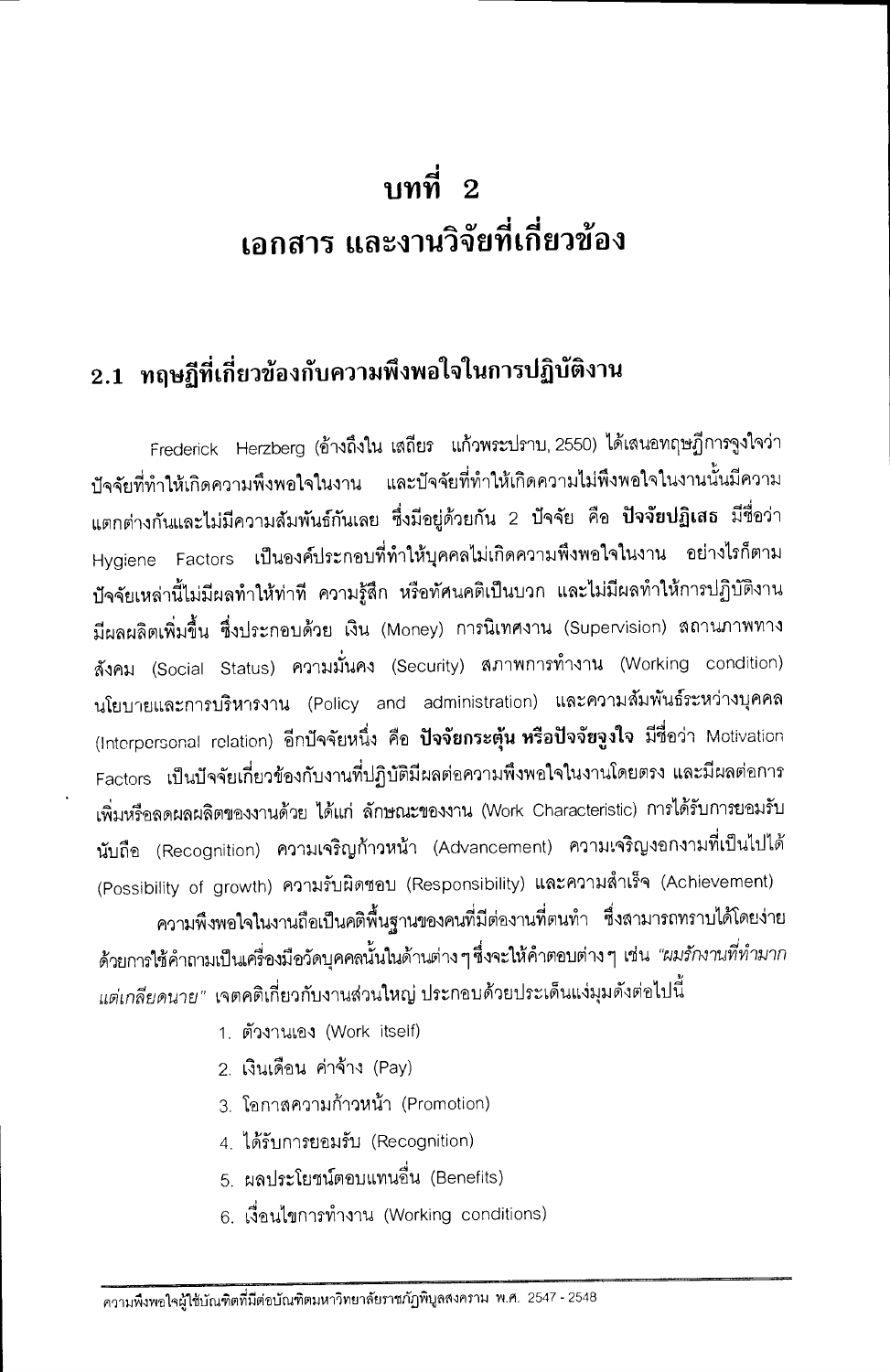- $-5-$
- 7. คุณภาพการบังคับบัญชา (Supervision)

8. เพื่อนร่วมงาน (Co - Workers)

9. นโยบายขององค์การ (Organizational Policy)

พนัส หันนาคินทร์ (อ้างถึงใน บุญเสริม จำปาทอง, 2546 : 12) กล่าวว่า การสร้าง ้ความพึงพอใจและศรัทธาให้เกิดขึ้นในอาชีพของตนนั้น มีวิธีการต่าง ๆ ที่พอจะสรุปได้ดังนี้

1. สร้างความภูมิใจในศักดิ์ศรีแห่งอาชีพ เมื่อผู้ใต้บังคับบัญชามีศักดิ์ศรีและภูมิใจ ในอาชีพของตน ทั้งในด้านที่จะเสริมสร้างความเจริญให้แก่ประเทศชาติ และความเจริญให้แก่ ตนเองแล้ว ความมีน้ำใจที่จะทำงานก็ย่อมที่จะเกิดขึ้น

- 2. การสร้างให้เกิดความสำนึกในการมีจุดหมายในการทำงานร่วมกัน
- ่ 3. การช่วยให้ผ้บังคับบัญชาได้บรรลุถึงความสัมฤทธิ์ผล และความไว้วางใจจาก

ผู้บังคับบัญชา

- 4. การได้รับความช่วยเหลือ และไว้วางใจจากผู้บังคับบัญชา
- 5. ความรู้สึกว่าตนเองเป็นส่วนหนึ่งของหมู่คณะ
- .<br>6. การจัดทำที่ทำงานให้เหมาะสมและเอื้ออำนวยต่อการทำงาน

### 2.2 คุณสมบัติของบัณฑิต

ธีระชัย เขมนะสิริ (อ้างถึงใน ชุลีรัตน์ จันทร์เชื้อ, 2545 : 6 - 7) กล่าวว่า การปฏิบัติงาน ขององค์กรต่าง ๆ ทั่วโลกได้ใช้มาตรการดังนี้ เป็นเกณฑ์การบริหารงานและคัดเลือกบุคคล กล่าวคือ น้สมัครงานจะต้องมีคุณสมบัติ คือ

1. Helicopter Quality คือ ความสามารถในการที่จะมองเห็น เหตุการณ์ สถานการณ์ หรือปัญหาได้กว้างไกลกว่าปกติเสมือนหนึ่งลงมาจากที่สูง บุคคลผู้มีคุณสมบัติเช่นนี้ ย่อมได้เปรียบ ้คนคื่นในเมื่อมีความสามารถเห็นการณ์ไกล

2. Power of Analysis คือ ความสามารถในการวิเคราะห์เหตุการณ์ สถานการณ์ ้หรือปัญหาที่มองเห็นนั้นได้ อีกทั้งจะต้องมีความสามารถในการคาดคะเนได้ด้วยว่า การแก้ปัญหา ้แต่ละอัน ไม่เกิดปัญหาลูกโซ่ติดตามมา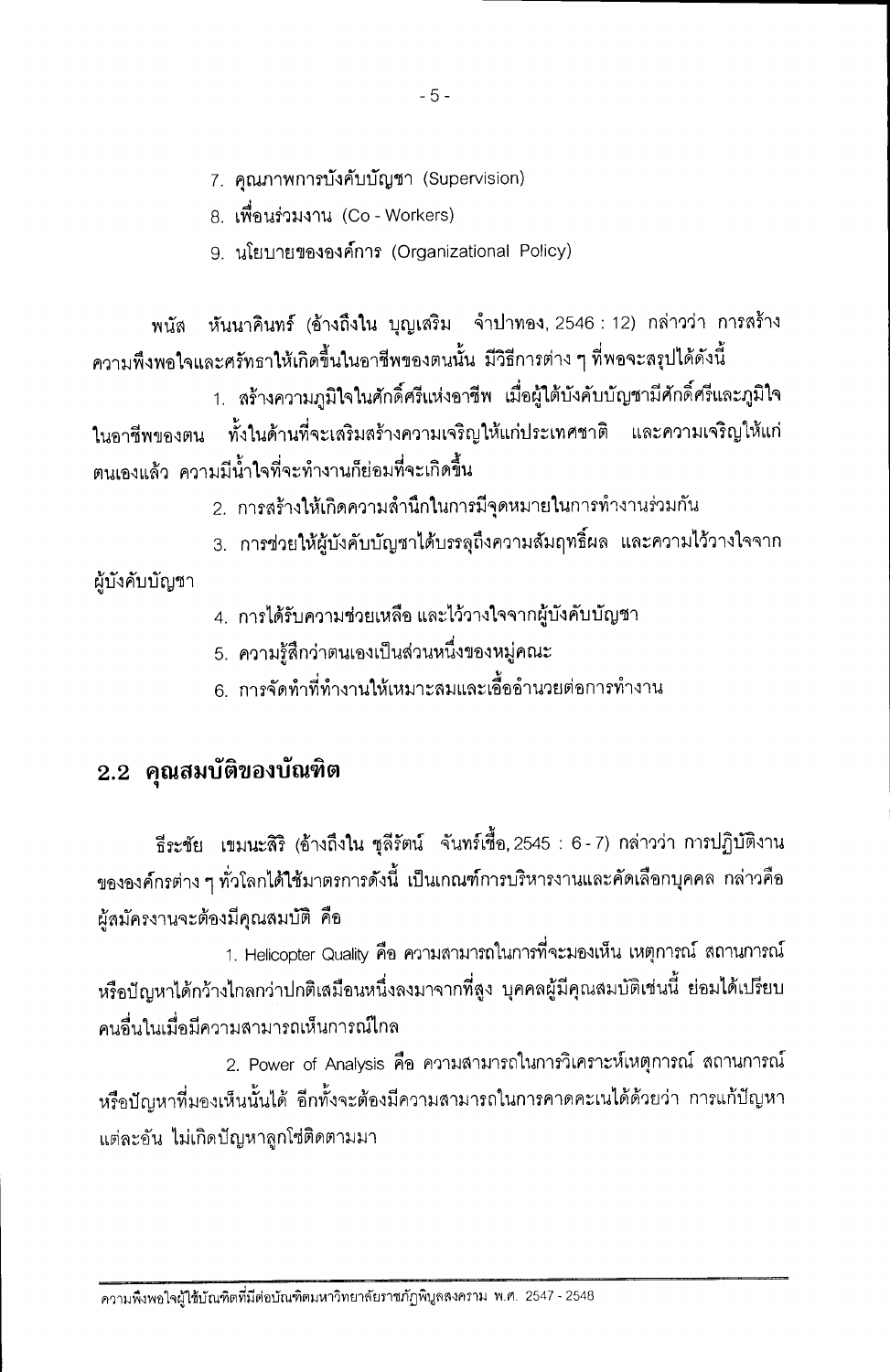3. Imagination คือ ความสามารถในเชิงจินตนาการ มีความคิดริเริ่มสร้างสรรค์ มีความคิดผันในสิ่งใหม่ ๆ ที่น่าสนใจ บุคคลประเภทนี้ มักจะปรารถนาที่จะเห็นความก้าวหน้าอยู่เสมอ ้เป็นนิจ และไม่ยอมอยู่คงที่

4. Sense of Reality คือ ความสามารถที่จะทำให้ความคิดริเริ่มสร้างสรรค์เป็น จินตนาการ ควรคิดฝันของตนให้กลายเป็นความจริงไปได้ด้วย ไม่ใช่มีเพียงแต่การเพ้อฝัน ซึ่งเป็นไป ไม่ได้และเสียเวลา

5. Human Relationship คือ ความสามารถในเชิงมนุษยสัมพันธ์เพื่อจะปรับตน ให้เข้ากับกลุ่มคน และสังคมใด ๆ ก็ได้ เพื่อความมีประสิทธิภาพขององค์กร

ทั้งนี้ ตามทฤษฎีการประเมินผลการสัมภาษณ์ของเพียร์ กับจอร์แดน แห่งสหรัฐอเมริกา ที่นักบริหารบุคคลเมืองไทยชอบมากที่สุด เพราะนำมาประยุกต์ใช้กับสถานการณ์บ้านเราได้ดีที่สุดนั้น เขาให้ความสำคัญแก่

- 1. ประสบการณ์การทำงานในอดีต
- 2 การศึกษาคบรม
- 3. ท่าทางและบุคลิกลักษณะ
- 4. การเข้าสังคมได้
- 5. คารมณ์
- 6. ความเป็นผู้ใหญ่
- 7. ความเป็นผู้นำ

กฤษณา สุริยนต์ (อ้างถึงใน ชุลีรัตน์ จันทร์เชื้อ, 2545 : 7 - 8) ได้ทำการวิจัย ศึกษาถึง คุณสมบัติของบัณฑิตทางด้านบริหารธุรกิจที่หน่วยงานต้องการ และได้ศึกษาถึงทัศนคติของ หัวหน้าหน่วยงานที่มีต่อวิทยาลัยเอกชน เมื่อเปรียบเทียบกับมหาวิทยาลัยของรัฐ โดยออกแบบสอบถาม และส่งไปยังหัวหน้าหน่วยงานที่ทำงานเกี่ยวข้องกับทางด้านบริหารธุรกิจ โดยเน้นเฉพาะสาขาการเงิน การธนาคาร การบัญชี การบริหารบุคคล และการตลาดที่มีหน่วยงานอยู่ในเขตกรุงเทพมหานครเท่านั้น โดยแบ่งออกเป็น 3 กลุ่ม ตามลักษณะของหน่วยงาน คือ ราชการ รัฐวิสาหกิจ และธุรกิจเอกชน ในการวิจัยครั้งนี้ใช้แบบสอบถามจำนวนทั้งสิ้น 300 ชุด ได้กลับคืนมา 239 ชุด คิดเป็นร้อยละ 79.67 ของจำนวนแบบสอบถามทั้งหมด ผลของการวิจัยครั้งนี้พอสรุปเกี่ยวกับคุณสมบัติของบัณฑิตได้ดังนี้

- 1. ควรมีความคดทน และซื้อสัตย์ต่อการทำงาน
- 2. ควรมีสัมมาคารวะ อ่อนน้อมต่อผู้ใหญ่ และผู้บังคับบัญชา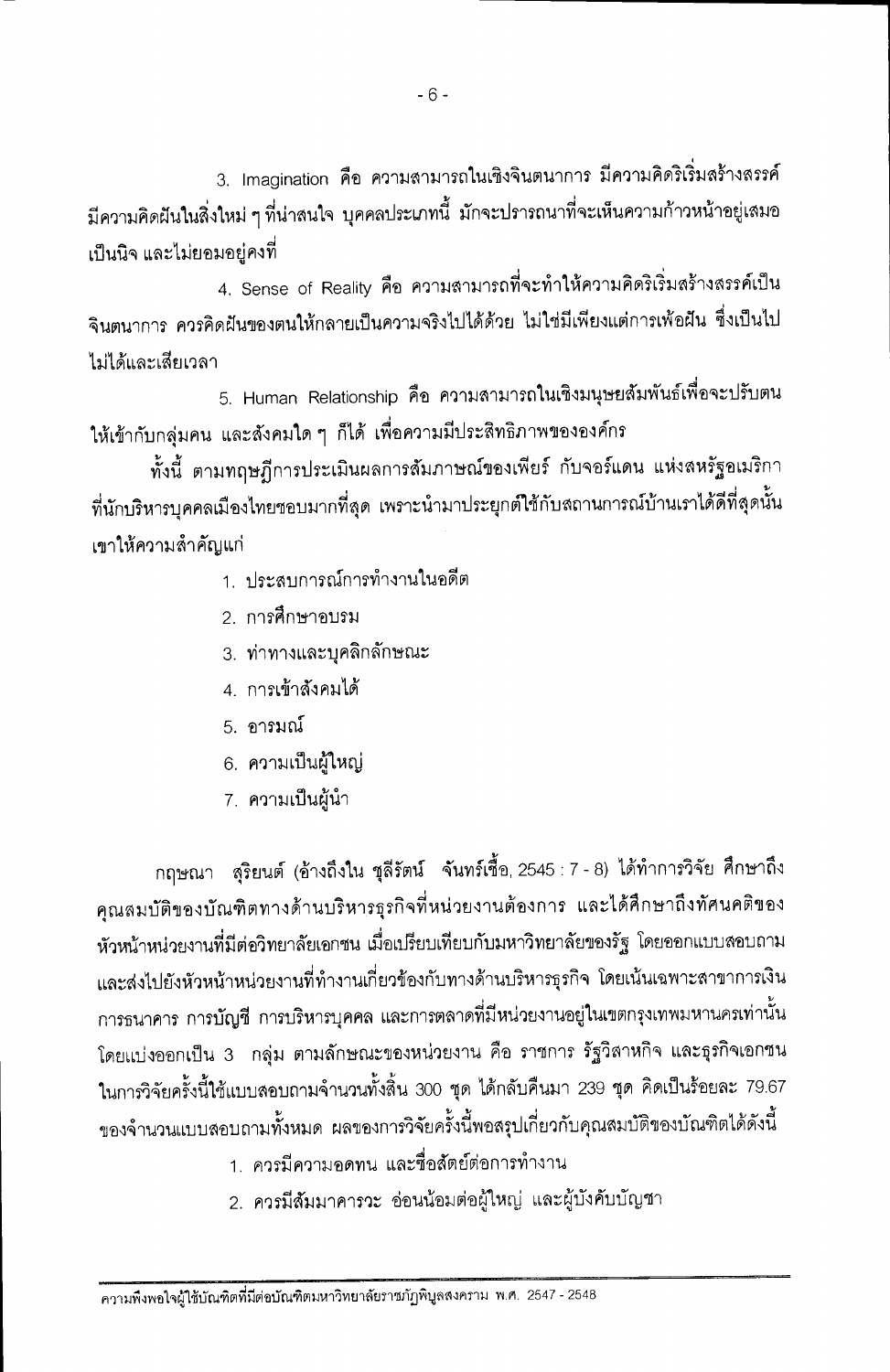- 3. ควรมีมนุษยสัมพันธ์ที่ดี
- 4 ควรมีความคิดริเริ่มสร้างสรรค์
- 5. ควรมีปฏิภาณไหวพริบ
- 6. ควรทำตนเป็นผู้ใฝ่รู้ ขยัน
- 7. ควรกล้าแสดงออก
- 8. ควรมีบุคลิกภาพที่ดี
- 9 ควรมีความเสียสละต่อส่วนรวม
- 10. ควรมีลักษณะเป็นผู้นำ
- 11. ควรมีความรู้ทางด้านภาษาต่างประเทศที่ดี
- 12. ควรทำกิจกรรมในระหว่างศึกษา
- 13 ควรมีประสบการณ์ในการทำงาน
- 14. ควรมีผลการเรียนที่ดี

นอกจากนี้ หัวหน้าหน่วยงานบางท่านมีความคิดเห็นเพิ่มเติมเกี่ยวกับคุณสมบัติของบัณฑิต ดังนี้ คือ

- 1. ควรมีความรู้ทางธุรกิจทั่วไป และมีความรู้รอบตัวด้านอื่น ๆ ด้วย
- 2. ควรมีความเชื่อมั่นในตัวเอง
- 3. ควรเป็นคนมีคณธรรม
- 4. ควรตรงต่อเวลา
- 5. ควรมีความรับผิดชอบต่อสังคมและหน้าที่การงาน
- 6. ควรมีความสามารถในการใช้เครื่องใช้สำนักงานทุกประเภทได้
- 7. ควรรู้จักปรับตัวเข้ากับสภาพแวดล้อมและเพื่อนร่วมงาน
- 8. ควรมีสขภาพแข็งแรง
- 9 ควรรักศักดิ์ศรีของตนเอง วิชาชีพ และสถานศึกษา

### 2.3 ลักษณะการปฏิบัติงานที่ดีของพนักงาน

จำเนียร จวงตระกูล (อ้างถึงใน ลำนักวิจัย สถาบันราชภัฏสวนดุสิต, 2546 : 9) กล่าวว่า ลักษณะการปฏิบัติงานที่ดีของพนักงาน ควรมีดังนี้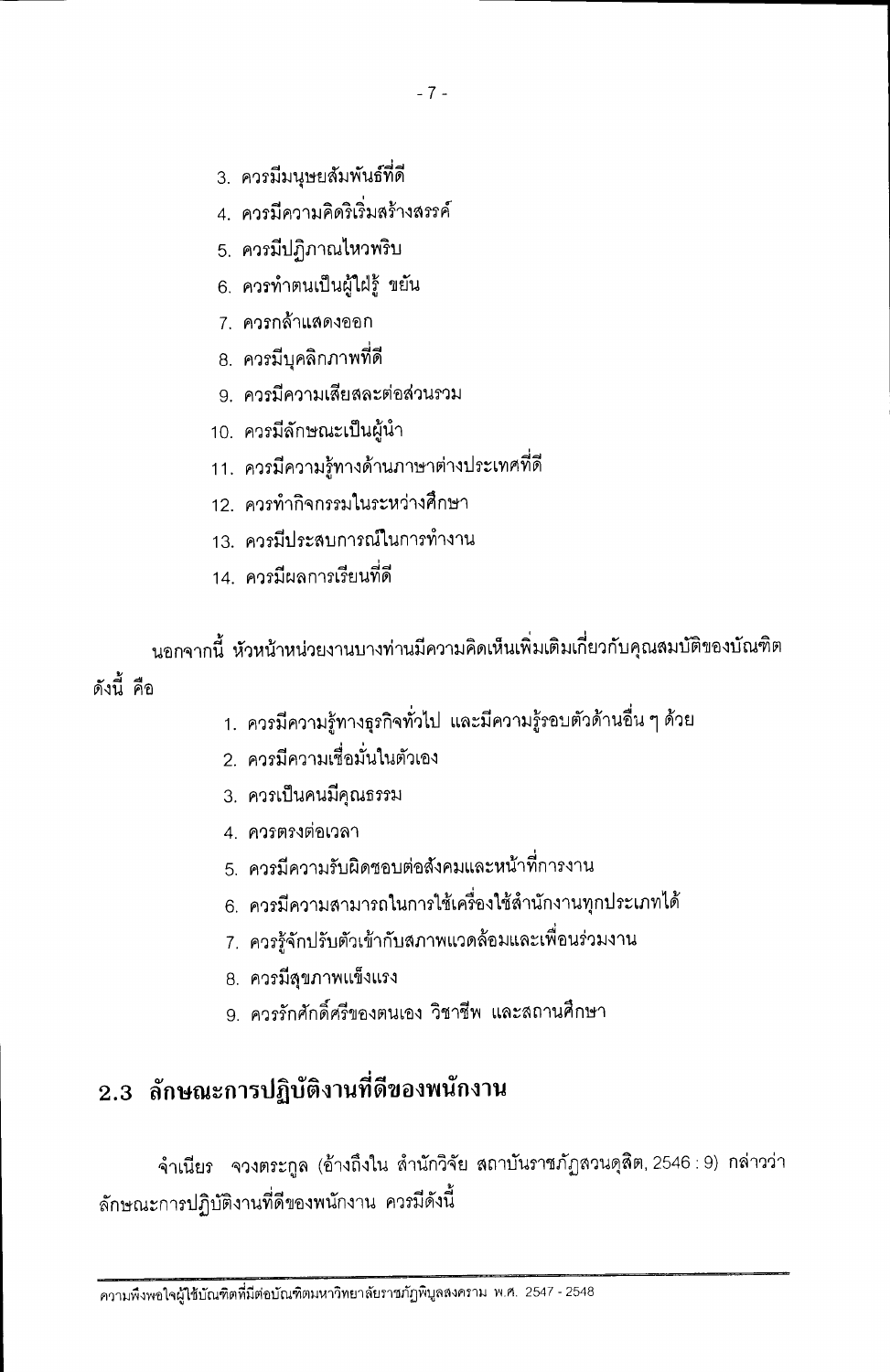$-8-$ 

1. มีความขยันหมั่นเพียรดี สม่ำเสมอ เอาจริงเอาจัง ตั้งใจทำงานให้เสร็จโดยเร็ว ไม่จำเป็นต้องให้ผู้บังคับบัญชาคอยติดตาม หรือกระตุ้นเตือน อีกทั้ง งานที่ปฎิบัติเป็นผลสำเร็จนั้น จะต้องมีปริมาณมากพอเพียง เป็นที่ยอมรับได้ตามมาตรฐานขององค์การหรือเกินกว่านั้น มาทำงาน ตรงเวลาอย่างสม่ำเสมอ

2. มีผลงานที่มีคุณภาพดี ทั้งปริมาณและคุณภาพ ตลอดจน ทันเวลา

3. มีความรับผิดชอบเป็นที่ไว้วางใจได้ดี รับผิดชอบต่อตนเอง ต่อเพื่อนร่วมงาน ต่อผู้บังคับบัญชา และต่อหน่วยงาน

4. มีความรู้ความเข้าใจงาน รู้ขั้นตอนและขอบเขตของการปฏิบัติเป็นอย่างดี และ สามารถทำได้คย่างดี

5. มีความสามารถในการเรียนรู้ดี ผู้ปฏิบัติงานที่ดีย่อมต้องมีความสามารถที่จะ เรียนรู้สิ่งใหม่ ๆ ได้เสมอ เพื่อที่จะช่วยในการปรับปรุงในการปฏิบัติงานของตนให้ดีขึ้น

6. มีความคิดริเริ่ม พยายามที่จะสร้างสรรค์ และคิดค้นวิธีการทำงานให้มีประสิทธิภาพ งโระหยัด และปลอดภัยมากขึ้น

7. มีดุลยพินิจ และสามัญสำนึกดี คิดและตัดสินใจอย่างมีเหตุผล

8. มีมนุษยสัมพันธ์ดี หมายถึง ความสามารถของพนักงานที่จะเข้ากับบุคคลอื่น ได้เป็นอย่างดี มีบุคลิกภาพที่เหมาะสม รู้จักกาลเทศะ รู้จักระงับอารมณ์ มีความสุภาพอ่อนน้อม ถ่ามตน วางตัวเหมาะสม

9. มีความร่วมมือดี เพราะความร่วมมือเป็นสิ่งจำเป็นอย่างยิ่งในการปฏิบัติงาน สามารถสื่อข้อความหรือการสื่อสารได้ดี

10 มีเจตคติที่ดีต่องานและองค์การ

สุชาญ - โกสิน (อ้างถึงใน สำนักวิจัย สถาบันราชภัฏสวนดุสิต, 2546 : 9) ได้กล่าวถึง หน้าที่ของพนักงานที่ดีต่อองค์การ ซึ่งสามารถสรุปได้ดังนี้

1. ทำงานในหน้าที่ที่ได้รับมอบหมายอย่างมีประสิทธิภาพ และประสิทธิผล โดย ไม่จำเป็นที่จะต้องมีการตรวจตราควบคุมกันจนเกินไป

2. มีความขยัน ตรงต่อเวลา ซื่อสัตย์สุจริต และอดทน

3. ปฏิบัติตามกฏระเบียบข้อบังคับที่กำหนดไว้อย่างเคร่งครัด

4. สนองนโยบายและวัตถุประสงค์ขององค์การด้วยความเข้าใจ และให้ความร่วมมือ

ด้วยดี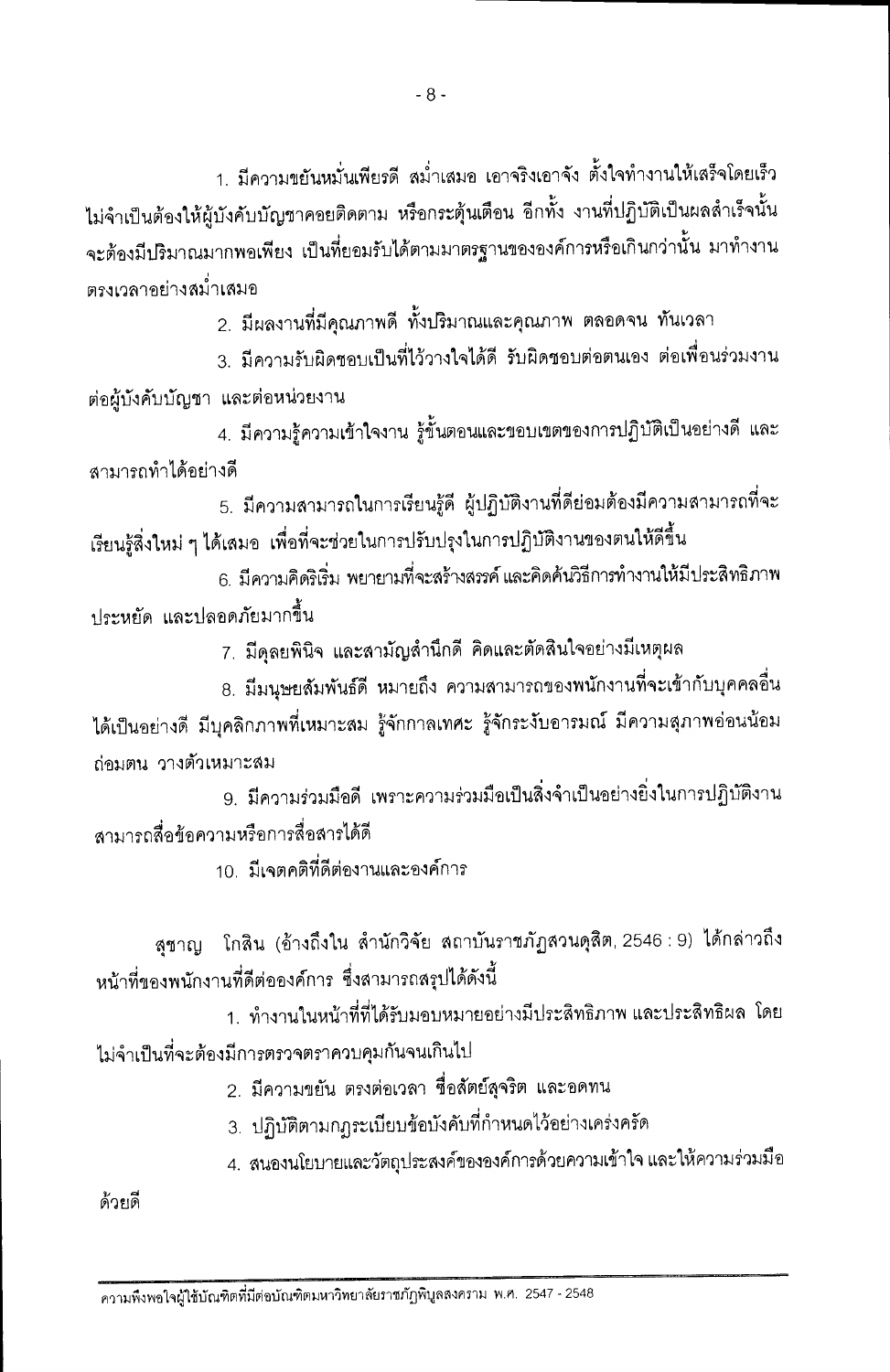- 5. ยึดหลักสร้างผลผลิตที่มีคุณภาพ
- ่ 6. ช่วยลดความสิ้นเปลืองและความสูญเปล่า
- 7. มีทัศนคติที่ดีในการทำงาน ยึดหลักการและเหตุผลเป็นที่ตั้ง
- 8. มีระเบียบวินัยที่ดี
- 9. รู้จักสายงาน และระบบการบังคับบัญชาตามลำดับ
- 10. ปรับตัวเองให้เข้ากับสภาพการทำงานและการเปลี่ยนแปลงที่เกิดขึ้นในองค์การ
- 11. ไม่นำความเสื่อมเสียใด ๆ มาสู่องค์การ ช่วยกันสร้างภาพพจน์ที่ดีให้เกิดต่อ

คงค์การ

### 2.4 งานวิจัยที่เกี่ยวข้อง

สถาบันวิจัยและพัฒนา มหาวิทยาลัยราชภัฏราชนครินทร์ (2548) ได้ทำการศึกษาวิจัย เรื่อง คุณลักษณะของบัณฑิตทางวิทยาศาสตร์ ซึ่งเป็นที่ต้องการของผู้ใช้บัณฑิต/ ผู้ประกอบการ ในภาคตะวันออก ผลการวิจัย พบว่า คุณลักษณะต่าง ๆ ที่ผู้ใช้บัณฑิต/ ผู้ประกอบการให้ความสำคัญ ้มากที่สด คือ 1) ทักษะการทำงาน ได้แก่ ด้านทักษะการทำงานเป็นทีม รองลงมา ได้แก่ ความสามารถ ด้านการคิดวิเคราะห์และแก้ปัญหา ความสามารถในการประสานงาน ทักษะในการแก้ปัญหาเฉพาะหน้า และความสามารถในการตัดสินใจอย่างมีเหตุผล 2) บุคลิกภาพของบัณฑิต ได้แก่ ความชื่อสัตย์ สุจริต รองลงมา ได้แก่ ความรับผิดชอบต่องานที่ได้รับมอบหมาย การตรงต่อเวลา ความอดทน สู้งาน และมีระเบียบวินัย เคารพกฎเกณฑ์ขององค์กร 3) คุณลักษณะด้านความรู้ความสามารถ ทางวิชาการ ได้แก่ ความสามารถพัฒนาศักยภาพของตนเองได้ รองลงมา ได้แก่ ความสามารถ ในการประยุกต์ทฤษฎีไปสู่การปฏิบัติได้ มีความรู้รอบตัว และเพิ่มพูนความรู้ใหม่ ๆ อยู่เสมอ และมี ่ ความสามารถในการถ่ายทอดและเผยแพร่ความรู้ในวิชาชีพเฉพาะสาขาของตนเองให้แก่ผู้ได้

รัชนีเพ็ญ พลเยี่ยม (2549) ได้ทำการศึกษาวิจัยความพึงพอใจของผู้ใช้บัณฑิตต่อการ ปฏิบัติงานของบัณฑิตที่สำเร็จการศึกษาจากมหาวิทยาลัยราชภัฏร้อยเอ็ด ปีการศึกษา 2547 – 2548 ผลการวิจัย พบว่า ในภาพรวมของผู้ใช้บัณฑิตมีความพึ่งพอใจต่อการปฏิบัติงานของบัณฑิตในด้าน ้ความรู้ความสามารถทางวิชาการ ด้านความรู้ความสามารถในการปฏิบัติงาน ด้านคุณธรรมจริยธรรม และด้านบุคลิกภาพอยู่ในระดับมากทุกด้าน และเมื่อแยกตามสาขาวิชา พบว่า ผู้ใช้บัณฑิตมีความ ้ พึ่งพอใจต่อการปฏิบัติงานทั้ง 4 ด้านอยู่ในระดับมากทุกสาขาวิชา ยกเว้น ในด้านความรู้ความสามารถ ทางวิชาการของสาขาวิชาวิทยาศาสตร์ ผู้ใช้บัณฑิตมีความพึงพอใจอยู่ในระดับปานกลาง และจากการ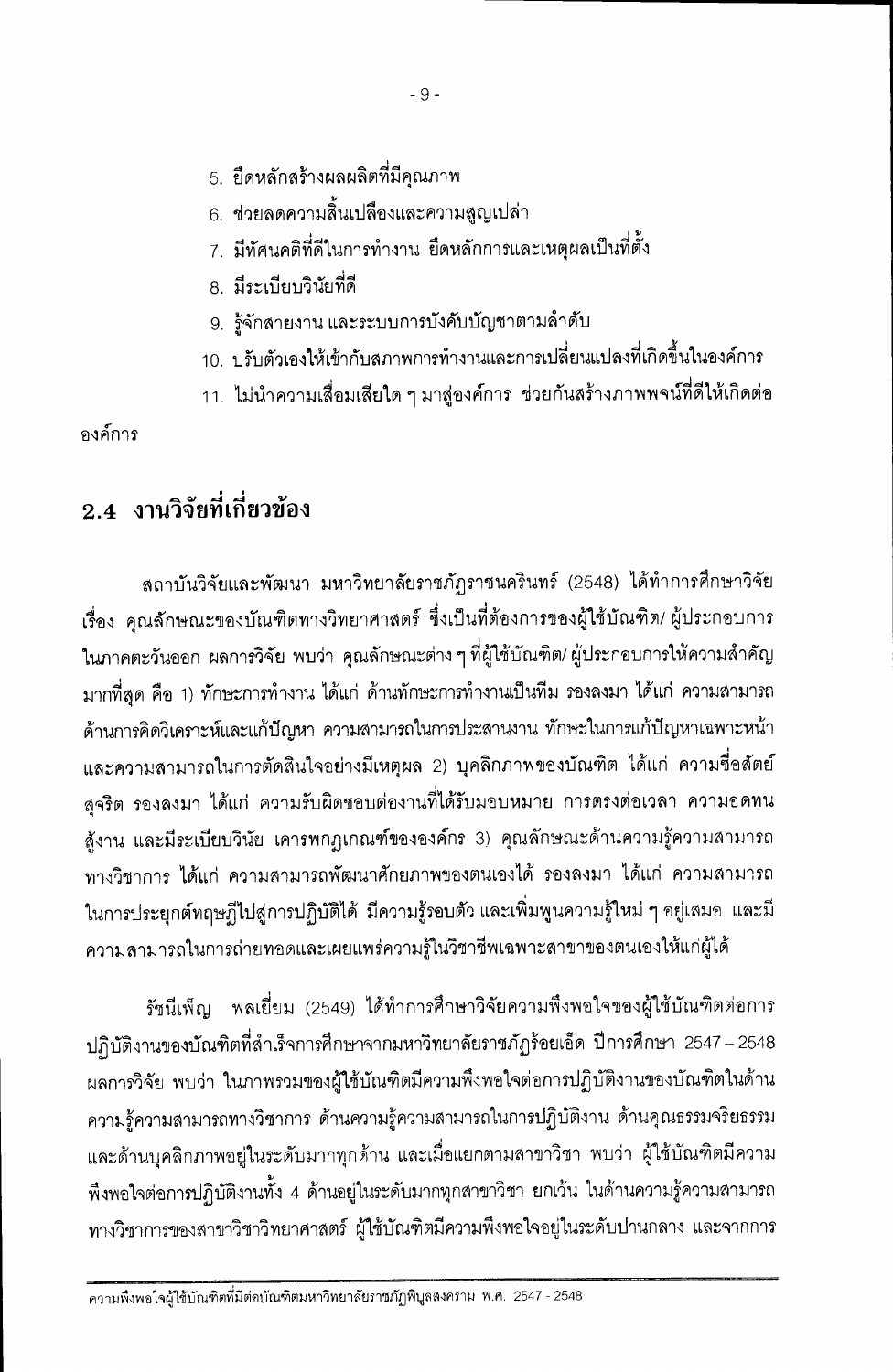วิเคราะห์เปรียบเทียบความพึงพอใจของผู้ใช้บัณฑิตที่มีต่อบัณฑิตสาขาวิชาต่าง ๆ พบว่า มีความ แตกต่างกันอย่างมีนัยสำคัญทางสถิติที่ระดับ .05 โดยผู้ใช้บัณฑิตมีความพึงพอใจต่อสาขาวิชา การศึกษามากที่สด

สถาบันวิจัยและพัฒนา มหาวิทยาลัยราชภัฏพิบูลสงคราม (2549) ได้ทำการติดตามผล ผู้สำเร็จการศึกษาระดับปริญญาตรี จากสถาบันราชภัฎพิบูลสงคราม ปีการศึกษา 2547 – 2548 ผลการวิจัย พบว่า หัวหน้าหน่วยงานของสถานประกอบการที่มีบัณฑิตปฏิบัติงานอยู่ เห็นว่า บัณฑิต มหาวิทยาลัยราชภัฏพิบูลสงครามมีคุณลักษณะในด้านต่าง ๆ สูงกว่าบัณฑิตสถาบันอุดมศึกษาอื่น และผู้ใช้บัณฑิตมีความพึงพอใจต่อการทำงานของบัณฑิตมหาวิทยาลัยราชภัฏพิบูลลงครามในระดับสูง

เสถียร แก้วพระปราบ (2549) ได้ทำการศึกษาความพึงพอใจของนายจ้างผู้ประกอบการ ผู้ใช้บัณฑิตมหาวิทยาลัยราชภัฏภูเก็ตที่ลำเร็จการศึกษา ปี 2547 – 2548 ผลการวิจัย พบว่า นายจ้างผู้ประกอบมีระดับความพึงพอใจต่อบัณฑิตของมหาวิทยาลัยราชภัฏภูเก็ต ในภาพรวมของ มหาวิทยาลัยอยู่ในระดับมากที่สุด ส่วนในด้านความรู้ความสามารถทางวิชาการอยู่ในระดับมาก โดยเฉพาะใน 3 ประเด็น คือ ด้านความรู้ความสามารถทางวิชาการตามลักษณะงาน ด้านความมุ่งมั่น และด้านความสามารถในการจัดระบบงานและควบคุมงาน ในด้าน ที่จะทำงานให้ลำเร็จ คุณธรรม จริยธรรม และจรรยาบรรณวิชาชีพมีความพึ่งพอใจอยู่ในระดับมาก โดยเฉพาะใน 3 ประเด็น คือ ด้านการมีวินัย ด้านความอดทน และด้านการตรงต่อเวลา ส่วนความพึงพอใจด้าน ความรู้ความสามารถพื้นฐานที่ส่งผลต่อการทำงานมากที่สุด นายจ้างผู้ประกอบการมีความพึงพอใจ อยู่ในระดับมากเช่นกัน โดยเฉพาะในด้านทักษะในการสื่อสาร ด้านการปรับตัวเข้ากับการเปลี่ยนแปลง และด้านการทำงานเป็นทีม นอกจากนี้ นายจ้างผู้ประกอบการผู้ใช้บัณฑิตมีความต้องการ และให้ ความสนใจต่อบัณฑิตที่มหาวิทยาลัยราชภัฏภูเก็ต ในภาพรวมตามสาขาวิชา เรียงตามลำดับจาก มากที่สุด ดังนี้ คือ สาขาวิชาวิทยาศาสตร์ รองลงมา คือ สาขาวิชาการศึกษา และสาขาวิชา วิทยาศาสตร์ ตามลำดับ

เสถียร แก้วพระปราบ (2550) ได้ทำการศึกษาความพึงพอใจของนายจ้างผู้ประกอบการ ผู้ใช้บัณฑิตมหาวิทยาลัยราชภัฏภูเก็ตที่สำเร็จการศึกษา ปี 2548 – 2549 ผลการวิจัย พบว่า นายจ้างผู้ประกอบการมีความพึ่งพอใจต่อบัณฑิตของมหาวิทยาลัยราชภัฏภูเก็ต ในภาพรวมของ มหาวิทยาลัยอยู่ในระดับมากที่สุด ส่วนในด้านคุณธรรม จริยธรรม และจรรยาบรรณวิชาชีพ อยู่ใน ระดับมาก โดยเฉพาะใน 3 ประเด็น คือ ด้านความอดทน ด้านการตรงต่อเวลา และด้านการมีวินัย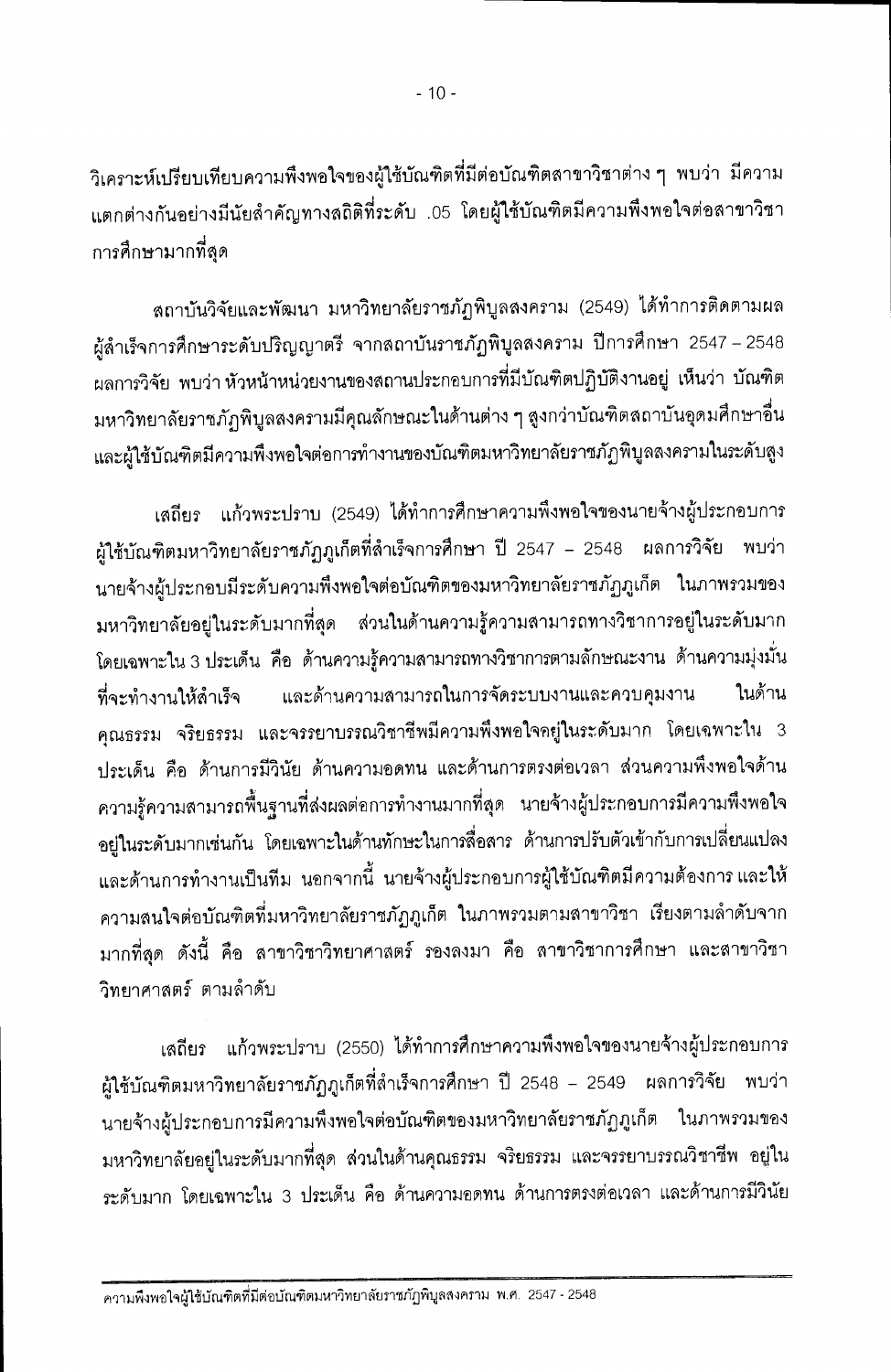ในด้านความรู้ความสามารถทางวิชาการ อยู่ในระดับมากโดยเฉพาะ 3 ประเด็น คือ ด้านความรู้ ้ความสามารถทางวิชาการตามลักษณะงาน ด้านความมุ่งมั่นที่จะทำงานให้ลำเร็จ และด้านความคิด ้ สร้างสรรค์งานใหม่ ตามลำดับ ส่วนด้านความรู้ความสามรถพื้นฐานที่ส่งผลต่อการทำงานมากที่สุด นายจ้างผู้ประกอบการมีความพึงพอใจอยู่ในระดับมากเช่นกัน โดยเฉพาะใน 3 ประเด็น คือ ด้านทักษะในการติดต่อสื่อสาร ด้านการพัฒนาตนเองและองค์กร และด้านการปรับตัวเข้ากับ ี สภาวะการเปลี่ยนแปลงตามลำดับ นอกจากนี้ นายจ้างผู้ประกอบการผู้ใช้บัณฑิตมีความต้องการ และให้ความสนใจต่อบัณฑิตของมหาวิทยาลัยราชภัฏภูเก็ต ในภาพรวมจำแนกตามสาขาวิชาเรียงตามลำดับ จากมากที่สุด คือ สาขาวิชาศิลปศาสตร์ รองลงมา คือ สาขาวิชาการศึกษา และสาขาวิชา ีวิทยาศาสตร์ ตามลำดับ และนายจ้างผู้ประกอบการผู้ใช้บัณฑิตได้ให้ข้อเสนอแนะว่าการผลิตบัณฑิต ้มหาวิทยาลัยควรเน้นที่ภาษาต่างประเทศ และทักษะทางคอมพิวเตอร์และเทคโนโลยีสารสนเทศ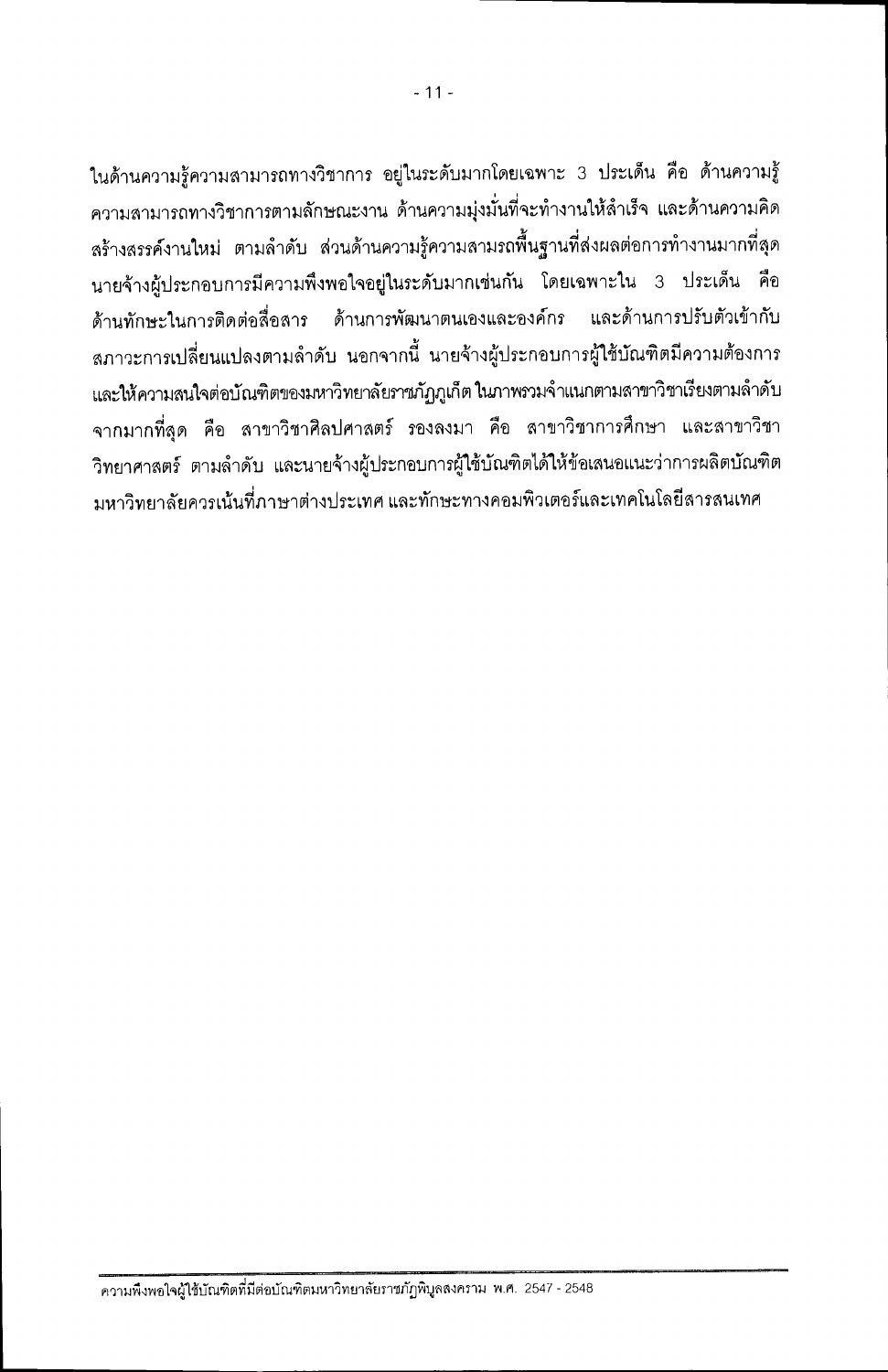## บทที่ 3 วิธีดำเนินการวิจัย

การวิจัยครั้งนี้ เป็นการวิจัยเชิงลำรวจ (Survey Research) โดยได้ทำการศึกษาถึงคุณภาพ ของบัณฑิตมหาวิทยาลัยราชภัฏพิบูลสงคราม ปีการศึกษา 2547 - 2548 ซึ่งได้ดำเนินการดังนี้

#### 3.1 ประชากร

ประชากรที่ใช้ในการลำรวจความพึงพอใจของผู้ใช้บัณฑิต คือ หัวหน้างาน หรือผู้บังคับบัญชา ของหน่วยงานทั้งภาครัฐ รัฐวิสาหกิจ และเอกชน ซึ่งเป็นผู้ใช้บัณฑิตผู้สำเร็จการศึกษาระดับปริญญาตรี ของมหาวิทยาลัยราชภัฏพิบูลสงคราม ปีการศึกษา 2547 – 2548

#### 3.2 กลุ่มตัวอย่าง

กลุ่มตัวอย่างที่ใช้ในการวิจัย คือ หัวหน้างาน หรือผู้บังคับบัญชาของหน่วยงานทั้งภาครัฐ รัฐวิลาหกิจ และเอกชน ซึ่งเป็นผู้ใช้บัณฑิตผู้ลำเร็จการศึกษาระดับปริญญาตรีของมหาวิทยาลัย ราชภัฏพิบูลสงคราม ปีการศึกษา 2547 – 2548 จำนวน 385 หน่วยงาน

### 3.3 วิธีการสุ่มตัวอย่าง

กลุ่มตัวอย่างผู้ใช้บัณฑิตที่ใช้ในการศึกษาครั้งนี้ ได้จากตารางการสุมตัวอย่างขนาดประชากร ของ Taro Yamane โดยได้กำหนดขนาดตัวอย่างของประชากรที่ระดับนัยสำคัญ .05 หรือความเชื่อมั่น  $95\,\%$  ที่ความคลาดเคลื่อน  $\pm\,4\,\%$  ได้ขนาดของตัวอย่างผู้ใช้บัณฑิต จำนวน 385 หน่วยงาน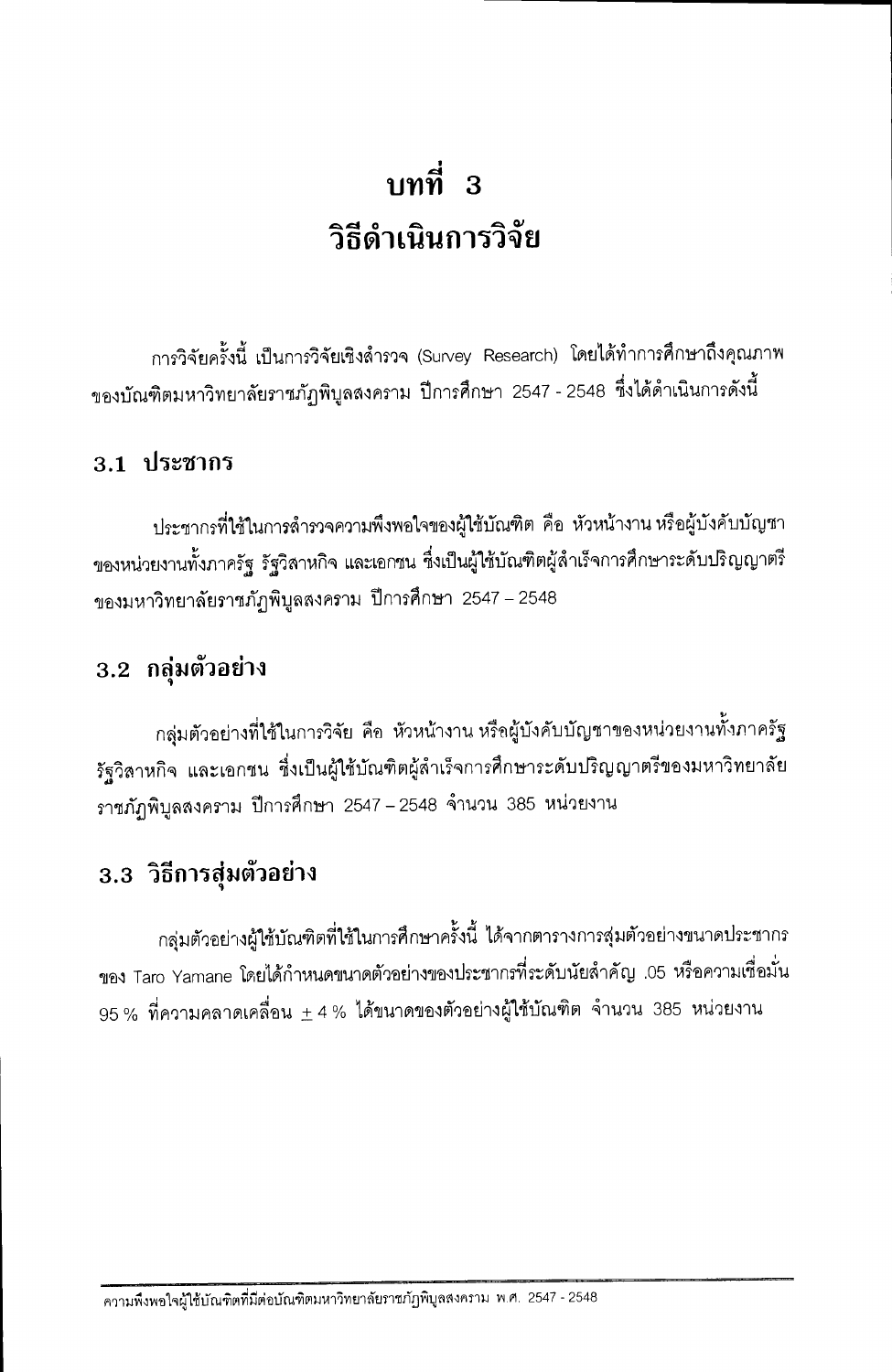### 3.4 เครื่องมือที่ใช้ในการวิจัย

เครื่องมือที่ใช้ในการวิจัยครั้งนี้ คือ แบบสอบถาม ความพึงพอใจของผู้ใช้บัณฑิตที่มีต่อ บัณฑิตมหาวิทยาลัยราชภัฏพิบูลสงคราม พ.ศ. 2547 – 2548 แบ่งออกเป็น 3 ตอน ดังนี้ ตอนที่ 1 ข้อมูลทั่วไปของผู้ตอบแบบประเมิน จำนวน 8 ข้อ ตอนที่ 2 ความพึงพอใจต่อการปฏิบัติงานของบัณฑิต จำนวน 9 ข้อ ตคนที่ 3 ข้อเสนอแนะเพิ่มเติม

### 3.5 การเก็บรวบรวมข้อมูล

การเก็บรวบรวมข้อมูลได้ดำเนินการโดยการส่งแบบสอบถาม **ความพึงพอใจของผู้ใช้บัณฑิต** ที่มีต่อบัณฑิตมหาวิทยาลัยราชภัฏพิบูลสงคราม พ.ศ. 2547 – 2548 ให้กับหน่วยงานผู้ใช้บัณฑิต ทางไปรษณีย์

### 3.6 การวิเคราะห์ข้อมูล

การวิเคราะห์ข้อมูลใช้ค่าสถิติร้อยละ ค่าเฉลี่ย และส่วนเบี่ยงเบนมาตรฐาน โดยทำการ วิเคราะห์ด้วยโปรแกรมสำเร็จรูป SPSS for Windows Version 11.0

### 3.7 เกณฑ์การให้คะแนนค่าเฉลี่ย

เกณฑ์ให้คะแนนค่าเฉลี่ยของระดับความคิดเห็น คือ

| $4.51 - 5.00$ | $\equiv$ | เห็นด้วย/ เหมาะสมมากที่สุด หรือสูงกว่ามาก  |
|---------------|----------|--------------------------------------------|
| $3.51 - 4.50$ | $\equiv$ | เห็นด้วย/ เหมาะสมมาก หรือสูงกว่าเล็กน้อย   |
| $2.51 - 3.50$ | $\equiv$ | ้เห็นด้วย/ เหมาะสมปานกลาง หรือพอ ๆ กัน     |
| $1.51 - 2.50$ | $=$      | เห็นด้วย/ เหมาะสมน้อย  หรือต่ำกว่าเล็กน้อย |
| $1.00 - 1.50$ | $=$      | เห็นด้วย/ เหมาะสมน้อยที่สุด หรือต่ำกว่ามาก |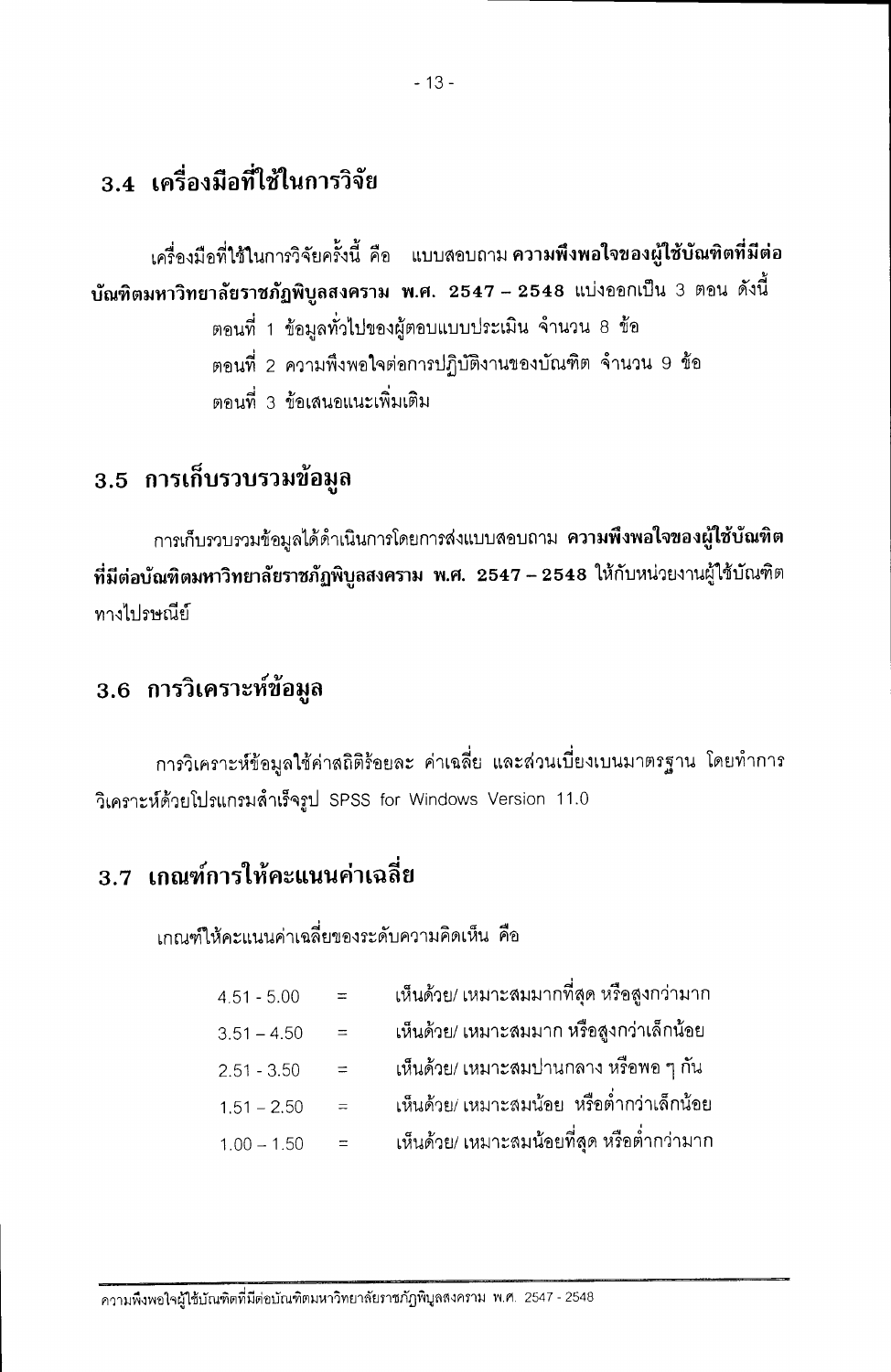## บทที่ 4 ผลการวิจัย

จากการติดตามผลความพึงพอใจของผู้ใช้บัณฑิตที่สำเร็จการศึกษาจากมหาวิทยาลัยราชภัฏ พิบูลสงคราม พ.ศ. 2547 – 2548 โดยทำการเก็บรวบรวมข้อมูลจากหัวหน้าหน่วยงานต่าง ๆ ทั้ง ภาครัฐ รัฐวิสาหกิจ และเอกชน ในช่วงเดือนกันยายน - พฤศจิกายน 2549 ซึ่งมีผู้ตอบแบบสอบถาม ึกลับคืนมาจำนวนทั้งสิ้น 350 ชุด และจากการสำรวจสามารถสรุปรายละเอียดต่าง ๆ ได้ดังนี้

### ิตอนที่ 1 ข้อมูลทั่วไปของผู้ตอบแบบสอบถาม

#### ตารางที่ 4.1 สถานภาพของผู้ตอบแบบสอบถาม

| ิสถานภาพ             | จำนวน          | ร้อยละ |
|----------------------|----------------|--------|
| 1. เจ้าของกิจการ     | 20             | 6.8    |
| 2. ผู้จัดการ         | 45             | 15.2   |
| 3. รองผู้จัดการ      | $\overline{7}$ | 2.4    |
| 4. ผู้อำนวยการ       | 14             | 4.7    |
| 5. หัวหน้าแผนก/ ฝ่าย | 148            | 50.0   |
| ้อื่น ๆ<br>6.        | 62             | 20.9   |
| รวมทั้งสิ้น          | 296            | 100.0  |

\*\* มีผู้ไม่ระบุข้อมูล จำนวน 54 คน

จากตารางที่ 4.1 พบว่า ผู้ใช้บัณฑิตส่วนใหญ่มีสถานภาพเป็นหัวหน้าแผนก/ ฝ่าย ร้อยละ 50.0 รองลงมา คือ สถานภาพอื่นๆ เช่น หัวหน้างาน, ผู้ช่วยผู้อำนวยการ, ปลัด อบต., นายก อบต. ฯลฯ ร้อยละ 20.9 และผู้จัดการ ร้อยละ 15.2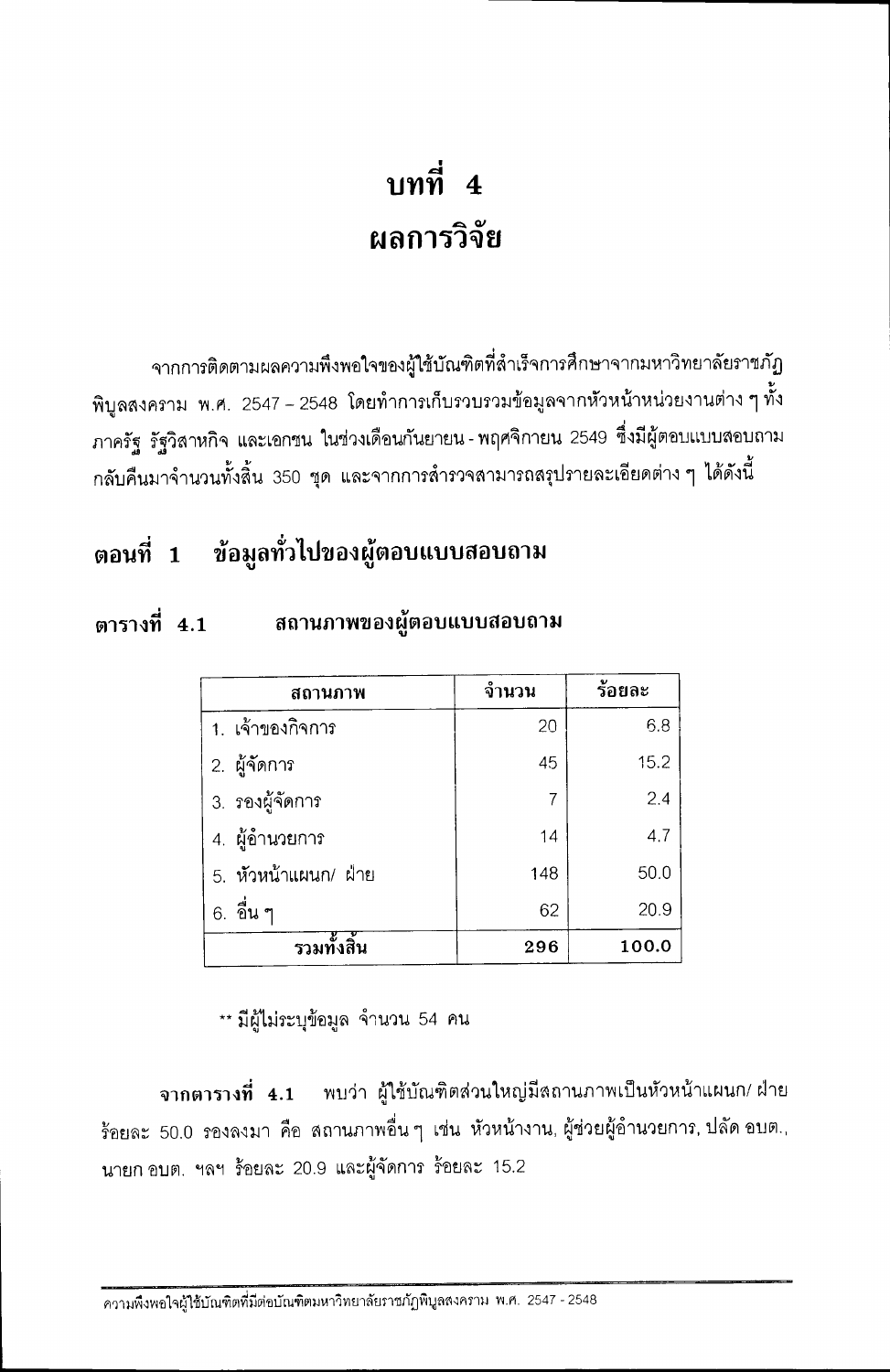| หน่วยงาน                          | ราชการ   | เอกชน    | รัฐวิสาหกิจ | รวม     |
|-----------------------------------|----------|----------|-------------|---------|
| ประเภท                            |          |          |             |         |
| 1. สถาบันการเงิน                  | 1.0%     | 3.8%     | 1.0%        | 5.9 %   |
|                                   | (3)      | (11)     | (3)         | (17)    |
| 2. สถานศึกษา                      | 5.9%     | 2.1%     |             | 8.0%    |
|                                   | (17)     | (6)      |             | (23)    |
| 3. โรงแรม/ ร้านอาหาร              |          | 1.7%     |             | 1.7%    |
|                                   |          | (5)      |             | (5)     |
| 4. สถานพยาบาล                     | 3.1%     | 2.4%     |             | 5.5 %   |
|                                   | (9)      | (7)      |             | (16)    |
| 5. สาธารณูปโภค เช่น ไฟฟ้า, ประปา, | 0.3%     |          | 4.5%        | 4.8%    |
| โทรศัพท์, ไปรษณีย์ ฯลฯ            | (1)      |          | (13)        | (14)    |
| 6. โรงงานอุตสาหกรรม               |          | 6.9%     |             | 6.9%    |
|                                   |          | (20)     |             | (20)    |
| 7. การคมนาคม/ ขนส่ง               | 0.3%     | 1.0%     |             | 1.4%    |
|                                   | (1)      | (3)      |             | (4)     |
| 8. บริษัท/ ห้างหุ้นส่วน           |          | 31.1%    |             | 31.1%   |
|                                   |          | (90)     |             | (90)    |
| 9. ร้านขายปลีก/ ส่ง               |          | 3.1%     |             | 3.1%    |
|                                   |          | (9)      |             | (9)     |
| 10. อื่น ๆ เช่น องค์กรปกครอง      | 25.6%    | 4.5 %    | 1.4%        | 31.5 %  |
| ส่วนท้องถิ่น ฯลฯ                  | (74)     | (13)     | (4)         | (91)    |
| รวมทั้งสิ้น                       | $36.3\%$ | $56.7\%$ | 6.9 $%$     | 100.0 % |
|                                   | (105)    | (164)    | (20)        | (289)   |

---<br>\*\* มีผู้ไม่ระบุข้อมูล จำนวน 61 คน

จากตารางที่ 4.2 พบว่า หน่วยงานของผู้ตอบแบบสอบถามที่เป็นผู้ใช้บัณฑิตของมหาวิทยาลัย ราชภัฏพิบูลสงคราม พ.ศ. 2547 – 2548 ส่วนใหญ่มากกว่าครึ่งหนึ่งเป็นหน่วยงานเอกชน ประเภทบริษัท/ ห้างหุ้นส่วน ร้อยละ 31.1 รองดงมา คือ หน่วยงานราชการประเภทอื่น เช่น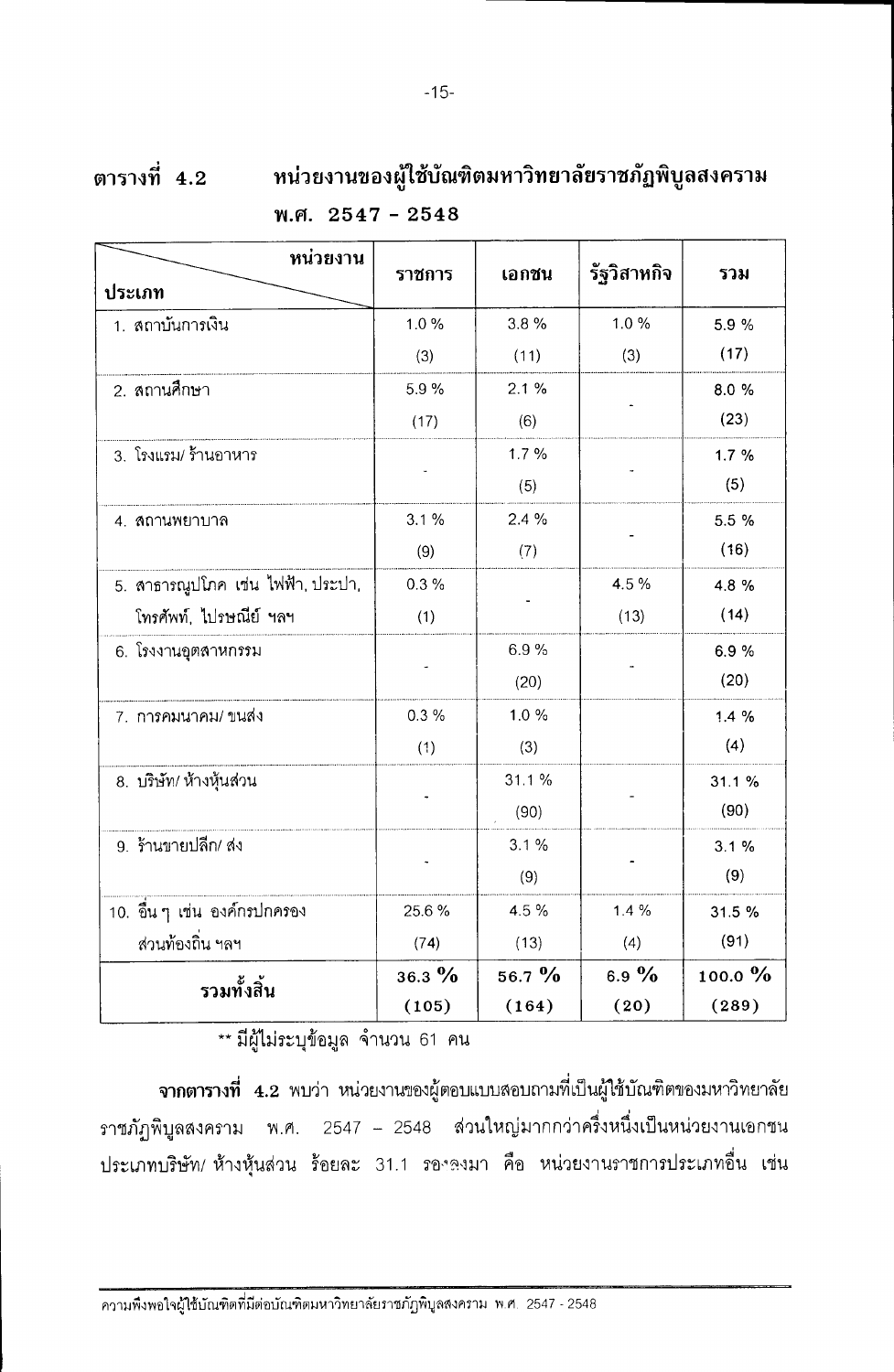้องค์กรปกครองส่วนท้องถิ่น ฯลฯ ร้อยละ 25.6 และหน่วยงานประเภทสถานศึกษา ทั้งภาครัฐ และเอกขน ร้อยละ 8.0

ระยะเวลาในการปฏิบัติงานของหัวหน้างานหรือ ตารางที่ 4.3 ผู้บังคับบัญชาที่เป็นผู้ตอบแบบสอบถาม

| ระยะเวลาในการปฏิบัติงาน | จำนวน | ร้อยละ |
|-------------------------|-------|--------|
| 1. น้อยกว่า 3 เดือน     | 15    | 5.0    |
| 2. 3-6 เดือน            | 29    | 9.7    |
| 3. 6-9 เดือน            | 31    | 10.4   |
| 4. 9 เดือน - 1 ปี       | 46    | 15.4   |
| 5. มากกว่า 1 ปี         | 177   | 59.4   |
| รวมทั้งสิ้น             | 298   | 100.0  |

\*\* มีผู้ไม่ระบุข้อมูล จำนวน 52 คน

ีจากตารางที่ 4.3 พบว่า ผู้ตอบแบบสอบถามส่วนใหญ่ปฏิบัติงานในตำแหน่งหัวหน้างาน หรือผู้บังคับบัญชาในหน่วยงานมาแล้วมากกว่า 1 ปี ร้อยละ 59.4 รองลงมา คือ 9 เดือน–1 ปี ร้อยละ 15.4 และ  $6-9$  เดือน ร้อยละ 10.4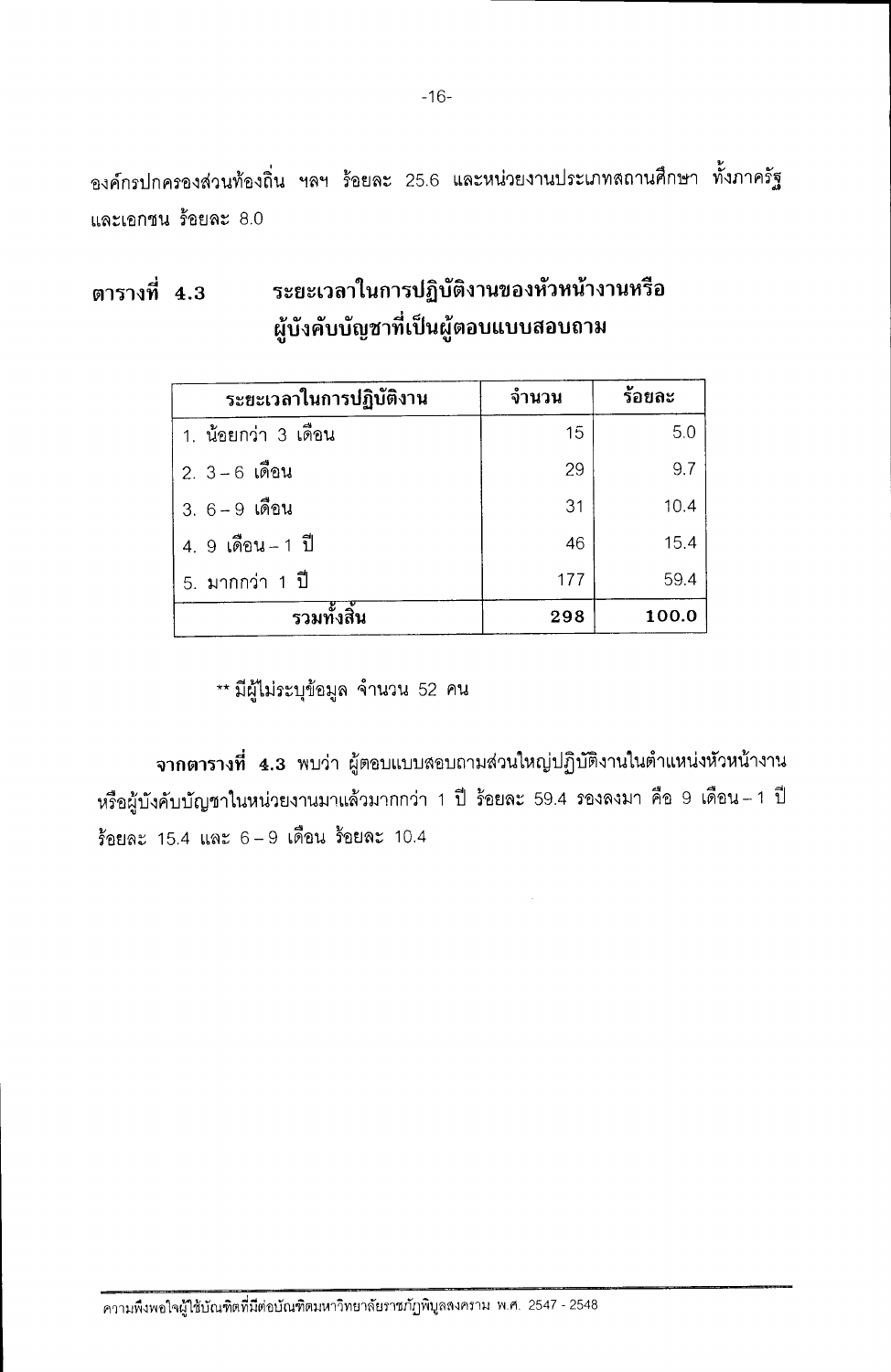#### ตารางที่ 4.4 การรู้จัก หรือความคุ้นเคยระหว่างหัวหน้างานหรือ ผู้บังคับบัญชาที่เป็นผู้ตอบแบบสอบถามกับบัณฑิตของ มหาวิทยาลัยราชภัฏพิบูลสงคราม พ.ศ. 2547 - 2548

| การรู้จัก/ ความคุ้นเคย                             | ึจำนวน | ร้อยละ |
|----------------------------------------------------|--------|--------|
| 1. รู้จัก/ คุ้นเคยเป็นอย่างดี                      | 109    | 36.7   |
| 2. รู้จัก/ คุ้นเคยค่อนข้างดี                       | 98     | 33.0   |
| 3. ค่อนข้างรู้จัก/ คุ้นเคย (ผิวเผิน)               | 80     | 26.9   |
| 4. อื่น ๆ เช่น ไม่เคยรู้จักมาก่อน, รู้จักก่อนที่จะ | 10     | 3.4    |
| เข้ามาปฏิบัติงานในบริษัท ฯลฯ                       |        |        |
| รวมทั้งสิ้น                                        | 297    | 100.0  |

\*\* มีผู้ไม่ระบุข้อมูล จำนวน 53 คน

จากตารางที่ 4.4 พบว่า ผู้ตอบแบบสอบถามส่วนใหญ่รู้จักหรือคุ้นเคยเป็นอย่างดีกับบัณฑิต มหาวิทยาลัยราชภัฎพิบูลสงคราม พ.ศ. 2547 – 2548 ซึ่งเป็นผู้ใต้บังคับบัญชา ร้อยละ 36.7 รองลงมา คือ รู้จักหรือคุ้นเคยค่อนข้างดี ร้อยละ 33.0 และค่อนข้างรู้จัก หรือคุ้นเคยแบบผิวเผิน ร้อยละ 26.9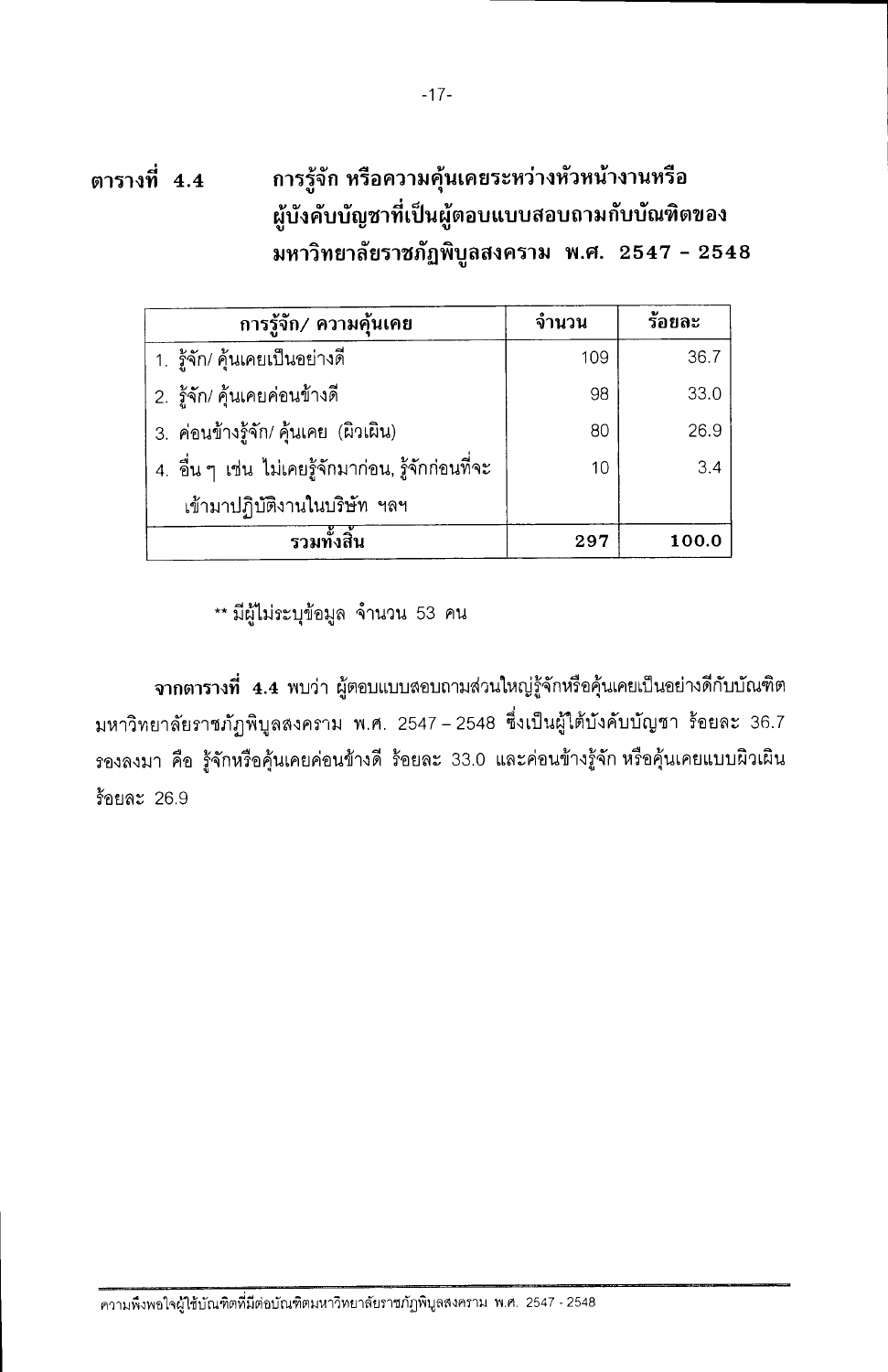#### ความพึงพอใจต่อการปฏิบัติงานของบัณฑิตมหาวิทยาลัยราชภัฏ ตอนที่  $2$ พิบูลสงคราม พ.ศ. 2547 - 2548

ความคิดเห็นของผู้ใช้บัณฑิตที่มีต่อการปฏิบัติงานของบัณฑิต ตารางที่ 4.5 มหาวิทยาลัยราชภัฏพิบูลสงคราม พ.ศ. 2547 – 2548 จำแนกตามความถี่ในการปฏิบัติงานที่ได้รับมอบหมายให้ สำเร็จภายในเวลาที่กำหนด

| ความถี่ในการปฏิบัติงานสำเร็จ | จำนวน | ร้อยละ |
|------------------------------|-------|--------|
| 1. น้อยครั้ง                 | 9     | 3.0    |
| 2. เป็นบางครั้ง              | 36    | 12.0   |
| 3. ค่อนข้างบ่อย              | 28    | 9.3    |
| 4. บ่อยครั้ง                 | 115   | 38.2   |
| 5. ทุกครั้ง                  | 113   | 37.5   |
| รวมทั้งสิ้น                  | 301   | 100.0  |

\*\* มีผู้ไม่ระบุข้อมูล จำนวน 49 คน

 $\overline{x}$ 3.95 S.D.  $1.10$  $=$ 

จากตารางที่ 4.5 ผู้ตอบแบบสอบถามส่วนใหญ่ เห็นว่า บัณฑิตของมหาวิทยาลัยราชภัฏ พิบูลสงคราม พ.ศ. 2547–2548 ปฏิบัติงานตามที่ได้รับมอบหมายให้ลำเร็จภายในระยะเวลาที่กำหนด ้อย่างบ่อยครั้ง ร้อยละ 38.2 รองลงมา เห็นว่า บัณฑิตปฏิบัติงานเสร็จตามกำหนดเป็นประจำทุกครั้ง ร้อยละ 37.5 และสำเร็จเป็นบางครั้ง ร้อยละ 12.0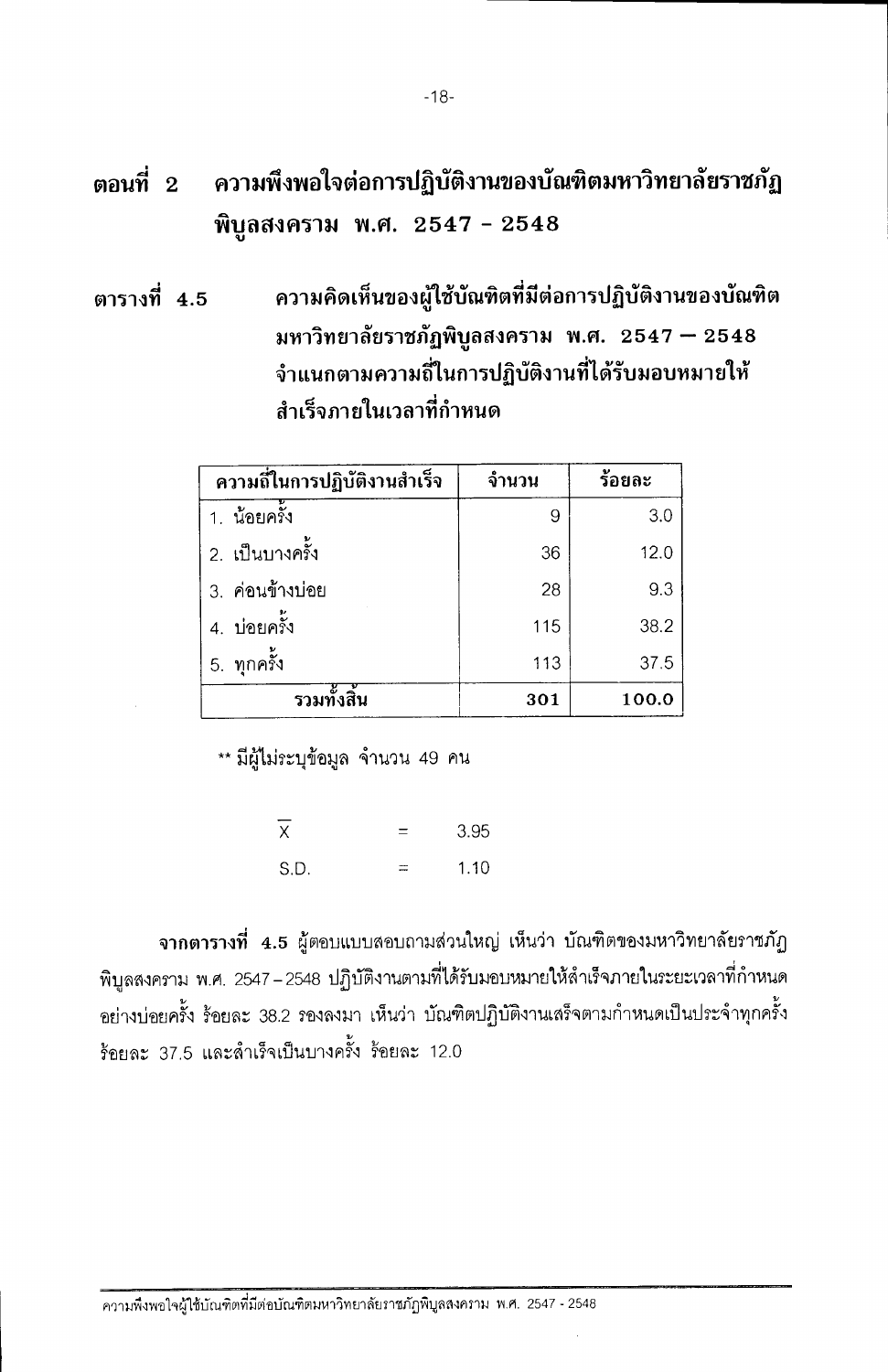#### ความคิดเห็นของผู้ใช้บัณฑิตที่มีต่อการปฏิบัติงานของบัณฑิต ตารางที่ 4.6 มหาวิทยาลัยราชภัฏพิบูลสงคราม พ.ศ. 2547 – 2548 จำแนกตามความถี่ในการปฏิบัติงานของบัณฑิตที่เกิดความ ผิดพลาด

| ความถี่ในการปฏิบัติงานผิดพลาด | จำนวน | ร้อยละ |
|-------------------------------|-------|--------|
| 1. น้อยครั้ง                  | 118   | 39.1   |
| 2. เป็นบางครั้ง               | 155   | 51.3   |
| 3. ค่อนข้างบ่อย               | 11    | 3.6    |
| 4. บ่อยครั้ง                  | 7     | 2.3    |
| ทุกครั้ง<br>5.                | 11    | 3.6    |
| รวมทั้งสิ้น                   | 302   | 100.0  |

\*\* มีผู้ไม่ระบุข้อมูล จำนวน 48 คน

| -<br>$\times$ | ≃   | 1.84 |
|---------------|-----|------|
| S.D.          | $=$ | 1.04 |

ีจากตารางที่ 4.6 ผู้ตอบแบบสอบถามส่วนใหญ่ เห็นว่า บัณฑิตของมหาวิทยาลัยราชภัฏ พิบูลสงคราม พ.ศ. 2547 – 2548 ปฏิบัติงานเกิดความผิดพลาดเป็นบางครั้ง ร้อยละ 51.3 รองลงมา คือ ผิดพลาดน้อยครั้ง ร้อยละ 39.1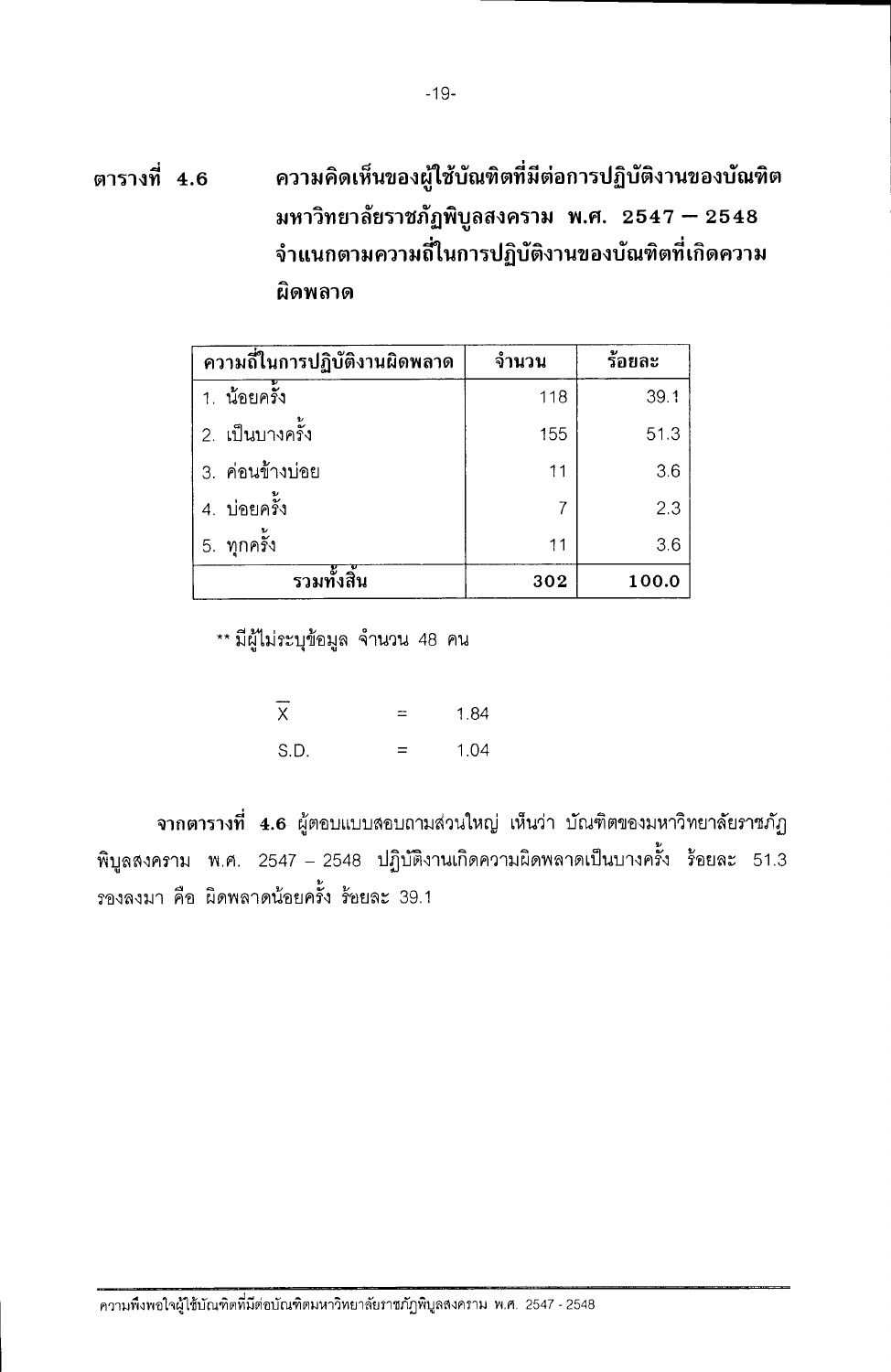| ความเชี่ยวชาญในสาขาวิชา | จำนวน | ร้อยละ |
|-------------------------|-------|--------|
| 1. น้อยที่สุด           | 6     | 2.0    |
| 2. น้อย                 | 36    | 12.2   |
| 3. ปานกลาง              | 106   | 36.1   |
| 4. มาก                  | 126   | 42.9   |
| 5. มากที่สุด            | 20    | 6.8    |
| รวมทั้งสิ้น             | 294   | 100.0  |

\*\* มีผู้ไม่ระบุข้อมูล จำนวน 56 คน

 $\overline{x}$ 3.40  $=$  $SD<sub>1</sub>$  $\equiv$ 0.86

ีจากตารางที่ 4.7 ผู้ตอบแบบสอบถามส่วนใหญ่เห็นว่าบัณฑิตของมหาวิทยาลัยราชภัฏ พิบูลสงคภม พ.ศ. 2547 – 2548 มีความเชี่ยวชาญในสาขาวิชาที่สำเร็จมาในระดับมาก ร้อยละ 42.9 และระดับปานกลาง ร้อยละ 36.1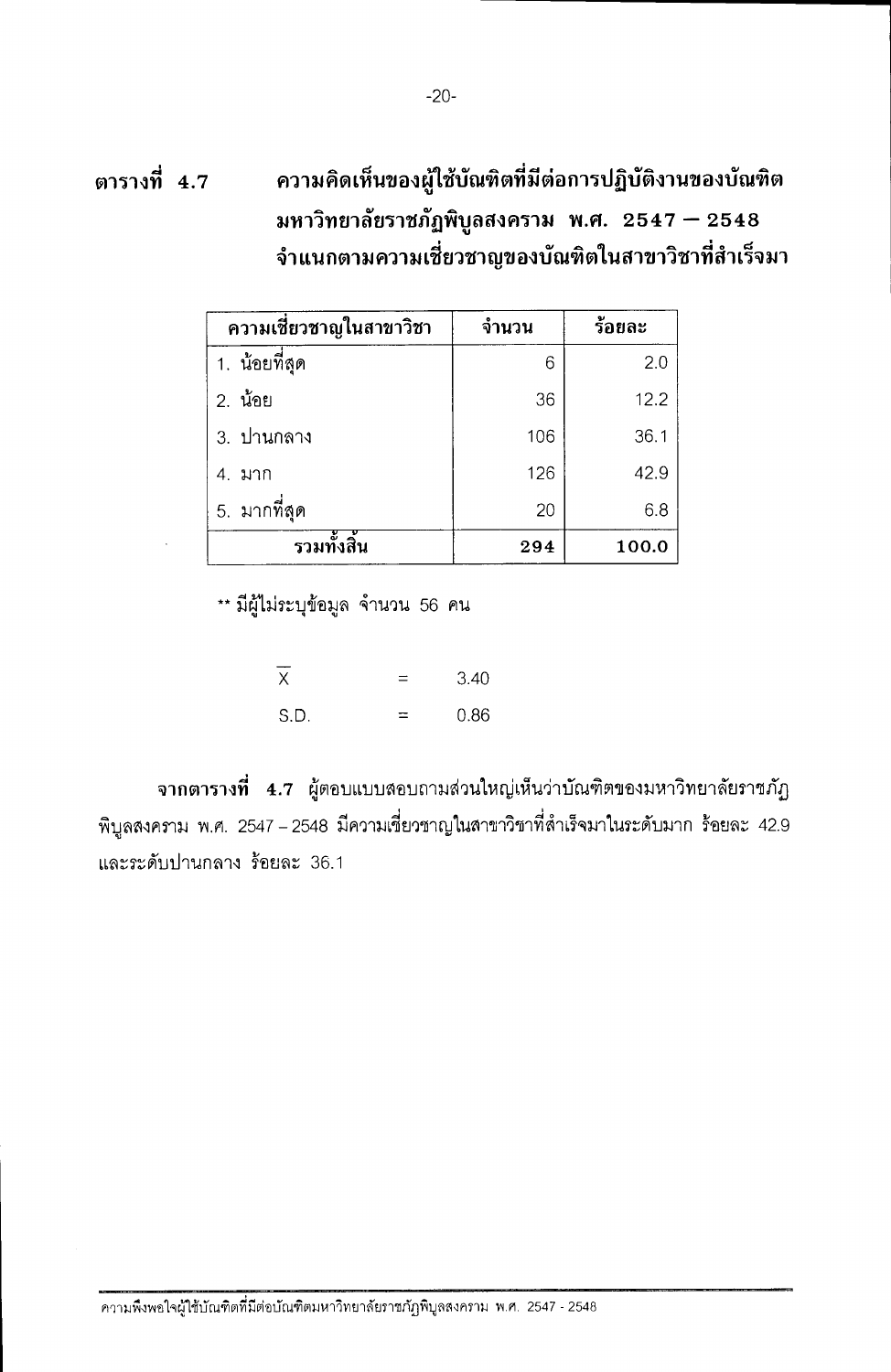| ความพึงพอใจในการปฏิบัติงาน | จำนวน | ร้อยละ |
|----------------------------|-------|--------|
| 1. น้อยที่สุด              | 4     | 1.3    |
| 2. น้อย                    | 4     | 1.3    |
| 3. ปานกลาง                 | 82    | 27.2   |
| 4. มาก                     | 175   | 57.9   |
| 5. มากที่สุด               | 37    | 12.3   |
| รวมทั้งสิ้น                | 302   | 100.0  |

\*\* มีผู้ไม่ระบุข้อมูล จำนวน 48 คน

| Χ    | $=$      | 3.78 |
|------|----------|------|
| S.D. | $\equiv$ | 0.72 |

จากตารางที่ 4.8 ผู้ตอบแบบสอบถามส่วนใหญ่มีความพึงพอใจต่อการปฏิบัติงานของ บัณฑิตมหาวิทยาลัยราชภัฏพิบูลสงคราม อยู่ในระดับมาก ร้อยละ 57.9 ( $\overline{X} = 3.78$ , S.D. = 0.72) รองลงมา คือ พึงพอใจในระดับปานกลาง ร้อยละ 27.2 และระดับมากที่สุด ร้อยละ 12.3

 $\frac{1}{2}$  ,  $\frac{1}{2}$  ,  $\frac{1}{2}$  ,  $\frac{1}{2}$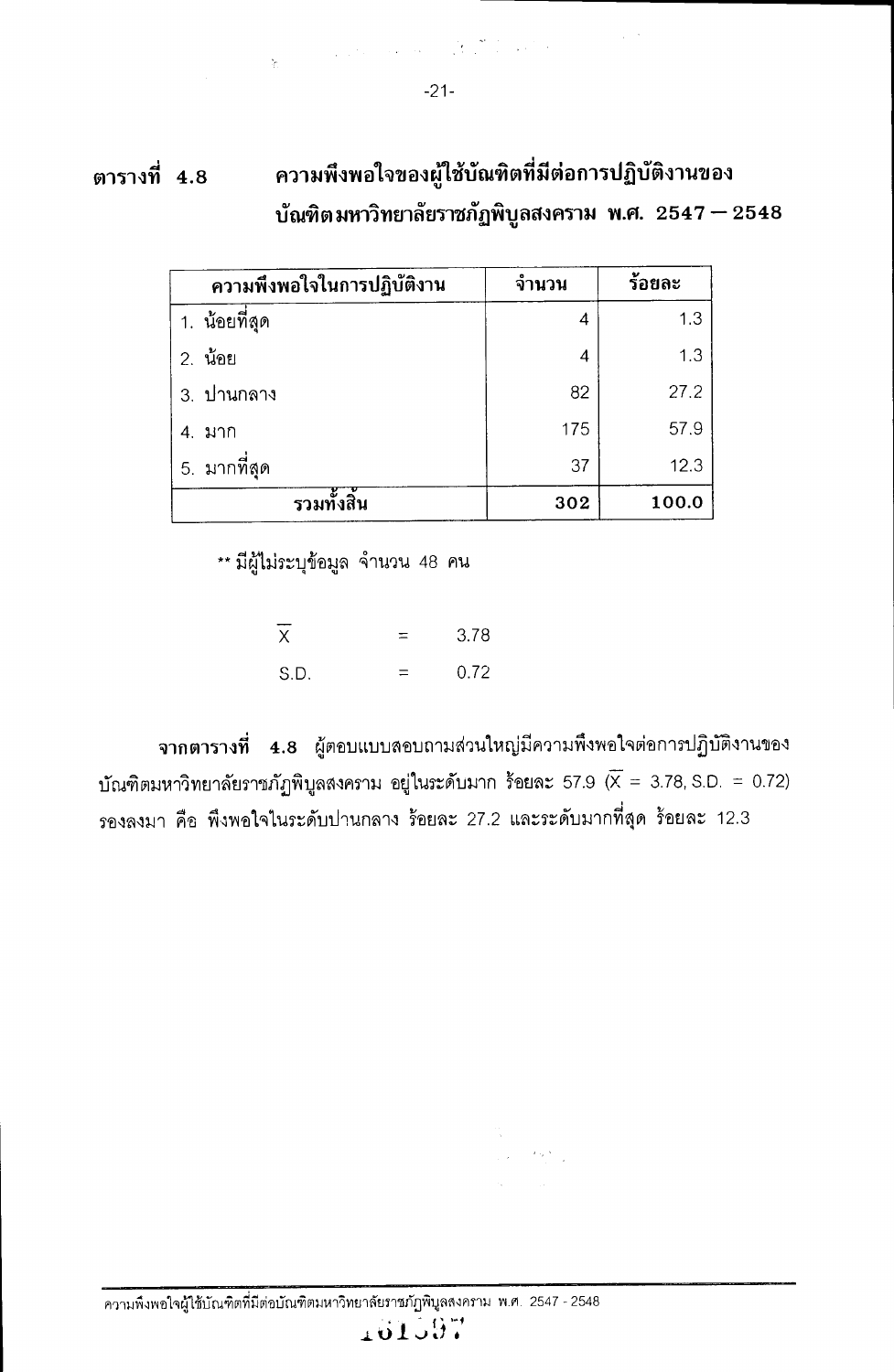ความพึงพอใจของผู้ใช้บัณฑิตที่มีต่อการปฏิบัติงานของบัณฑิตมหาวิทยาลัยราชภัฏพิบูลสงคราม พ.ศ. 2547 – 2548 ตารางที่ 4.9

จำแนกตามคณะวิชา และภาคการศึกษา

|                                                       |      | ภาคปกติ |                           |      | ภาคพิเศษ  |                  |      | <b>RECS</b> |                  |
|-------------------------------------------------------|------|---------|---------------------------|------|-----------|------------------|------|-------------|------------------|
| คณะ/ โปรแกรมวิชา                                      | lХ   | ပ္ပံ    | BLINKILLU                 | ⋉    | <u>(၁</u> | BLINNING         | ×    | ය<br>ශ්     | BLINNICLE        |
| คณะวิทยาการจดการ                                      |      |         |                           |      |           |                  |      |             |                  |
| 1. การจัดการทั่วไป                                    |      | ï       | ı                         | 3.97 | 0.89      | mut              | 3.98 | 0.88        | กาก              |
| 2. การบริหารธุรกิจ (แขนงวิชาการเงินการธนาคาร)         | 3.38 | 0.52    | ปานกลาง                   | ı    | ï         | ı                | 3.38 | 0.52        | ปานกลาง          |
| การบริหารธุรกิจ (แขนงวิชาการตลาด)<br>က<br>က           | 3.78 | 0.80    | $\overline{\overline{a}}$ | 3.85 | 0.69      | $\sum_{i=1}^{n}$ | 3.80 | 0.76        | $\sum_{i=1}^{n}$ |
| 4. การบริหารธุรกิจ (แขนงวิชาการบริหารทรัพยากร         | 3.59 | 0.57    | $\sum_{i=1}^{n}$          | 4.00 | 0.71      | ភ្ន              | 3.73 | 0.63        | mut              |
| มนุษย์)                                               |      |         |                           |      |           |                  |      |             |                  |
| การบริหารธุรกิจ (แขนงวิชาการบัญชี)<br>.<br>G          | 3.85 | 0.61    | มาก                       | 3.87 | 0.72      | ราย<br>ส         | 3.88 | 0.69        | ราค<br>ส         |
| การบริหารธุรกิจ (แขนงวิชาคอมพิวเตอร์ธุรกิจ)<br>.<br>စ | 3.71 | 0.53    | $\widetilde{H}$           | 3.72 | 0.67      | mut              | 3.71 | 0.57        | $\sum_{i=1}^{n}$ |
| 7. นิเทศศาลตร์                                        | 3.44 | 0.88    | ปานกลาง                   | 3.78 | 0.67      | ราค<br>ม         | 3.61 | 0.78        | กาก              |
| 8. อุตสาหกรรมท่องเที่ยว                               | 3.33 | 1.37    | ปานกลาง                   | 3.57 | 0.54      | mut              | 3.46 | 0.97        | ปานกลาง          |
| າດສ                                                   | 3.67 | 0.69    | กาก                       | 3.87 | 0.75      | มาก              | 3.78 | 0.72        | มาก              |
|                                                       |      |         |                           |      |           |                  |      |             |                  |

ช้อมูลที่ได้รับกลับคืนทั้งหมดเป็นช้อมูลจากหน่วยงานที่มีบัณฑิตสำเร็จการศึกษาจากคณะวิทยาการจัดการ พ.ศ. 2547 - 2548  $***$  MUSLNG  $***$ 

 $-22 -$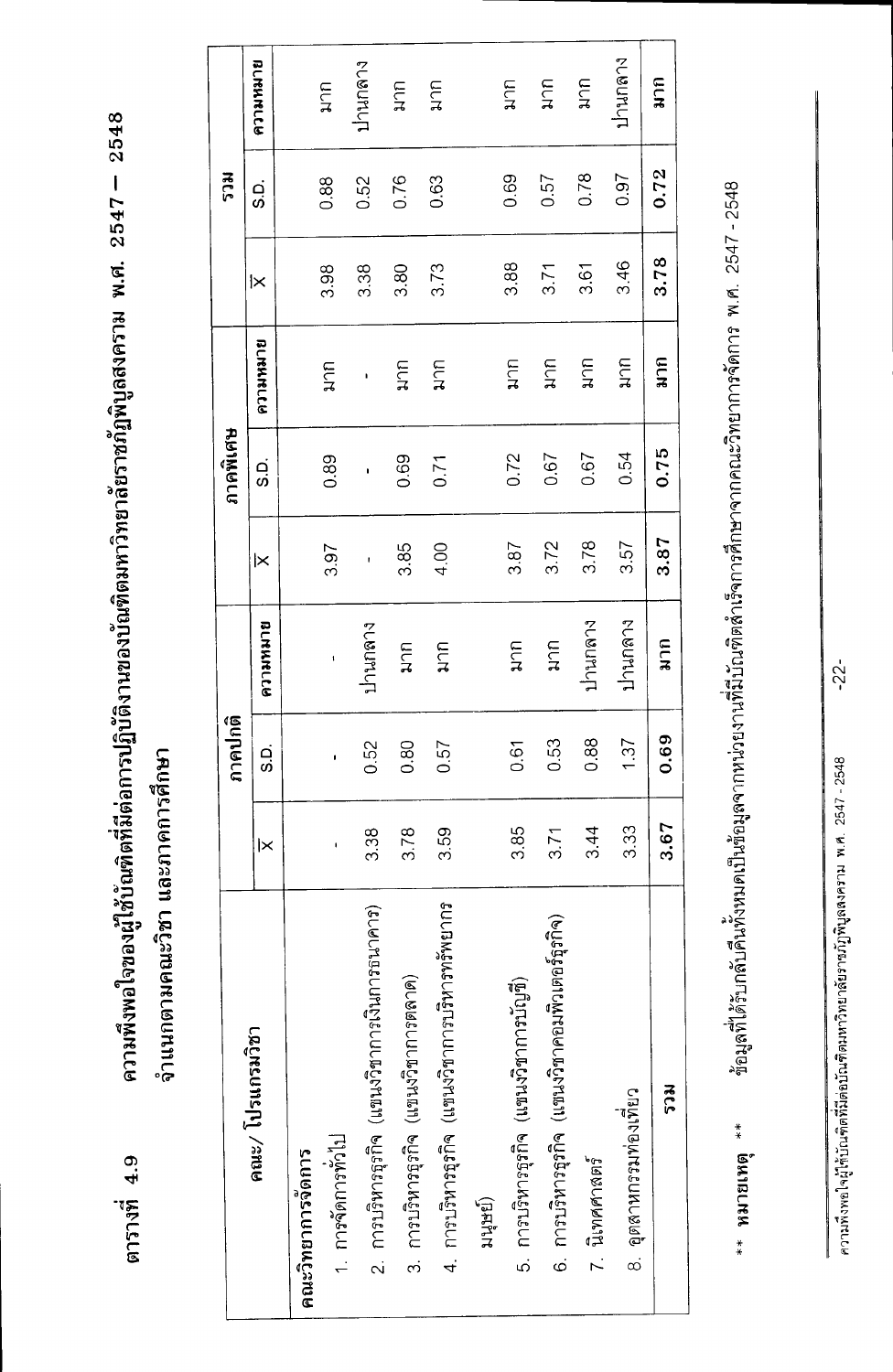ีจากตารางที่ 4.9 ในภาพรวม พบว่า ผู้ตอบแบบสอบถามส่วนใหญ่มีความพึงพอใจต่อ การปฏิบัติงานของบัณฑิตมหาวิทยาลัยราชภัฏพิบูลสงคราม พ.ศ. 2547 – 2548 อยู่ในระดับ มาก  $(\overline{\textbf{X}}~=~3.78, \textbf{S.D.}~=~\textbf{0.72})$  ทั้งนี้ เมื่อจำแนกตามภาคการศึกษา พบว่า ผู้ตอบแบบสอบถามมี ความพึงพอใจต่อการปฏิบัติงานของบัณฑิตฯ อยู่ในระดับมากเช่นกัน ทั้งในส่วนของบัณฑิตที่ สำเร็จการศึกษาจากภาคปกติ  $\overline{X} = 3.67$ , S.D. = 0.69) และบัณฑิตภาคพิเศษ  $\overline{X} = 3.87$ , S.D. = 0.75) และจากผลการสำรวจ ยังพบว่า ผู้ตอบแบบสอบถามส่วนใหญ่มีความพึงพอใจ ในการปฏิบัติงานของบัณฑิตภาคพิเศษมากกว่าบัณฑิตภาคปกติ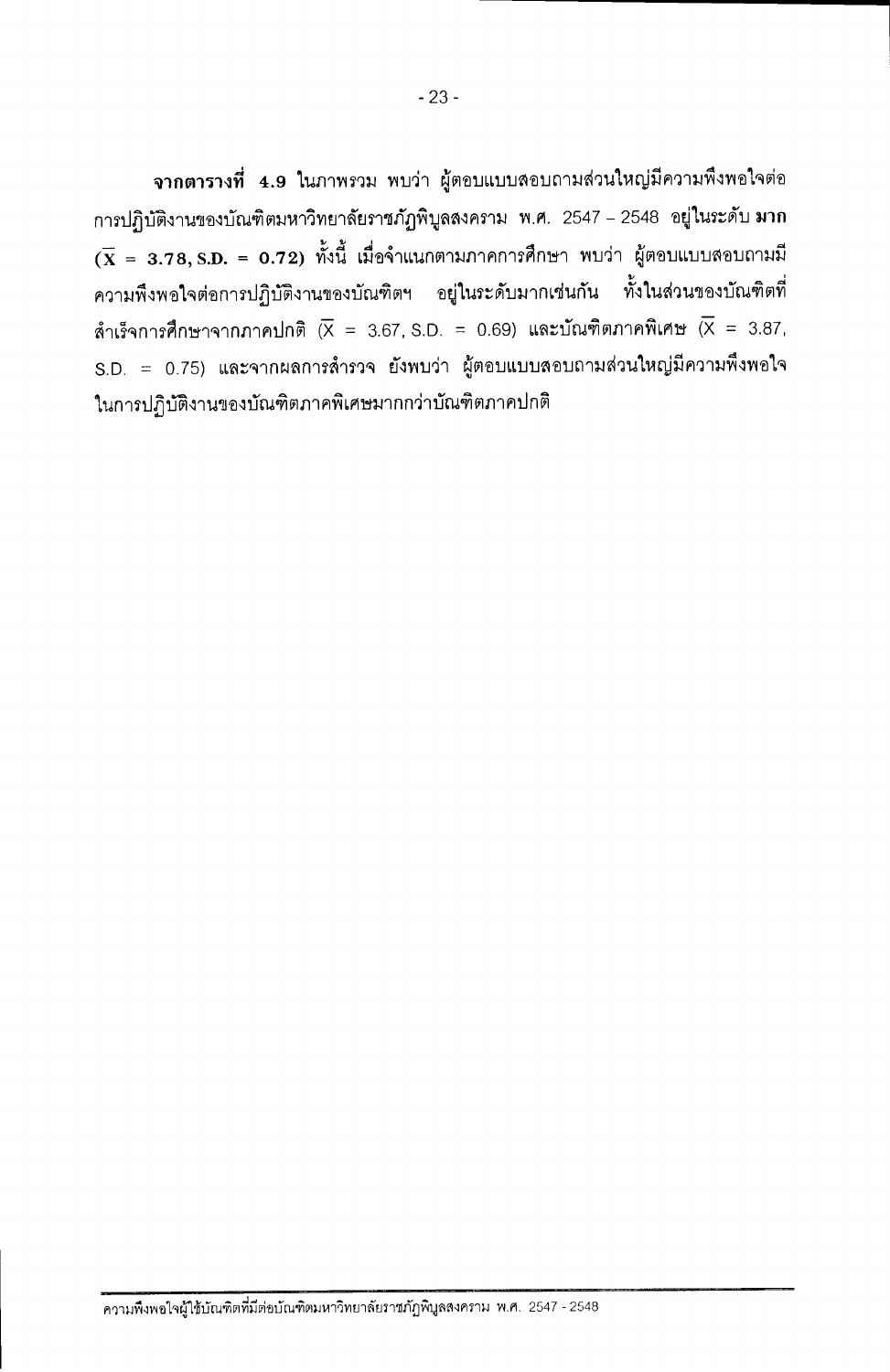#### ตารางที่ 4.10 ความพึงพอใจเกี่ยวกับคุณลักษณะของบัณฑิตจากมหาวิทยาลัย ราชภัฏพิบูลสงคราม

 $-24-$ 

|     | คุณลักษณะของบัณฑิต                                                                         | ระดับความคิดเห็น        |      |          |
|-----|--------------------------------------------------------------------------------------------|-------------------------|------|----------|
|     |                                                                                            | $\overline{\mathbf{X}}$ | S.D. | ความหมาย |
|     | ด้านความรู้ความสามารถ                                                                      |                         |      |          |
| 1.  | มีความรู้ความสามารถด้านวิชาการ วิชาชีพในสาขาวิชาที่สำเร็จมา                                | 3.48                    | 0.75 | ปานกลาง  |
| 2.  | มีความรู้เกี่ยวกับบทบาท หน้าที่ เทคนิค วิธีการปฏิบัติที่รับผิดชอบ                          | 3.55                    | 0.74 | มาก      |
| 3.  | มีความสามารถในการนำความรู้ที่สำเร็จมาประยุกต์ใช้ต่อการปฏิบัติงาน                           | 3.50                    | 0.82 | ปานกลาง  |
| 4.  | มีความมุ่งมั่นในการแสวงหาความรู้เพื่อพัฒนาความก้าวหน้าในวิชาชีพของตน<br>ให้ทันสมัยอยู่เสมอ | 3.56                    | 0.90 | มาก      |
| 5.  | มีความสามารถในการถ่ายทอดและเผยแพร่ความรู้                                                  | 3.33                    | 0.77 | ปานกลาง  |
| 6.  | มีทักษะและความรู้ความเข้าใจในการใช้เทคโนโลยีสมัยใหม่                                       | 3.71                    | 0.83 | มาก      |
|     | 6.1 การใช้คอมพิวเตอร์                                                                      | 3.74                    | 0.82 | มาก      |
|     | 6.2 การใช้อุปกรณ์สำนักงาน เช่น เครื่องถ่ายเอกสาร, เครื่องโทรสาร ฯลฯ                        | 3.60                    | 0.95 | มาก      |
| 7.  | มีความสามารถในการใช้ภาษาเพื่อการติดต่อสื่อสารได้อย่างถูกต้อง ชัดเจน                        | 3.31                    | 0.62 | ปานกลาง  |
|     | 7.1 ด้านการใช้ภาษาไทย                                                                      | 3.71                    | 0.69 | มาก      |
|     | 7.2 ด้านการใช้ภาษาต่างประเทศ                                                               | 2.82                    | 0.76 | ปานกลาง  |
| 8.  | มีความเป็นนักบริหารจัดการ สามารถจัดระบบงานและควบคุมการปฏิบัติงาน<br>ได้อย่างมีประสิทธิภาพ  | 3.30                    | 0.78 | ปานกลาง  |
| 9.  | มีความสามารถในการคิดวิเคราะห์และตัดสินใจอย่างมีเหตุผล                                      | 3.36                    | 0.82 | ปานกลาง  |
| 10. | มีความสามารถในการแก้ปัญหาเฉพาะหน้า                                                         | 3.40                    | 0.86 | ปานกลาง  |
|     | (ด้านความรู้ความสามารถ)<br>รวม                                                             | 3.45                    | 0.63 | ปานกลาง  |
|     | ด้านคุณธรรม จริยธรรม                                                                       |                         |      |          |
| 11. | ความตรงต่อเวลา                                                                             | 3.82                    | 0.84 | มาก      |
| 12. | ความเสียสละ และการเห็นแก่ประโยชน์ส่วนรวม                                                   | 3.87                    | 0.80 | มาก      |
| 13. | มีความชื่อสัตย์ สุจริต                                                                     | 4.11                    | 0.73 | มาก      |
| 14. | มีทัศนคติที่ดีต่อการปฏิบัติงาน และยึดมั่นในจรรยาบรรณของวิชาชีพ                             | 3.86                    | 0.74 | มาก      |
| 15. | มีความรับผิดชอบ เอาใจใส และมุ่งมั่นต่องานที่ได้รับมอบหมาย                                  | 4.01                    | 0.81 | มาก      |
| 16. | มีความรับผิดชอบต่อสังคมและชุมชน                                                            | 3.74                    | 0.72 | มาก      |
| 17. | การให้ความร่วมมือกับบุคลากร และหน่วยงาน                                                    | 3.99                    | 0.77 | มาก      |
| 18. | มีระเบียบวินัย เคารพกฎเกณฑ์ของหน่วยงานและสังคม                                             | 3.92                    | 0.79 | มาก      |
|     | รวม (ด้านคุณธรรม จริยธรรม)                                                                 | 3.92                    | 0.66 | มาก      |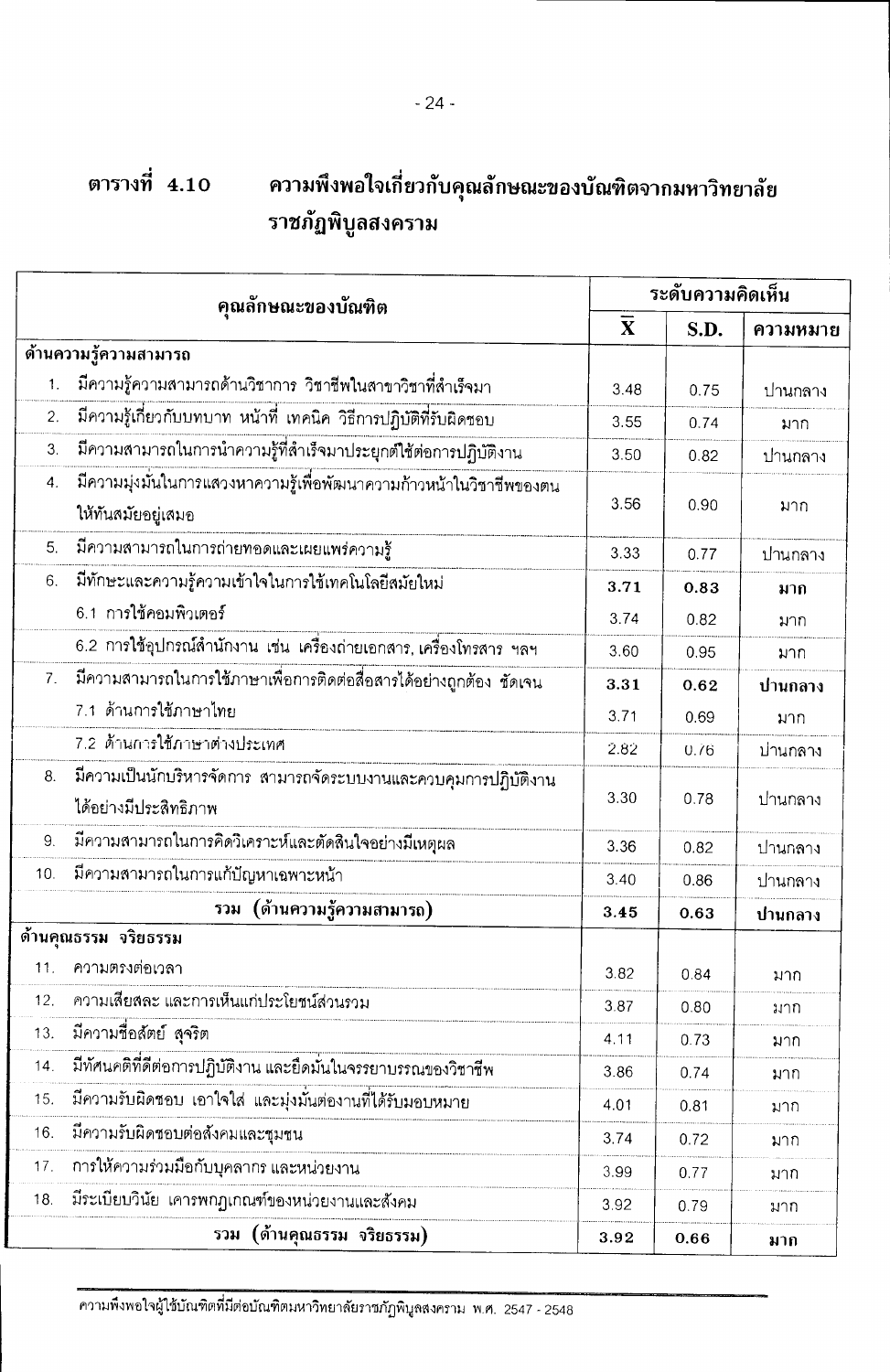#### ตารางที่ 4.10 (ต่อ)

|     |                                                                                                                                                                                                                                                                                                                                                                                             | ระดับความคิดเห็น<br>$\overline{\mathbf{x}}$<br>S.D.<br>3.96<br>0.76<br>0.83<br>4.04<br>3.58<br>0.76<br>0.81<br>4.00<br>3.58<br>0.75<br>3.93<br>0.81<br>3.83<br>0.81<br>3.57<br>0.80 |      |          |  |
|-----|---------------------------------------------------------------------------------------------------------------------------------------------------------------------------------------------------------------------------------------------------------------------------------------------------------------------------------------------------------------------------------------------|-------------------------------------------------------------------------------------------------------------------------------------------------------------------------------------|------|----------|--|
|     | คุณลักษณะ                                                                                                                                                                                                                                                                                                                                                                                   |                                                                                                                                                                                     |      | ความหมาย |  |
|     | ด้านบุคลิกภาพ<br>่ การแต่งกายลุภาพ สะอาด ถูกกาลเทศะ<br>มีสัมมาคารวะ พูดจาไพเราะ อ่อนหวาน อ่อนน้อมถ่อมตน<br>้มีความเป็นผู้นำ และผู้ตามที่ดี<br>้ มีมนุษยสัมพันธ์ที่ดี เป็นที่ยอมรับ และสามารถปรับตัวให้เข้ากับผู้อื่น และ<br>สิ่งแวดล้อมได้<br>มีความคิดริเริ่มสร้างสรรค์<br>่ มีความขยัน อดทนสู้งาน<br>มีความกระตือรือรันในการปฏิบัติงานอยู่เสมอ<br>้ มีความเชื่อมั่นในตนเอง และกล้าแสดงออก |                                                                                                                                                                                     |      |          |  |
| 19. |                                                                                                                                                                                                                                                                                                                                                                                             |                                                                                                                                                                                     |      | มาก      |  |
| 20. |                                                                                                                                                                                                                                                                                                                                                                                             |                                                                                                                                                                                     |      | มาก      |  |
| 21. |                                                                                                                                                                                                                                                                                                                                                                                             |                                                                                                                                                                                     |      | มาก      |  |
| 22. |                                                                                                                                                                                                                                                                                                                                                                                             |                                                                                                                                                                                     |      | มาก      |  |
|     |                                                                                                                                                                                                                                                                                                                                                                                             |                                                                                                                                                                                     |      |          |  |
| 23. |                                                                                                                                                                                                                                                                                                                                                                                             |                                                                                                                                                                                     |      | มาก      |  |
| 24. |                                                                                                                                                                                                                                                                                                                                                                                             |                                                                                                                                                                                     |      | มาก      |  |
| 25. |                                                                                                                                                                                                                                                                                                                                                                                             |                                                                                                                                                                                     |      | มาก      |  |
| 26. |                                                                                                                                                                                                                                                                                                                                                                                             |                                                                                                                                                                                     |      | มาก      |  |
| 27. | ้มีความละเอียดรอบคอบในการปฏิบัติงาน                                                                                                                                                                                                                                                                                                                                                         | 3.51                                                                                                                                                                                | 0.78 | มาก      |  |
| 28. | ปฏิบัติตนเป็นแบบอย่างที่ดี                                                                                                                                                                                                                                                                                                                                                                  | 3.61                                                                                                                                                                                | 0.79 | มาก      |  |
|     | รวม (ด้านบุคลิกภาพ)                                                                                                                                                                                                                                                                                                                                                                         | 3.76                                                                                                                                                                                | 0.62 | มาก      |  |
|     | รวมเฉลีย                                                                                                                                                                                                                                                                                                                                                                                    | 3.68                                                                                                                                                                                | 0.60 | มาก      |  |

จากตารางที่ 4.10 ข้อมูลความพึงพอใจของผู้ใช้บัณฑิตที่สำเร็จการศึกษาจากมหาวิทยาลัย ราชภัฏพิบูลสงคราม พ.ศ. 2547 – 2548 ที่ได้รับกลับคืนมาเป็นข้อมูลบัณฑิตระดับปริญญาตรี ของคณะวิทยาการจัดการทั้งหมด ซึ่งผลการวิจัย ในภาพรวม พบว่า ผู้ตอบแบบสอบถามมีความ ้พึงพอใจต่อคุณลักษณะของบัณฑิตในด้านต่าง ๆ เช่น ด้านความรู้ความสามารถ ด้านคุณธรรม จริยธรรม และด้านบุคลิกภาพ อยู่ในระดับ มาก เกือบทุกด้าน  $\overline{\mathsf{X}}=3.68$ , S.D. = 0.60) ยกเว้น ในด้านความรู้ความสามารถ ซึ่งผู้ตอบแบบสอบถามมีความพึงพอใจต่อคุณลักษณะนี้ในระดับปานกลาง  $(\overline{\mathsf{X}}=3.45,$  S.D.  $=0.63)$  ทั้งนี้ เมื่อพิจารณาจำแนกตามรายด้านทั้ง 3 ด้าน สามารถสรุปสาระสำคัญ ได้ดังนี้

#### 1. ด้านความรู้ความสามารถ

ในภาพรวม พบว่า ผ้ตอบแบบสอบถามส่วนใหญ่มีความพึงพอใจต่อการ ปฏิบัติงานของบัณฑิตมหาวิทยาลัยราชภัฏพิบูลสงคราม ในด้านความรู้ความสามารถอยู่ในระดับ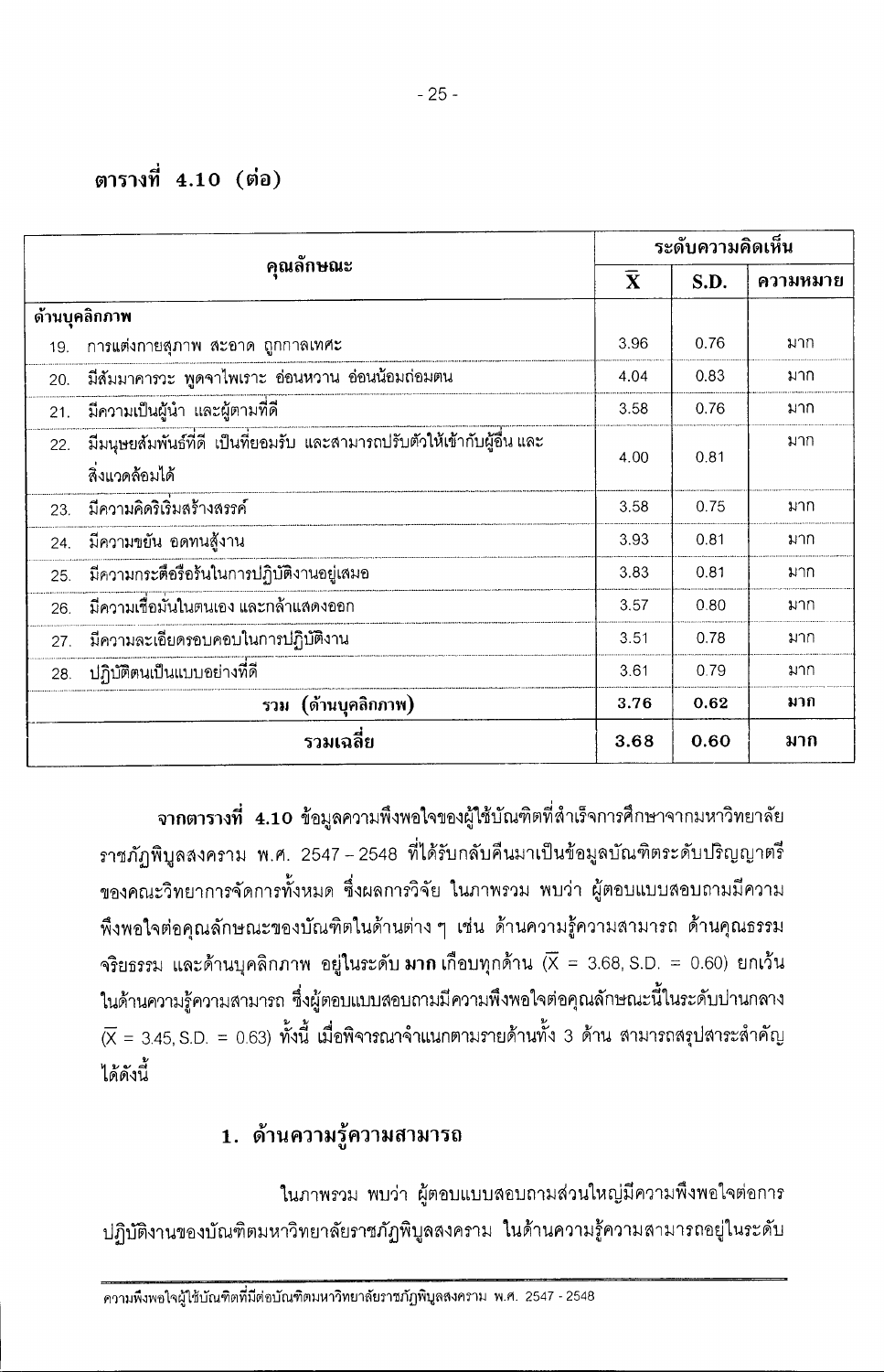ปานกลางเกือบทุกด้าน ( $\overline{\mathsf{x}}$  = 3.45, S.D. = 0.63) ยกเว้น ในบางประเด็นที่ผู้ตอบแบบสอบถาม มีความพึ่งพอใจอยู่ในระดับมาก ได้แก่

1.1 บัณฑิตมีความรู้เกี่ยวกับบทบาทหน้าที่ เทคนิค วิธีการปฏิบัติงานที่ รับผิดชอบ  $(\overline{X} = 3.55, S.D. = 0.74)$ 

1.2 บัณฑิตมีความมุ่งมั่นในการแสวงหาความรู้เพื่อพัฒนาความก้าวหน้า ในวิชาชีพของตนให้ทันสมัยอยู่เสมอ  $\overline{X} = 3.56$ , S.D. = 0.90)

1.3 บัณฑิตมีทักษะและความร้ความเข้าใจในการใช้เทคโนโลยีสมัยใหม่ เช่น การใช้คอมพิวเตอร์ และการใช้อุปกรณ์ลำนักงาน  $(\overline{X} = 3.71, S.D. = 0.83)$ 

1.4 ความสามารถใช้ในการใช้ภาษาเพื่อการติดต่อสื่อสารได้อย่างถูกต้อง

ชัดเจน โดยเฉพาะควรใช้ภาษาไทย ( $\overline{X} = 3.71$ , S.D. = 0.69)

#### 2. ด้านคุณธรรม จริยธรรม

ในภาพรวม ผู้ตอบแบบสอบถามส่วนใหญ่มีความพึงพอใจในด้านคุณธรรม จริยธรรมอยู่ในระดับมากทุกด้าน ( $\overline{\mathsf{x}}=$  3.92, S.D. = 0.66) โดยเฉพาะในเรื่องความซื่อสัตย์ สุจริต  $\overline{X}$  = 4.11 S.D. = 0.73) และด้านความรับผิดชอบต่อสังคมและชุมชน ( $\overline{X}$  = 4.01, S.D. = 0.81) ซึ่งผู้ตอบแบบสอบถามมีความพึงพอใจต่อบัณฑิตของมหาวิทยาลัยราชภัฎพิบูลสงครามมากกว่า ประเด็นอื่น ๆ

#### 3. ด้านบุคลิกภาพ

ในภาพรวม ผู้ตอบแบบสอบถามส่วนใหญ่มีความพึงพอใจในด้านบุคลิกภาพ อยู่ในระดับมากทุกด้าน ( $\bar{X}$  = 3.76, S.D. = 0.62) โดยเฉพาะในเรื่องการมีสัมมาคารวะ ทูดจาไพเราะ อ่อนหวาน อ่อนน้อมถ่อมตน ( $\overline{\mathsf{x}}\,=\,$  4.04, S.D.  $\,=\,$  0.83) และการมีมนุษยสัมพันธ์ที่ดี เป็นที่ยอมรับ และสามารถปรับตัวให้เข้ากับผู้อื่น และสิ่งแวดล้อมได้  $(\overline{X} = 4.00, S.D. = 0.81)$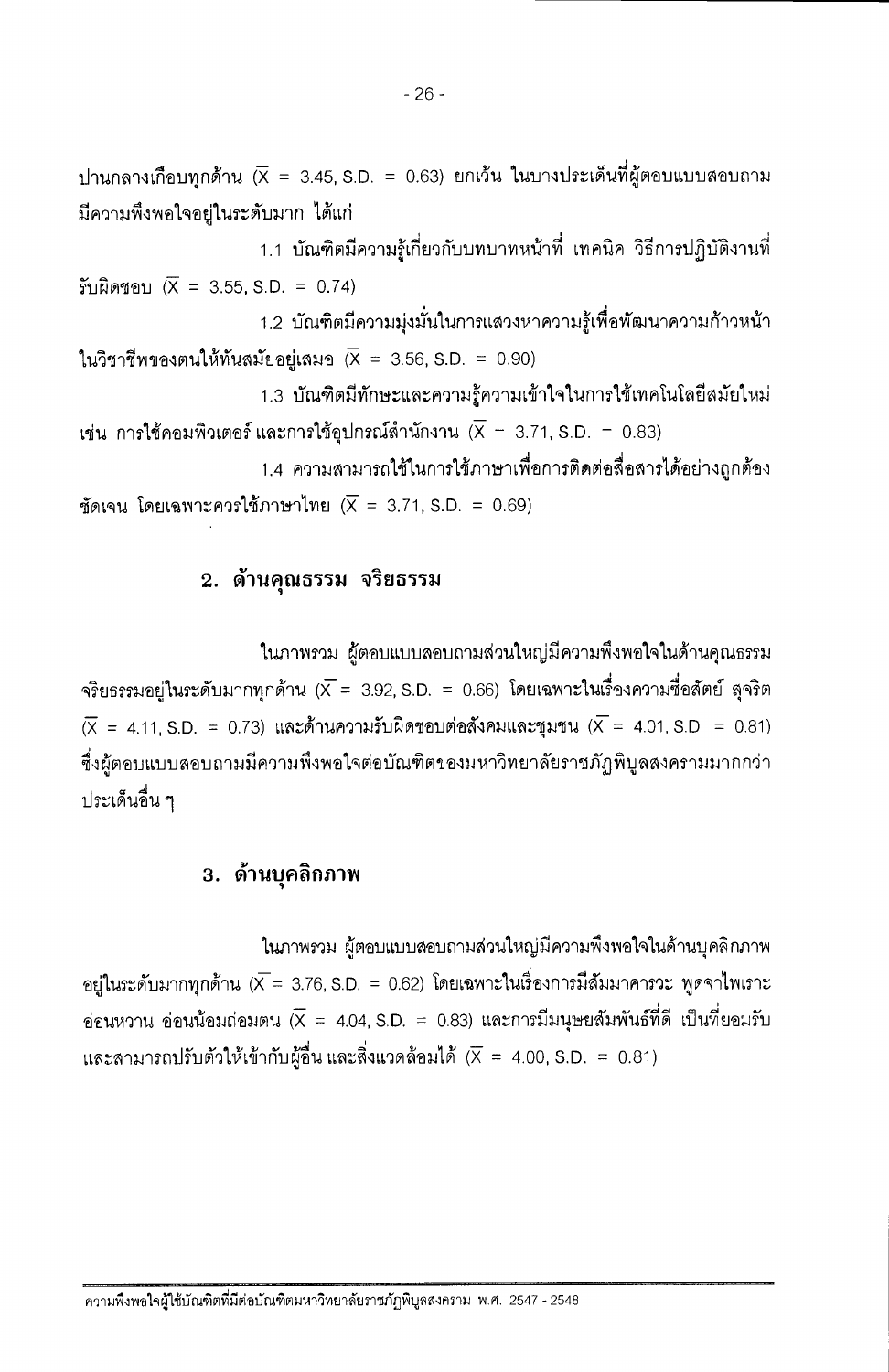## ึบทที่ 5 สรุป อภิปราย และข้อเสนอแนะ

#### 5.1 สรุป

การสำรวจความพึงพอใจของผู้ใช้บัณฑิตที่มีต่อบัณฑิตมหาวิทยาลัยราชภัฏพิบูลสงคราม พ.ศ. 2547 – 2548 สถาบันวิจัยและพัฒนาได้ดำเนินการเก็บรวบรวมข้อมูลในช่วงเดือนกันยายน – ้ตุลาคม 2549 จากหน่วยงานที่มีบัณฑิตของมหาวิทยาลัยปฏิบัติงานอยู่ทั้งในหน่วยงานภาครัฐ และรัฐวิสาหกิจ ซึ่งทำการสุ่มตัวอย่างขนาดประชากรโดยใช้ตารางการสุ่มตัวอย่างของ เอกชน Taro Yamane โดยได้กำหนดขนาดตัวอย่างของประชากรที่ระดับนัยสำคัญ .05 หรือความเชื่อมั่น  $95~\%$  มีความคลาดเคลื่อน  $\pm~4~\%$  ได้ขนาดของตัวอย่างผู้ใช้บัณฑิต จำนวน 385 หน่วยงาน ซึ่งจากการสำรวจมีผู้ตอบแบบสอบถามกลับคืนมาจำนวนทั้งสิ้น 350 คน คิดเป็นร้อยละ 90.9 ุ ของ<mark>แบบสอบถามทั้งหมด</mark> ผลจากการลำรวจ พบว่า ผู้ตอบแบบสอบถามส่วนใหญ่มีสถานภาพ ในหน่วยงานเป็นหัวหน้าแผนก/ ฝ่าย ร้อยละ 50.0 รองลงมา คือ ผู้จัดการ ร้อยละ 15.2 โดยข้อมูล ที่ได้รับกลับคืนส่วนใหญ่เป็นข้อมูลจากหน่วยงานภาคเอกชน ประเภทบริษัท ร้อยละ 31.1 ซึ่ง ้ผู้ตอบแบบสอบถามส่วนใหญ่เป็นผู้ที่รู้จัก/ คุ้นเคยกับบัณฑิตของมหาวิทยาลัยเป็นอย่างดี ร้อยละ 36.7 รองลงมา คือ รู้จัก/ คุ้นเคยค่อนข้างดี ร้อยละ 33.0 สำหรับรายละเอียดต่าง ๆ สามารถสรุป สาระลำคัญได้ดังนี้

1. ผู้ใช้บัณฑิตส่วนใหญ่มีความพึ่งพอใจต่อการปฏิบัติงานของบัณฑิตมหาวิทยาลัย ราชภัฎพิบูลสงครามที่สำเร็จการศึกษาในปีการศึกษา 2547 - 2548 ในระดับมาก  $(\overline{X} = 3.78,$  $SD = 0.72$ ) หรือ คิดเป็นร้อยละ 75.6

2. บัณฑิตของมหาวิทยาลัยภาชภัฏพิบูลสงครามส่วนใหญ่ปฏิบัติงานที่ได้รับมอบหมาย ให้สำเร็จเรียบร้อยภายในเวลาที่กำหนดอย่างบ่อยครั้ง  $(\overline{X} = 3.95, S.D. = 1.10)$ 

 $3.$  บัณฑิตส่วนใหญ่ปฏิบัติงานเกิดความผิดพลาดเป็นบางครั้ง  $(\overline{X} = 1.84,$  $S.D. = 1.04$ 

4. บัณฑิตส่วนใหญ่ปฏิบัติงานโดยใช้ความเชี่ยวชาญในสาขาวิชาที่ตนเองจบมา ในระดับปานกลาง ( $\overline{X}$  = 3.40, S.D. = 0.86)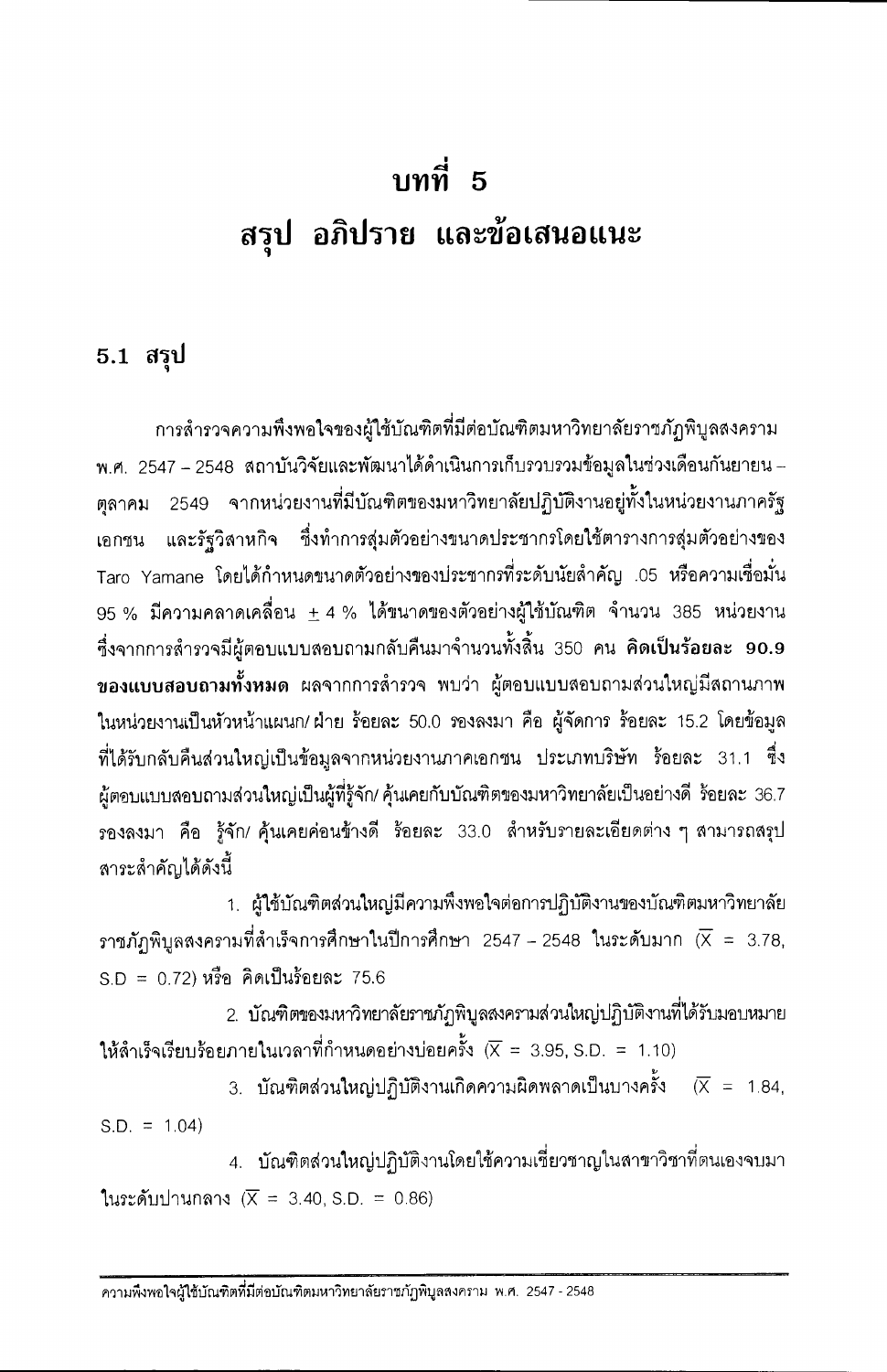5. ผู้ใช้บัณฑิตส่วนใหญ่มีความพึ่งพอใจต่อคุณลักษณะต่าง ๆ ของบัณฑิต เช่น ด้านความรู้ความสามารถ ด้านคุณธรรม จริยธรรม และด้านบุคลิกภาพ ในระดับมาก ( $\overline{X}$  = 3.68,  $S.D = 0.60$ 

#### $5.2$  อภิปราย

การศึกษาความพึงพอใจของผู้ใช้บัณฑิตที่มีต่อบัณฑิตมหาวิทยาลัยราชภัฏพิบูลสงคราม คณะผู้วิจัยได้ดำเนินการเก็บรวบรวมข้อมูลจากหน่วยงานที่มีบัณฑิตที่สำเร็จการศึกษา พ.ศ. 2547 – 2548 ปฏิบัติงานอยู่ ทำให้ทราบว่าผู้ใช้บัณฑิตมีความพึงพอใจต่อการปฏิบัติงาน และ คุณลักษณะของบัณฑิตอยู่ในเกณฑ์สูง โดยจะเห็นได้จากผู้ใช้บัณฑิตมีความพึงพอใจคุณลักษณะ ในด้านคุณธรรม จริยธรรม และด้านบุคลิกภาพ อยู่ในระดับมากทุกประเด็น และที่เห็นว่า ้คณลักษณะของบัณฑิตมหาวิทยาลัยราชภัฏพิบูลสงครามมีมากและเห็นได้ชัดกว่าคุณลักษณะอื่น ๆ คือ บัณฑิตมีความซื่อสัตย์ สุจริต มีความรับผิดชอบต่อชุมชนและสังคม และเป็นผู้ที่มีสัมมาคารวะ ทูดจาไพเราะ มีความอ่อนน้อมถ่อมตน ตลอดจน มีมนุษยสัมพันธ์ที่ดี เป็นที่ยอมรับ และสามารถ ู้ ปรับตัวให้เข้ากับผู้อื่นและสิ่งแวดล้อมได้เป็นอย่างดี นอกจากนี้ ผู้ใช้บัณฑิตมีความพึงพอใจในด้าน ้ความรู้ความสามารถในบางประเด็นอยู่ในระดับมากเช่นกัน โดยเห็นว่าบัณฑิตมีความรู้ความสามารถ เกี่ยวกับบทบาทหน้าที่ เทคนิค วิธีการปฏิบัติงานที่รับผิดชอบ มีความมุ่งมั่นที่จะแสวงหาความรู้ ้เพื่อพัฒนาความก้าวหน้าในวิชาชีพของตนอยู่เสมอ และมีทักษะความรู้ความเข้าใจในการใช้ เทคโนโลยีสมัยใหม่ ตลอดจน มีความสามารถในการใช้ภาษาไทยเพื่อการติดต่อสื่อสารได้อย่างถูกต้อง และชัดเจน ซึ่งผลการสำรวจนี้ สอดคล้องกับผลการสำรวจของมหาวิทยาลัยราชภัฏพิบูลสงคราม ในปีก่อนหน้านี้ อนึ่งข้อมูลที่ได้รับกลับคืนมานั้น เมื่อทำการวิเคราะห์แล้ว ทั้งหมดเป็นข้อมูลจาก ผู้ใช้บัณฑิตคณะวิทยาการจัดการ ดังนั้น ข้อมูลนี้จึงเป็นการแสดงถึงความพึงพอใจต่อการปฏิบัติงาน ของบัณฑิตคณะวิทยาการจัดการด้วย และในการสำรวจครั้งต่อไป คณะผู้วิจัยควรจะมีกระบวนการ ้เทคนิค หรือวิธีการติดตามข้อมูลให้ครอบคลุมบัณฑิตในทุกคณะวิชา และทุกสาขาวิชามากขึ้น ้จากผลการศึกษาอาจสรุปได้ว่า บัณฑิตของมหาวิทยาลัยราชภัฏพิบูลสงคราม เป็นบัณฑิตที่มีศักยภาพ และสามารถปฏิบัติงานต่าง ๆ ตามที่ได้รับมอบหมายได้อย่างมีประสิทธิภาพ แต่อย่างไรก็ตาม ุมหาวิทยาลัยราชภัฏพิบูลสงครามยังคงต้องมียุทธวิธี หรือกลยุทธ์ต่าง ๆ ในการดำเนินการเพื่อพัฒนา คุณภาพของบัณฑิตให้เป็นที่ต้องการของตลาดแรงงาน และเป็นบุคคลที่มีคุณภาพ และคุณธรรม จริยธรรมดียิ่งขึ้นไปอย่างไม่หยุดยั้ง เพื่อพัฒนาความเจริญของสังคมและประเทศชาติต่อไป

การติดตามผลภาวะการมีงานทำของบัณฑิตมหาวิทยาลัยราชภัฏพิบูลสงคราม พ.ศ. 2547 - 2548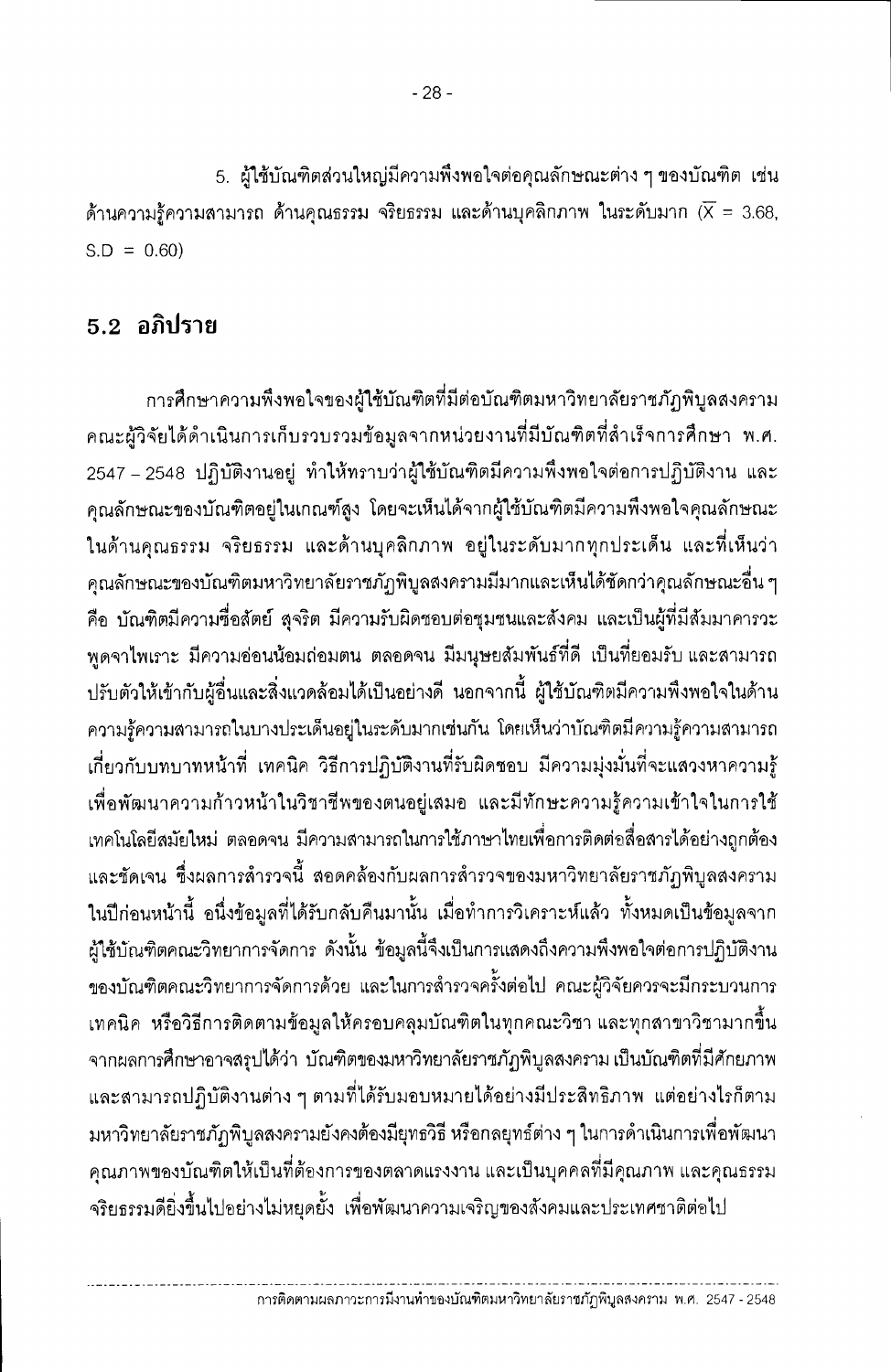#### $5.3$  ทัลเสนอแนะ

ำจากผลการวิจัยนี้ มีข้อเสนอแนะเกี่ยวกับสิ่งที่มหาวิทยาลัยควรดำเนินการเร่งด่วนและให้ เป็นรปธรรม คือ

1. มหาวิทยาลัยควรพัฒนาและส่งเสริมให้บัณฑิตมีความรู้ความสามารถด้าน วิชาการ วิชาชีพใบสาขาที่สำเร็จให้มากยิ่งขึ้น

2. บัณฑิตของมหาวิทยาลัยราชภัฏพิบูลสงคราม ยังขาดทักษะในการนำความรู้ ้ ความสามารถไปประยุกต์ใช้ในการปฏิบัติงาน ดังนั้น มหาวิทยาลัยควรสร้างความรู้ความเข้าใจ ให้กับนักศึกษาสามารถนำความรู้ไปประยุกต์ใช้ในการปฏิบัติงาน และด้านอื่น ๆ ได้

3. มหาวิทยาลัยควรส่งเสริมและพัฒนาความรู้ความสามารถของบัณฑิตให้ เข้าใจถึงเทคนิคและวิธีการถ่ายทอดและเผยแพร่ความรู้ได้อย่างถูกต้อง

4. บัณฑิตของมหาวิทยาลัยราชภัฏพิบูลสงคราม ยังขาดทักษะด้านการติดต่อ สื่อสาร และการใช้ภาษาอังกฤษที่ถูกต้อง ชัดเจน ดังนั้น มหาวิทยาลัยควรส่งเสริมทักษะด้านนี้ ้อย่างจริงจังให้กับบัณฑิต เพื่อประโยชน์ต่อการปฏิบัติงานของบัณฑิตในอนาคต

5. มหาวิทยาลัยฯ ควรปลูกฝังความเป็นนักบริหารจัดการให้กับบัณฑิต เพื่อที่จะให้ บัณฑิตมีการจัดระบบงาน และควบคุมการปฏิบัติงานให้มีประสิทธิภาพได้

6. ควรปลูกฝังทักษะความรู้ความสามารถให้บัณฑิตรู้จักคิด วิเคราะห์ และการตัดสินใจ ้อย่างมีเหตุผล รวมทั้ง ความสามารถในการแก้ปัญหาเฉพาะหน้าได้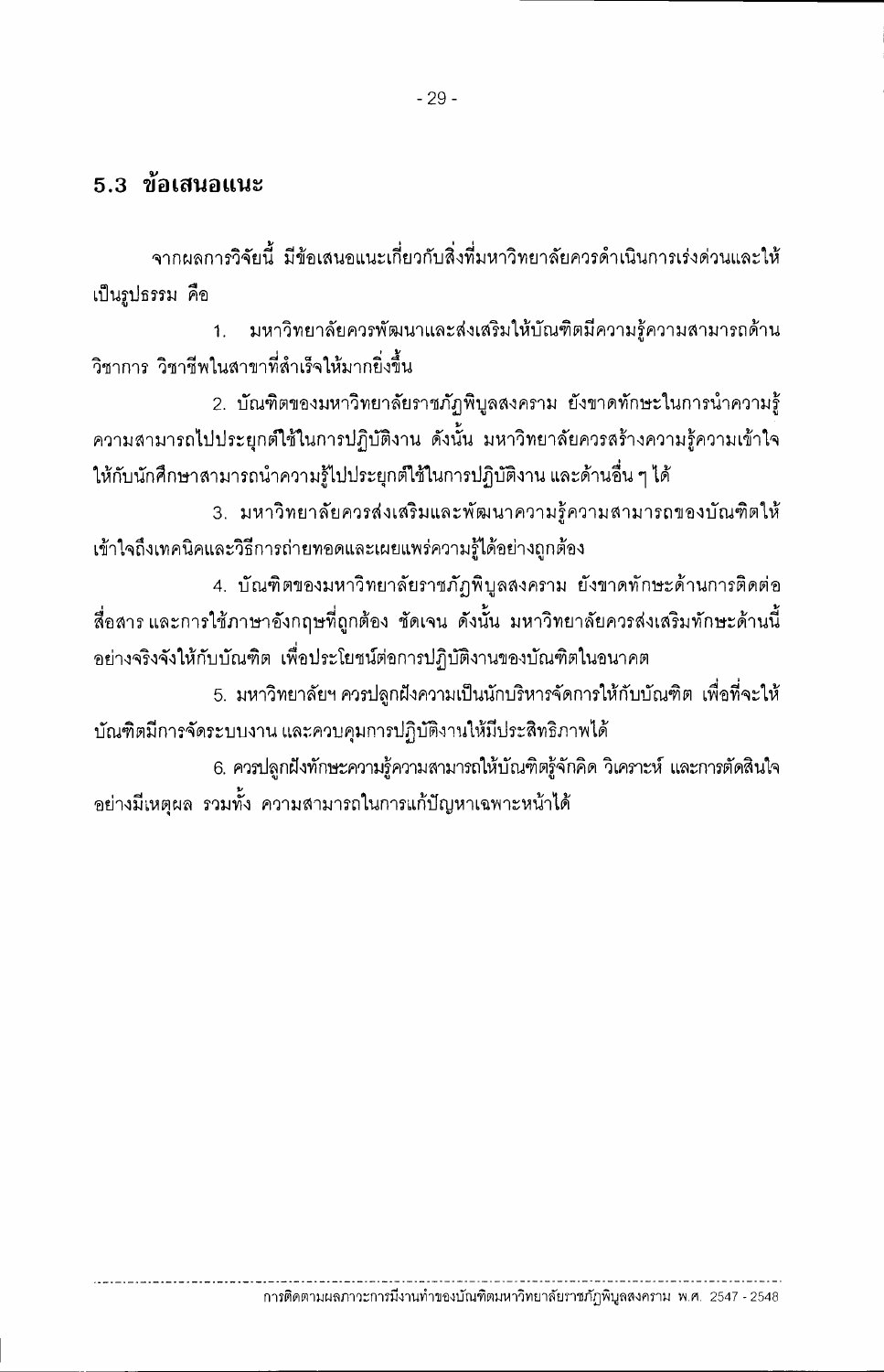#### บรรณานุกรม

- จันทร์เชื้อ. (2546). ศึกษาความพึงพอใจเกี่ยวกับคุณลักษณะอันพึงประสงค์ของบัณฑิต ชลีรัตน์ ี่สาขาอุตสาหกรรมท่องเที่ยวที่หน่วยงานต้องการ. สถาบันราชภัฏพิบูลสงคราม.
- บุญเสริม จำปาทอง. (2546). ความพึงพอใจในการปฏิบัติงานของคณาจารย์สถานศึกษา สังกัด ิ **กรมอาชีวศึกษา จังหวัดพิษณุโลก**. วิทยานิพนธ์ครุศาสตรมหาบัณฑิต สถาบันราชภัฏพิบูลสงคราม พิษณุโลก.
- ลำนักวิจัย สถาบันราชภัฏสวนดุสิต. (2546). การศึกษาประสิทธิภาพของบัณฑิตสถาบันราชภัฏสวนดุสิต. ลถาบันราชภัฏสวนดุลิต.
- สถาบันวิจัยและพัฒนา มหาวิทยาลัยราชภัฏราชนครินทร์. (2548). คุณลักษณะของบัณฑิตทาง วิทยาศาสตร์ ซึ่งเป็นที่ต้องการของผู้ใช้บัณฑิต/ ผู้ประกอบการในภาคตะวันออก. มหาวิทยาลัย ราชภัฏราชนครินทร์.
- พลเยี่ยม. (2549). ความพึงพอใจของผู้ใช้บัณฑิตต่อการปฏิบัติงานของบัณฑิตที่สำเร็จ รัชนีเพ็ญ การศึกษาจากมหาวิทยาลัยราชภัฏร้อยเอ็ด ปีการศึกษา 2547 - 2548. มหาวิทยาลัย ราชภัฏพิบูลสงคราม.
- สถาบันวิจัยและพัฒนา มหาวิทยาลัยราชภัฏพิบูลสงคราม. (2549). การติดตามผลผู้สำเร็จการศึกษา ระดับปริญญาตรี จากสถาบันราชภัฏพิบูลสงคราม ปีการศึกษา 2547 – 2548. มหาวิทยาลัย ราชภัฏพิบูลสงคราม.
- แก้วพระปราบ. (2549). การศึกษาความพึงพอใจของนายจ้างผู้ประกอบการผู้ใช้บัณฑิต เสถียร มหาวิทยาลัยราชภัฏภูเก็ตที่สำเร็จการศึกษา ปีการศึกษา 2547 - 2548. มหาวิทยาลัย ราชภัฏภูเก็ต.

\_\_\_. (2550). การศึกษาความพึงพอใจของนายจ้างผู้ประกอบการผู้ใช้บัณฑิต มหาวิทยาลัยราชภัฏภูเก็ตที่สำเร็จการศึกษา ปีการศึกษา 2548 - 2549. มหาวิทยาลัย ราชภัฏภูเก็ต.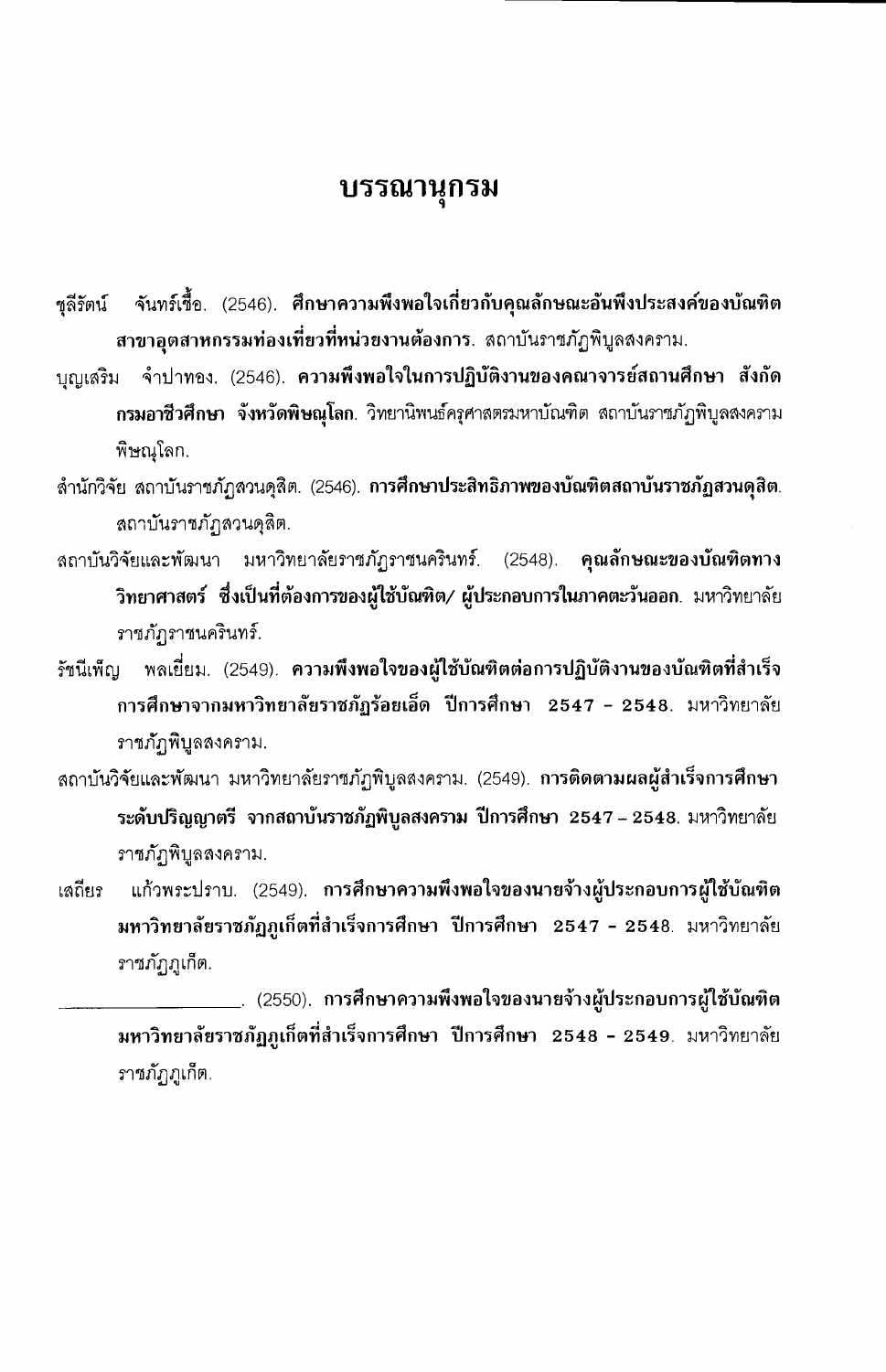# ภาคผนวก

 $\mathcal{L}^{\text{max}}_{\text{max}}$  and  $\mathcal{L}^{\text{max}}_{\text{max}}$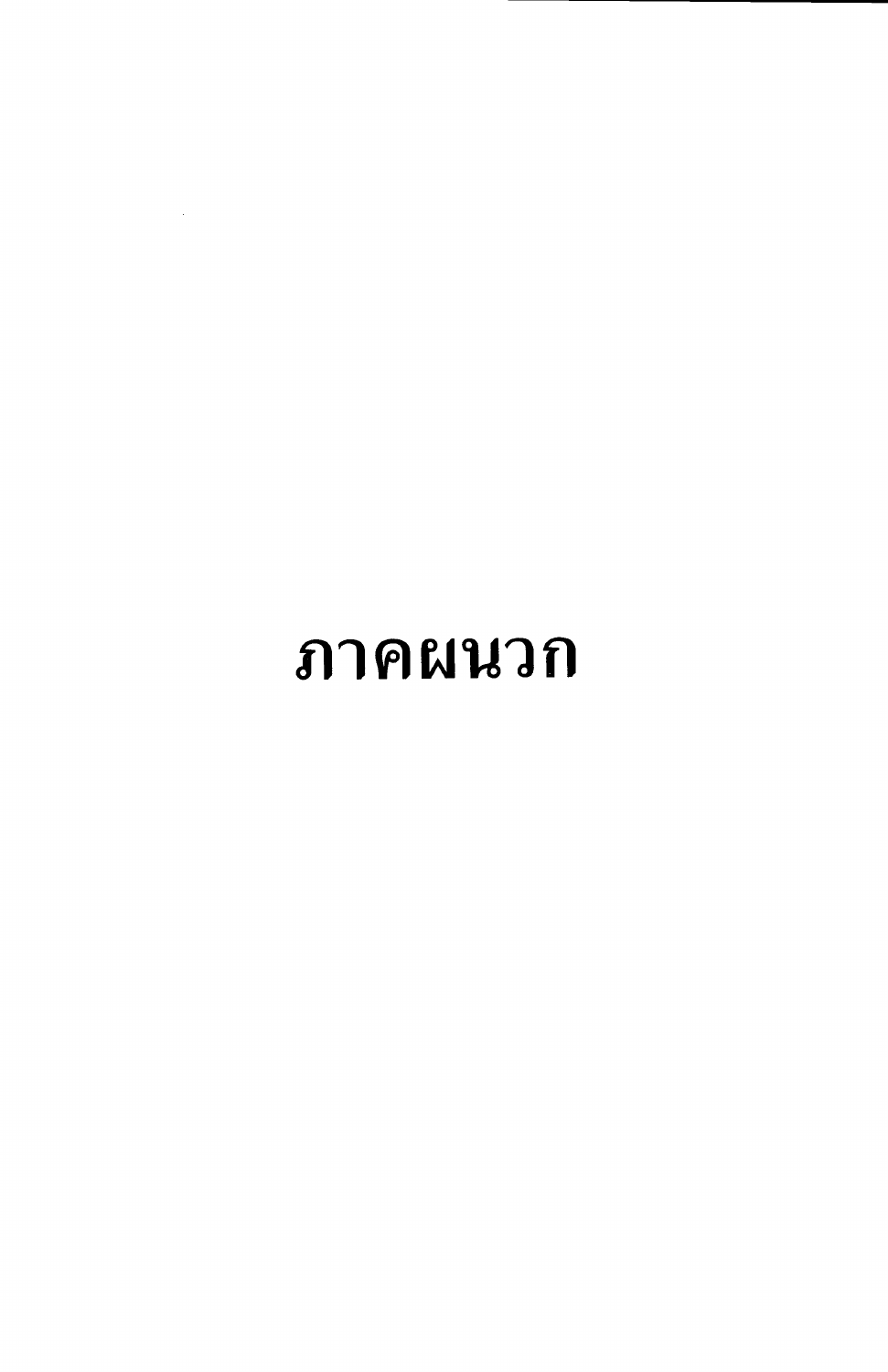

*IIUUล้อบดาม* ความพึงพอโจของผู้ใช<sup>้</sup>บัณฑิตที่มีต<sup>่</sup>อบัณฑิตมหาวิทยาลัยราชภัฏพิบูลสงคราม พ.ศ. 2547 - 2548

| คำขี้แจง | ึกรุณากรอกข้อมูล หรือทำเครื่องหมาย ✔ ลงในข้อคำถามอย่างชัดเจน และตรงกับความเป็นจริงของทาน                  |
|----------|-----------------------------------------------------------------------------------------------------------|
|          | มากที่สุด   ทั้งนี้ ข้อมูลของทานจะเป็นประโยชน์อยางยิ่งตอการปรับปรุง พัฒนาการเรียนการสอนและ                |
|          | การผลิตบัณฑิตของมหาวิทยาลัย                                                                               |
|          | ี แบบประเมินฉบับนี้ ประกอบด้วยขอคำถาม จำนวน 3 ตอน คือ                                                     |
|          | ีตอนที่ 1 ข้อมูลทั่วไป<br>ี่ ตอนที่ _ 2 _ ความพึงพอใจตอการปฏิบัติงานทองบัณฑิตมหาวิทยาลัยราชภัฏพิบูลสงคราม |
|          |                                                                                                           |

★ ★ ★ ความพึงพอใจต่อการปฏิบัติงานของบัณฑิตที่สำเร็จการศึกษาจากมหาวิทยาลัยราชภัฏพิบูลสงคราม ★ ★ ★

ชื่อ - นามสกุล.........

| $\alpha$ oun $\dot{1}$ | ข้อมูลทั่วไป                                      |                                                                  |                                                                                                                    |
|------------------------|---------------------------------------------------|------------------------------------------------------------------|--------------------------------------------------------------------------------------------------------------------|
|                        | ้า. สถานภาพของทานในหน่วยงาน                       |                                                                  |                                                                                                                    |
|                        | $\Box$ เจ้าของกิจการ                              | $\square$ ผู้จัดการ                                              | $\Box$ รองผู้จัดการ                                                                                                |
|                        | $\square$ ผู้อำนวยการ                             | E หัวหน้าแผนก/ฝ่าย                                               |                                                                                                                    |
|                        | ว์. หนวยงานที่ทานสังกัด คือ                       |                                                                  |                                                                                                                    |
|                        | $\Gamma$ ง ราชการ                                 | เอกชน                                                            | $\Box$ รัฐวิสาหกิจ                                                                                                 |
|                        | <u>่ง. ประเภทของหน่วยงาน</u>                      |                                                                  |                                                                                                                    |
|                        | $\Box$ สถาบันการเงิน                              | $\Box$ สถานศึกษา                                                 | $\Box$ โรงแรม/รานอาหาร                                                                                             |
|                        | สถานพยาบาล                                        |                                                                  | □ สาธารณูปโภค เช่น ไฟฟ้า ประปา โทรศัพท์ ไปรษณีย์ ฯลฯ                                                               |
|                        | $\square$ โรงงานอุตสาทกรรม                        | $\square$ การคมนาคม/ขนสง $\square$ บริษัท/ทางหุ้นสวน             |                                                                                                                    |
|                        |                                                   |                                                                  |                                                                                                                    |
|                        |                                                   |                                                                  |                                                                                                                    |
|                        |                                                   |                                                                  |                                                                                                                    |
|                        |                                                   |                                                                  |                                                                                                                    |
|                        |                                                   |                                                                  |                                                                                                                    |
|                        |                                                   |                                                                  |                                                                                                                    |
|                        | รท่านวัจักหรือมีความคุ้นเคยกับบัณฑิตผู้นี้เพียงใด |                                                                  |                                                                                                                    |
|                        |                                                   |                                                                  | $\Box$ รู้จัก/กุ้นเคยเป็นอยาวดี $\Box$ ร <sup>ู้</sup> จัก/คุ้นเคยคอนข้างดี $\Box$ คอนข้างรู้จัก/คุ้นเคย (ผิวเผิน) |
|                        | ปี อื่น ๆ (โปรดระบุ).                             | an an Dùbhlachd ann an 1970.<br>Bhailtean Chuidhean an Chuidhean |                                                                                                                    |
|                        |                                                   |                                                                  |                                                                                                                    |
|                        | [ ] ตรงกับสาขาวิชาที่สำเร็จมา                     |                                                                  | □ ไม่ตรงกับสาขาวิชาที่สำเร็จมา                                                                                     |
|                        | - คืน ๆ (โปรดระบุ)                                |                                                                  |                                                                                                                    |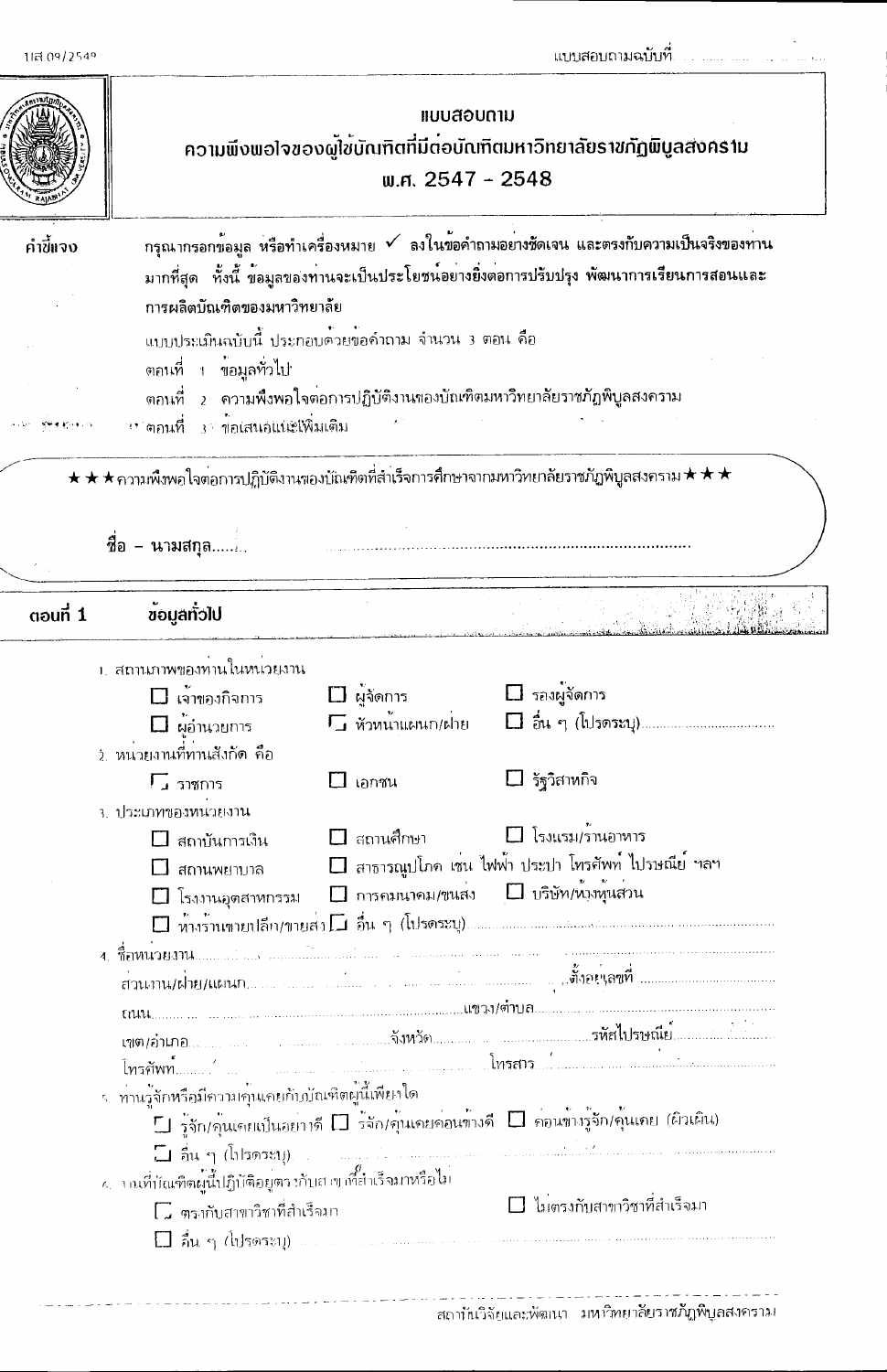$\sim$  –2  $\sim$ 

|                     | ่ 8 - ระยะเวลาที่ท่านเป็นท้วทน้ำงานหรือผู้บังคับบัญชาของบัณฑิตผู้นี้ - คือ                                                                                                                                                                                                                                                                                     |                                                              |                                                                                                                                   |
|---------------------|----------------------------------------------------------------------------------------------------------------------------------------------------------------------------------------------------------------------------------------------------------------------------------------------------------------------------------------------------------------|--------------------------------------------------------------|-----------------------------------------------------------------------------------------------------------------------------------|
|                     |                                                                                                                                                                                                                                                                                                                                                                | $\Box$ นอยกว่า 3 เดือน $\Box$ 3 - 6 เดือน $\Box$ 6 - 9 เดือน |                                                                                                                                   |
|                     | $\Gamma$ $\rightarrow$ $\mathfrak{gl}_0$ $\mathfrak{g}_0$ $\mathfrak{g}_1$ $\mathfrak{g}_2$ $\mathfrak{g}_2$ $\mathfrak{g}_3$ $\mathfrak{g}_4$ $\mathfrak{g}_5$ $\mathfrak{g}_7$ $\mathfrak{g}_8$ $\mathfrak{g}_9$ $\mathfrak{g}_1$ $\mathfrak{g}_2$ $\mathfrak{g}_3$ $\mathfrak{g}_4$ $\mathfrak{g}_5$ $\mathfrak{g}_7$ $\mathfrak{g}_8$ $\mathfrak{g}_9$ $\$ |                                                              |                                                                                                                                   |
|                     |                                                                                                                                                                                                                                                                                                                                                                |                                                              |                                                                                                                                   |
| $au$ π 2            |                                                                                                                                                                                                                                                                                                                                                                |                                                              |                                                                                                                                   |
|                     |                                                                                                                                                                                                                                                                                                                                                                |                                                              | จ. ทานกิดว่า บัณฑิตของมหาวิทยาลัยราชภัฏพิบูลสงครามผู้นี้ ปฏิบัติงานที่ได <sup>้</sup> รับมอบหมายสำเร็จเรียบร <sup>้</sup> อยภายใน |
|                     | เวลาที่กำหนดบ่อยครั้งเพียงใด                                                                                                                                                                                                                                                                                                                                   |                                                              |                                                                                                                                   |
|                     | $\Box$ น้อยครั้ง                                                                                                                                                                                                                                                                                                                                               |                                                              |                                                                                                                                   |
|                     | $\square$ บอยครั้ง                                                                                                                                                                                                                                                                                                                                             | $\Box$ ทุกครั้ง                                              |                                                                                                                                   |
|                     |                                                                                                                                                                                                                                                                                                                                                                |                                                              | 10. บัณฑิตของมหาวิทยาลัยราชภัฏพิบูลสงครามผู้นี้ ปฏิบัติงานเกิดความผิดพลาดบ่อยครั้งเพียงใด                                         |
|                     | $\Box$ นอยครั้ง                                                                                                                                                                                                                                                                                                                                                | $\square$ เป็นบางครั้ง $\square$ คอนขางบ่อย                  |                                                                                                                                   |
|                     |                                                                                                                                                                                                                                                                                                                                                                |                                                              | $\square$ บอยครั้ง $\square$ ทุกครั้ง $\square$ ไมเคยผิดพลาดเลย                                                                   |
|                     |                                                                                                                                                                                                                                                                                                                                                                |                                                              | บบ ทานคิดว่า บัณฑิตของมหาวิทยาลัยราชภัฏพิบูลสงครามผู้นี้ ทำงานโดยใช้ความเชี่ยวชาญในสาขาที่จบมาเพียงใด                             |
|                     | $\Box$ นอยที่สุด                                                                                                                                                                                                                                                                                                                                               | $\Box$ $\mu_{\text{0}}$                                      | $\Box$ ปานกลาง                                                                                                                    |
|                     | $\square$ ann                                                                                                                                                                                                                                                                                                                                                  | $\Box$ มากที่สุด                                             |                                                                                                                                   |
|                     |                                                                                                                                                                                                                                                                                                                                                                |                                                              | <u>า2. ทาน มีความพึงพอใจในการปฏิบัติงานของบัณฑิตของมหาวิทยาลัยราชภัฏพิบูลสงครามผู้นี้ มากน<sup>้</sup>อยเพียงใด</u>               |
|                     | $\square$ น้อยที่สุด                                                                                                                                                                                                                                                                                                                                           | $\Box$ wee                                                   | $\Box$ ปานกลาง                                                                                                                    |
|                     | $\Gamma_{\mu\text{ ann}}$                                                                                                                                                                                                                                                                                                                                      | $\Box$ มากที่สุด                                             |                                                                                                                                   |
|                     |                                                                                                                                                                                                                                                                                                                                                                |                                                              | า3. ท่าน มีความพึงพอใจในการปฏิบัติงานของบัณฑิตจากมหาวิทยาลัย/สถาบันอุดมศึกษาอื่น มากน <sup>้</sup> อยเพียงใด                      |
|                     | $\square$ นอยที่สุด                                                                                                                                                                                                                                                                                                                                            | $\Box$ $\mathbf{u}_{\partial U}$                             | $\Gamma$ ปานกลาง                                                                                                                  |
|                     | $\Box$ $\Box$                                                                                                                                                                                                                                                                                                                                                  | ่ ⊟ิ มากที่สุด                                               |                                                                                                                                   |
|                     |                                                                                                                                                                                                                                                                                                                                                                |                                                              |                                                                                                                                   |
|                     |                                                                                                                                                                                                                                                                                                                                                                |                                                              |                                                                                                                                   |
|                     |                                                                                                                                                                                                                                                                                                                                                                |                                                              | าร. ท่านคิดว่า บัณฑิตของมหาวิทยาลัยราชภัฏพิบูลสงครามผู้นี้ควรปรับปรุงและพัฒนาการปฏิบัติงานในด้านใดบ <sup>้</sup> ง                |
|                     |                                                                                                                                                                                                                                                                                                                                                                |                                                              |                                                                                                                                   |
|                     |                                                                                                                                                                                                                                                                                                                                                                |                                                              |                                                                                                                                   |
| (ตอบไดมากกว่า 1 ขอ) |                                                                                                                                                                                                                                                                                                                                                                |                                                              |                                                                                                                                   |
|                     |                                                                                                                                                                                                                                                                                                                                                                |                                                              |                                                                                                                                   |
|                     |                                                                                                                                                                                                                                                                                                                                                                |                                                              |                                                                                                                                   |
|                     |                                                                                                                                                                                                                                                                                                                                                                |                                                              |                                                                                                                                   |
|                     |                                                                                                                                                                                                                                                                                                                                                                | the companies of the companies of the companies              | فعالج والمعتقل ومعتد ومتمعتهم المحاربات المحدثين والمتحدث والمتحدث                                                                |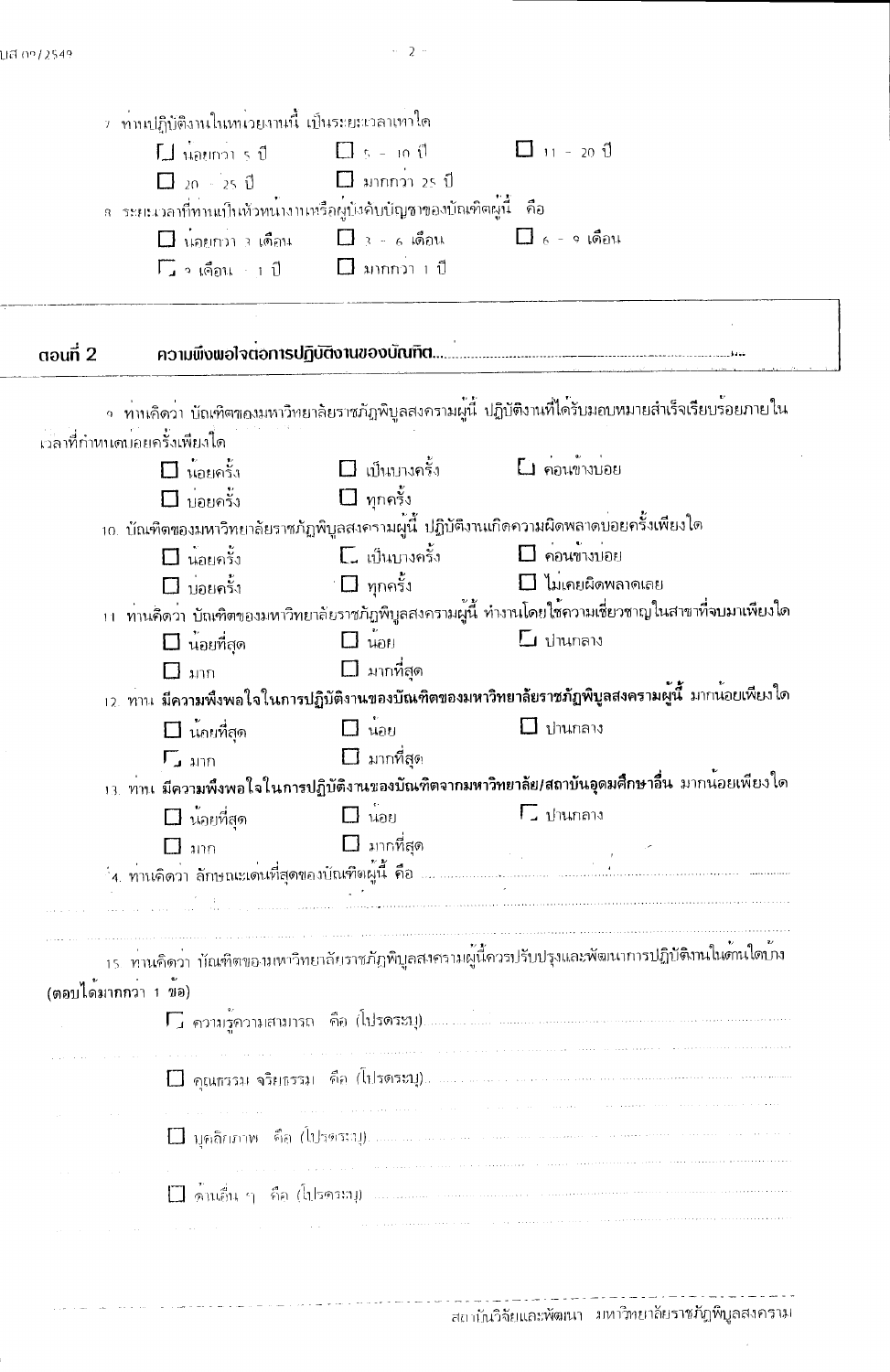าธ. ใบฐานะที่ทานเป็นผู้บังคับบัญชา/หัวหน้างานของบัณฑิตดังกล่าวขางตน ท<mark>าน มีความพึงพอใจ ต่อคุณลักษณะตาง ๆ</mark><br>ของบัณฑิตมหาวิทยาลัยราชภัฏพิบูลสงครามผู้นี้ อยู่ในระดับใด

|                |                                                                                                                             |  | staunonumouoly start             |  |
|----------------|-----------------------------------------------------------------------------------------------------------------------------|--|----------------------------------|--|
|                | คุณลักษณะของบัณฑิต                                                                                                          |  | umnac um kulunally kuova kisenao |  |
|                | ກ້ານຄວາມຮູ້ຄວາມສາມາຣັດ                                                                                                      |  |                                  |  |
|                | ้มีความรู้ความสามารถด <sup>้</sup> านวิชาการ วิชาชีพในสาขาวิชาที่สำเร็จมา                                                   |  |                                  |  |
|                | ้มีความรูเกี่ยวกับบทบาท หน้าที่ เทคนิค วิธีการปฏิบัติงานที่รับผิดชอบ                                                        |  |                                  |  |
| 3              | มีความสามารถในการนำความรู้ที่สำเร็จมาประยุกต์ใช้ตอการปฏิบัตงาน                                                              |  |                                  |  |
|                | มีความมุ่งมั่นในการแสวงหาความรูเพื่อพัฒนาความกาวหนาในวิชาชีพของตน<br>ให <sup>้</sup> ทันสมัยอยู่เสมอ                        |  |                                  |  |
|                |                                                                                                                             |  |                                  |  |
|                | ้มีความสามารถในการถายทอดและเผยแพร่ความรู้<br>มีทักษะและความรู้ความเข้าใจในการใช้เทคโนโลยีสมัยใหม่<br>6.1 การใช้คอมพิวเตอร์  |  |                                  |  |
|                | ้ 6.2 การใช้อุปกรณ์สำนักงาน เช่น เครื่องถ่ายเอกสาร, เครื่องโทรสาร ฯลฯ                                                       |  |                                  |  |
| 7 <sub>1</sub> | ้ มีความสามารถในการใช้ภาษาเพื่อการติดตอลือสารได้อย่างถูกต้อง ชัดเจน<br>7.1 ดานการใช้ภาษาไทย<br>7.2 ด้านการใช้ภาษาต่างประเทศ |  |                                  |  |
|                |                                                                                                                             |  |                                  |  |
| $\bf{8}$ .     | ได้อย่างมีประสิทธิภาพ                                                                                                       |  |                                  |  |
|                | มีความสามารถในการคิดวิเคราะห์และตัดสินใจอย่างมีเหตุผล                                                                       |  |                                  |  |
|                | มีความสามารถในการแก้ปัญหาเฉพาะหนา                                                                                           |  |                                  |  |
| $1\Omega$      | ดานกุณรรรม จริยรรรม                                                                                                         |  |                                  |  |
| 11.            | ความตรงตอเวลา                                                                                                               |  |                                  |  |
| 12.            | ความเสียสละ และการเห็นแก่ประโยชน์ส่วนรวม                                                                                    |  |                                  |  |
| 13.            | มีความซื่อสัตย สุจริต                                                                                                       |  |                                  |  |
| 14.            | ้มีทัศนกติที่ดีตอการปฏิบัตงาน และยึดมั่นในจรรยาบรรณของวิชาชีพ                                                               |  |                                  |  |
| 15             | ้มีความรับผิดชอบ เอาใจใส่ และมุ่งมั่นตองานที่ได้รับมอบหมาย                                                                  |  |                                  |  |
| 16             | มีความรับผิดชอบตอสังคมและชุมชน                                                                                              |  |                                  |  |
| 12.            |                                                                                                                             |  |                                  |  |
| 18             | มีระเบียบวินัย เคารพกฎเกณฑ์ของหนวยงานและสังคม                                                                               |  |                                  |  |
|                | ดานบุคลิกกาพ                                                                                                                |  |                                  |  |
| 19             | การแต่งกายสุภาพ สะอาด ถูกกาลเทศเะ                                                                                           |  |                                  |  |
| 20             | ้มีสัมมาการวะ พูดจาไพเราะ ออนทวาน ออนน้อมถอมตน                                                                              |  |                                  |  |
| 2 <sub>1</sub> | ้มีความเป็นผู้นำ และผูตามที่ดี                                                                                              |  |                                  |  |
| 22             | มีมนุษยสัมพันธ์ที่ดี เป็นที่ยอมรับ และสามารถปรับตัวให้เขากับผูลื่นและ                                                       |  |                                  |  |
|                | สิ่งแวดล้อมได                                                                                                               |  |                                  |  |
| 23             | มีความคิดวิเว็บสรางสรรค์                                                                                                    |  |                                  |  |
| 24             | มีความขยัน อดทนสูงาน                                                                                                        |  |                                  |  |
| 2.5            | มีความกระตือรือรนในการปฏิบัติงานอยูเสมอ                                                                                     |  |                                  |  |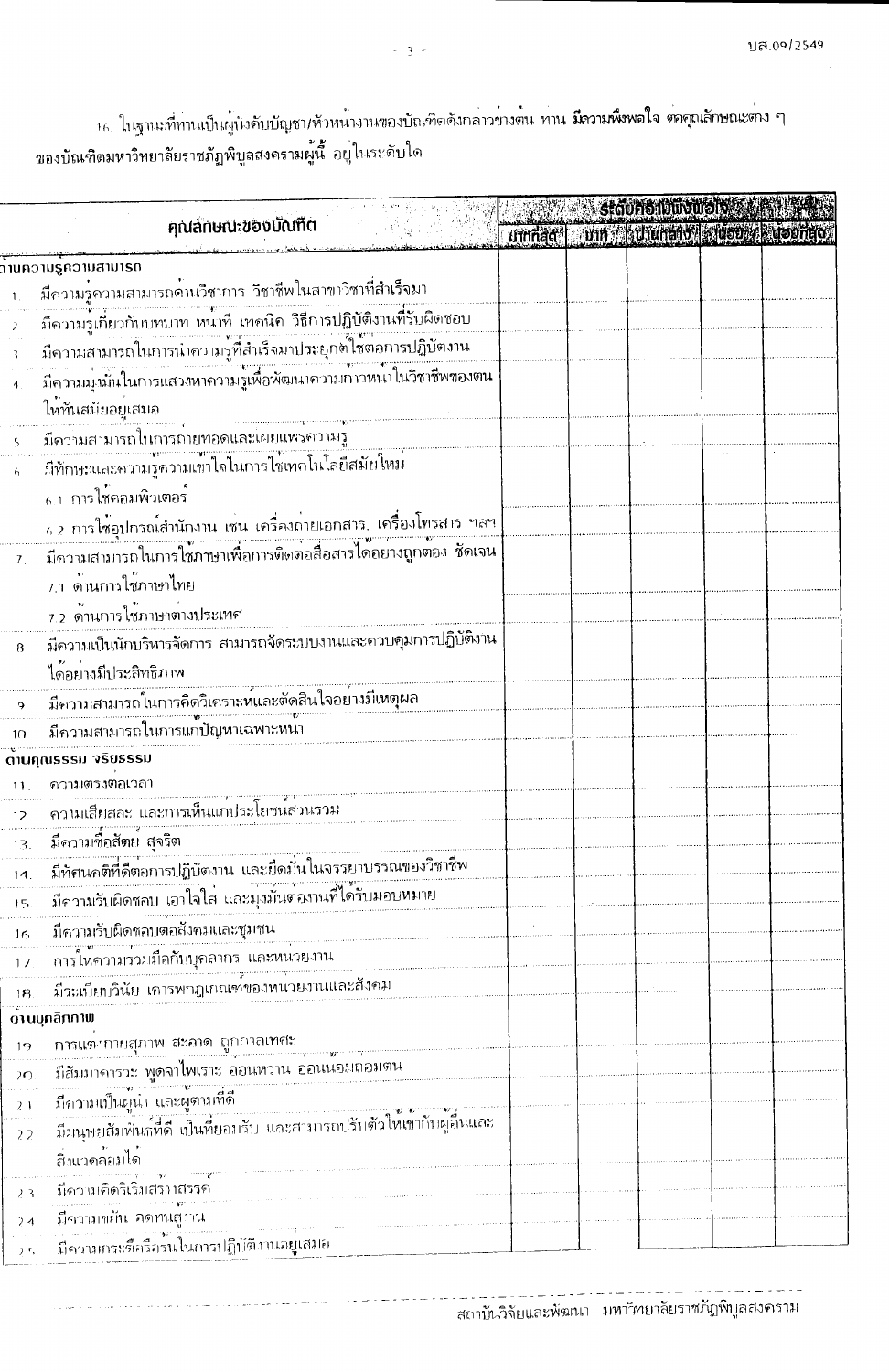|                                                                                                                | . |  |                             |  |
|----------------------------------------------------------------------------------------------------------------|---|--|-----------------------------|--|
| ้คุณลักษณะของบณฑติ                                                                                             |   |  |                             |  |
| ่ มีความเชื่อมันไนตนเอง และกลาแสดงออก<br>contract the contract                                                 |   |  | <b>SEE CONTRACTOR</b> CARDS |  |
| the company and the company of the company of the control of the company<br>มีความละเอียดรอบคอบในการปฏิบัติงาน |   |  |                             |  |
| the company of the company of the company of the company of the company of the<br>ปฏิบัติตนเป็นแบบอย่างที่ดี   |   |  |                             |  |

า เมื่อเปรียบเทียบคุณลักษณะตาง ๆ ระหว่างผู่ใต่บังคับบัญชาที่สำเร็จการศึกษาจากสถาบันอุดมศึกษาอื่น ทานเห็นว่า<br>บัณฑิตของมหาวิทยาลัยราชภัฏพิบูลสงครามผู้นี้ มีคุณลักษณะต่อไปนี้ สูง หรือ ต่ำกว่า

|                        |                                                                                                                                            | ู้ ระดับความคิดเห็น      |  |                         |  |  |  |
|------------------------|--------------------------------------------------------------------------------------------------------------------------------------------|--------------------------|--|-------------------------|--|--|--|
|                        | ้ <b>คุณลักษณะของบัณฑิต</b>                                                                                                                | $\frac{1}{2}$<br>្យាក់ ! |  | gonor annue conoradamen |  |  |  |
|                        | ວັນເຄວາມຮູ້ຄວາມ <b>ສາມາຣ</b> ດ                                                                                                             |                          |  |                         |  |  |  |
|                        |                                                                                                                                            |                          |  |                         |  |  |  |
| $\lambda$              | ้มีความรู้เกี่ยวกับบทบาท หน้าที่ เทคนิค วิธีการปฏิบัติงานที่รับผิดชอบ                                                                      |                          |  |                         |  |  |  |
|                        | มีความสามารถในการนำความรู้ที่สำเร็จมาประยุกต์ใช้ตอการปฏิบัตงาน                                                                             |                          |  |                         |  |  |  |
|                        | ้มีความมุ่งมั่นในการแสวงหาความรูเพื่อพัฒนากวามกาวหน้าในวิชาชีพของตน                                                                        |                          |  |                         |  |  |  |
|                        | ให <sup>้</sup> ทันสมัยอยู่เสมอ                                                                                                            |                          |  |                         |  |  |  |
|                        | ่มีความสามารถในการถ่ายทอดและเผยแพร่ความรู                                                                                                  |                          |  |                         |  |  |  |
| 6.                     | ้มีทักษะและความรู้ความเข้าใจในการใช้เทคโนโลยีสมัยใหม                                                                                       |                          |  |                         |  |  |  |
|                        | 6.1 การใช้คอมพิวเตอร์                                                                                                                      |                          |  |                         |  |  |  |
|                        | . 6.2 การใช้อุปกรณ์สำนักงาน เช่น เครื่องถ่ายเอกสาร, เครื่องโทรสาร ฯลฯ<br>มีความสามารถในการใช้ภาษาเพื่อการติดตอลือสารได้อย่างถูกต้อง ชัดเจน |                          |  |                         |  |  |  |
| $\mathcal{L}$          |                                                                                                                                            |                          |  |                         |  |  |  |
|                        | 7.1 ด้านการใช้ภาษาไทย                                                                                                                      |                          |  |                         |  |  |  |
|                        | 7.2 ดานการใช้ภาษาตางประเทศ                                                                                                                 |                          |  |                         |  |  |  |
| $\mathsf{R}$           | ้มีความเป็นนักบริหารจัดการ สามารถจัดระบบงานและควบคุมการปฏิบัติงาน                                                                          |                          |  |                         |  |  |  |
|                        | ได้อย่างมีประสิทธิภาพ                                                                                                                      |                          |  |                         |  |  |  |
|                        | ้<br>  มีความสามารถในการคิดวิเคราะห์และตัดสินใจอย่างมีเหตุผล                                                                               |                          |  |                         |  |  |  |
| 10 <sub>1</sub>        | ้มีความสามารถในการแก่ปัญหาเฉพาะหน่า                                                                                                        |                          |  |                         |  |  |  |
|                        | ดานคุณรรรม จริยรรรม                                                                                                                        |                          |  |                         |  |  |  |
| 11.                    | ความตรงต่อเวลา                                                                                                                             |                          |  |                         |  |  |  |
| 12.                    | ์ ความเสียสละ และการเห็นแกประโยชน์ส่วนรวม                                                                                                  |                          |  |                         |  |  |  |
| 13.                    | มีความซื้อสัตย์ สุจริต                                                                                                                     |                          |  |                         |  |  |  |
| 14                     | ้มีทัศนกติที่ดีตอการปฏิบัตราน และยึดมั่นในจรรยาบรรณของวิชาชีพ                                                                              |                          |  |                         |  |  |  |
| 15                     | ้มีความรับผิดชอบ เอาใจใส และมุ่งมันตองานที่ได้รับมอบหมาย                                                                                   |                          |  |                         |  |  |  |
| 16                     | มีความรับผิดชอบตอสังคมและชุมชน                                                                                                             |                          |  |                         |  |  |  |
| $\frac{1}{2}$          |                                                                                                                                            |                          |  |                         |  |  |  |
| 19                     | มีระเบียบวินัย เคารพกฎเกณฑ์ของทุนวยงานและสับคม                                                                                             |                          |  |                         |  |  |  |
|                        | ดานบุคลิกภาพ                                                                                                                               |                          |  |                         |  |  |  |
| $\mathbb{P}^{\bullet}$ | การแต่ากายสุภาพ สะอาด ถูกกาลเทศะ                                                                                                           |                          |  |                         |  |  |  |
| $\mathcal{F}$ )        |                                                                                                                                            |                          |  |                         |  |  |  |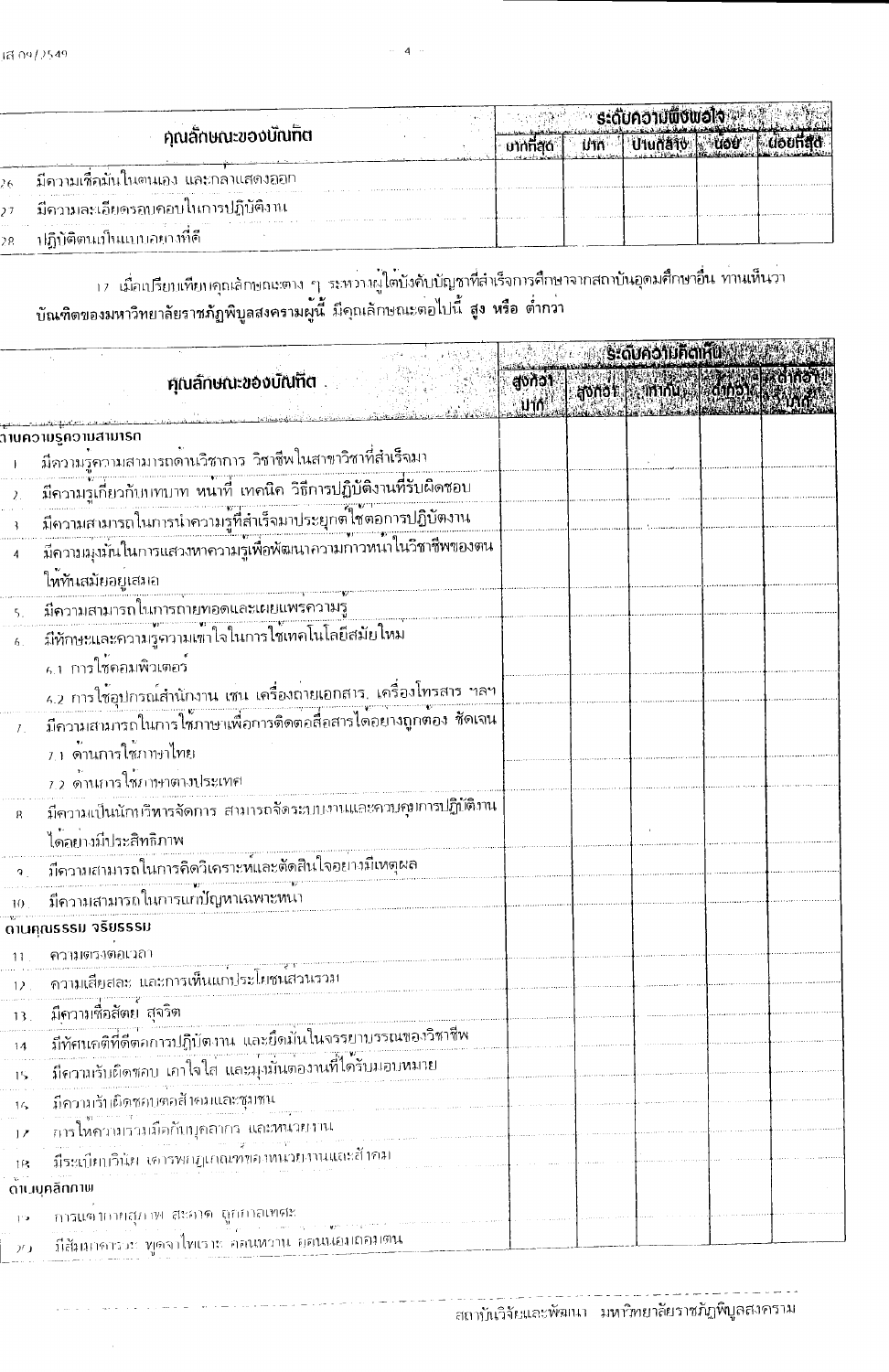$\overline{\phantom{a}}$ 

 $\ddot{\phantom{a}}$ 

|                |                                |                                                                            |             | ระดับความคิดเห็น<br>- |                |                      |         |  |  |
|----------------|--------------------------------|----------------------------------------------------------------------------|-------------|-----------------------|----------------|----------------------|---------|--|--|
|                | <b>ศุณลักษณะของบัณฑิต</b>      |                                                                            | mond<br>utn | สูงกว่า               | <b>เท่ากัน</b> | $\frac{1}{\sqrt{2}}$ | ้ต่ำก่อ |  |  |
| ٠١.            | ้มีความเป็นผู้นำ และผูตามที่ดี |                                                                            |             |                       |                |                      |         |  |  |
| $\overline{2}$ | สิ่งแวดลอมได <sup>้</sup>      |                                                                            |             |                       |                |                      |         |  |  |
| $^{3}$         | มีความคิดริเริ่มสรางสรรค์      |                                                                            |             |                       |                |                      |         |  |  |
| $\overline{a}$ |                                | -มีความขยัน อดทนสูงาน<br>-มีความกระตือรือรนในการปฏิบัติงานอยู่เสมอ<br>-    |             |                       |                |                      |         |  |  |
| 15             |                                |                                                                            |             |                       |                |                      |         |  |  |
| ļβ             |                                | ้<br>มีความเชื่อมั่นในตนเอง และกลาแสดงออก                                  |             |                       |                |                      |         |  |  |
| 7              |                                | ้<br>มีความละเอียดรอบคอบในการปฏิบัติงาน                                    |             |                       |                |                      |         |  |  |
| ąς             |                                |                                                                            |             |                       |                |                      |         |  |  |
|                |                                |                                                                            |             |                       |                |                      |         |  |  |
|                | ตอนที่ 3                       | ข้อเสนอแนะเพิ่มเติม                                                        |             |                       |                |                      |         |  |  |
|                |                                |                                                                            |             |                       |                |                      |         |  |  |
|                |                                | ลงที่อ                                                                     |             |                       |                |                      |         |  |  |
|                |                                |                                                                            | ผู้ให้ขอมูล |                       |                |                      |         |  |  |
|                |                                | $\star\star$ ขอขอบคุณทุกทานที่ให้ความร่วมมือในการตอบแบบสอบถาม $\star\star$ |             |                       |                |                      |         |  |  |

 $\mathcal{L}_{\mathcal{A}}$